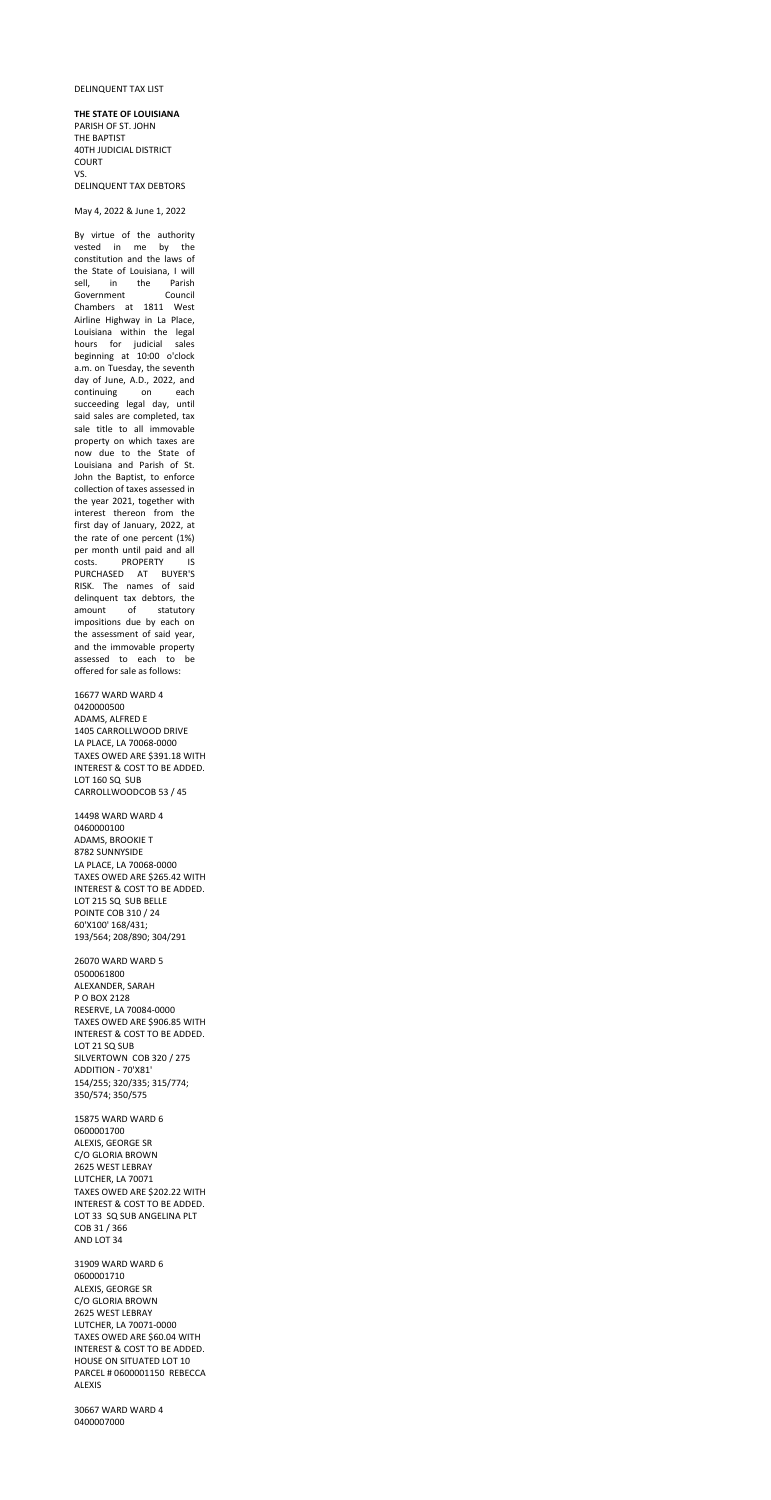ALLEMAN, JOHN W NOW: RTJ MANAGEMENT 213 OXBOW DRIVE LA PLACE, LA 70068-0000 TAXES OWED ARE \$3.16 WITH INTEREST & COST TO BE ADDED. LOT 297 SQ 5 SUB WALKER LAND COB 83 / 153 UNIT II-TIER 5 (50'X140') 14647 WARD WARD 2 0200001000 ALLEN, ELLA P O BOX 3389 GRETNA, LA 70054 TAXES OWED ARE \$22.18 WITH INTEREST & COST TO BE ADDED. LOT SQ SUBDV COB 295 / 478 BD. N BY F. ALLEN & S BY THOS. ALLEN 40/411 10750 WARD WARD 4 0400065500 ALVARENGA, ALEX CALIX-102 TAMMY DRIVE LA PLACE, LA 70068-0000 TAXES OWED ARE \$330.51 WITH INTEREST & COST TO BE ADDED. LOT SQ SUB COB 48 / 95 BD NE BY MACK HAMILTON & SE BY EDWIN & ANITA R CAMBRE; CARDINAL STREET; N BY RAY BROWN & S BY F J AYCOCK, JR LESS: 30 FEET SOLD TO F J AYCOCK JR 70' X 110' 332/148 30976 WARD WARD 4 0410117327 ALVIDREZ, DANIEL 501 CHIMNEY ROCK ROAD EVERMAN, TX 76140 TAXES OWED ARE \$544.99 WITH INTEREST & COST TO BE ADDED. LOT 1118 SUBDV RIVERLANDS #8 COB 376 / 582 13401 WARD WARD 4 0430010000 ANCALE, ANGELE 2168 OAK TREE DRIVE LA PLACE, LA 70068-0000 TAXES OWED ARE \$719.16 WITH INTEREST & COST TO BE ADDED. LOT 40 SQ 7 SUB BELLE TERRE COB 328 / 671 UNIT II PHASE I 114/20 75'X110' 105/379 259/106 283/436 32120 WARD WARD 3 0300004600

ARMANT, WILFRED 235 WEST 13TH STREET VACHERIE, LA 70090

TAXES OWED ARE \$373.25 WITH INTEREST & COST TO BE ADDED. LOT SQ SUB NO SUB COB 140 / 844 BD ON UPPER SIDE BY JEAN BAPTISTE, JEAN, JOSEPH BARTHELEMY & LOUIS ALEXANDER, OR ASSIGNS; LOWER BY ADOLPH TASSIN OR ASSIGNS 49/335 18357 WARD WARD 4 0450097000 BABERS, WYNTON & IVORY MELTON 9245 RENEE CIRCLE APT 505 FORT WORTH, TX 76116-0000 TAXES OWED ARE \$686.87 WITH INTEREST & COST TO BE ADDED. LOT 18 SQ 11 SUB CAMBRIDGE PLACE COB 336 / 587 60'X100' 129/554; 146/782; 154/264; 294/179 HOUSE BURNT 14999 WARD WARD 4 0400025616 BANKS, DON & WILMER NOW: DONALD & ROBERTA AUGUST P O BOX 1521 LA PLACE, LA 70069-0000 TAXES OWED ARE \$632.09 WITH INTEREST & COST TO BE ADDED. LOT SQ SUB COB 364 / 284 N HALF LOT 8 LIONEL & ANITA HAYDEL TRACT FORMING PORTION OF THE UPPER HALF ARPENT OF BATTURE FRONT OF SEC 38, T11S;R7E B N BY DRAINAGE SERVITUDE S BY S 1/2 LOT 8 E BY 10' DRAINAGE STRIP W ST ON WHICH IT FRONTS (50'X83')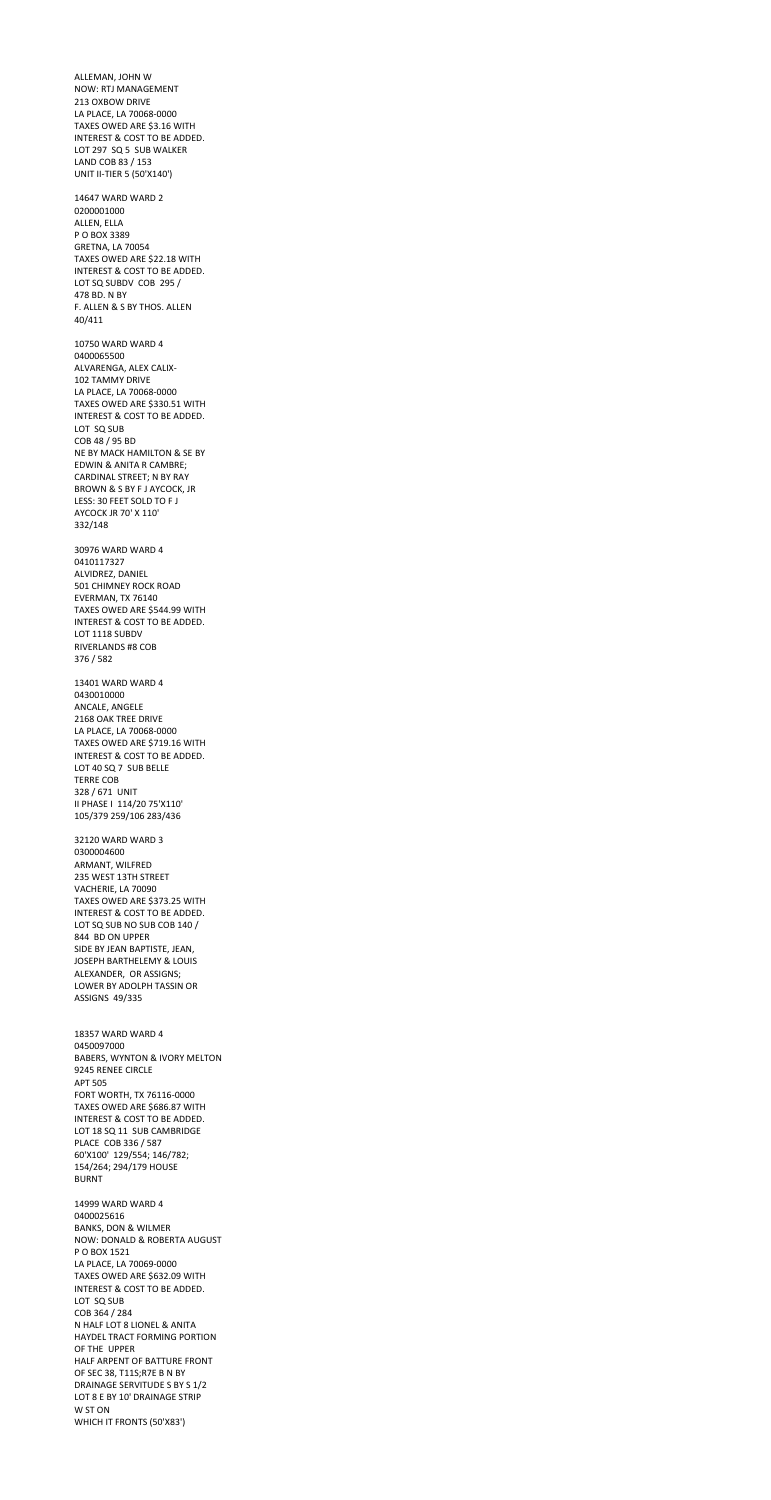159/261;

11263 WARD WARD 6 0600007700 BARDELL, EDGAR (EST) C/O ALOSIA J MCKINLEY 629 TENTH STREET MCCOMB, MS 39648 TAXES OWED ARE \$101.11 WITH INTEREST & COST TO BE ADDED. LOT SQ SUB NO SUB COB RNS / 335 BD BY L M ORY & TROSCLAIR (1908) 28981 WARD WARD 4 0400028700 BARNETT, NANETTE P 1308 FIELD AVENUE METAIRIE, LA 70001 TAXES OWED ARE \$3.16 WITH INTEREST & COST TO BE ADDED. LOT 138 SQ SUB WALKER LAND COB 81 / 710 UNIT I-TIER 1 - SEC 5 (50'X140') 16299 WARD WARD 2 0200003200 BARTHOLOMEW, ANTOINE & GILBERT JR P O BOX 16 EDGARD, LA 70049-0000 TAXES OWED ARE \$365.02 WITH INTEREST & COST TO BE ADDED. LOT SQ SUB NO SUB COB 92 / 153 TRACT 1 PART BAILEY BARTHELEMY TRACT BD UPPER LINE LUC SONGY; LOWER BY COLAR BAILEY, ET AL 22141 WARD WARD 1 0100008500 BARTHOLOMEW, ANTOINE SR & WILHEMINA & GILBERT & LORRAINE P O BOX 16 EDGARD, LA 70049-0000 TAXES OWED ARE \$296.58 WITH INTEREST & COST TO BE ADDED. LOT SQ SUB NO SUB COB 248/ 219 BD BY MRS T NAGEL & EST VALCOUR PIERRE...63/846 ;243/500;248/219;248/41 EXCLUDES BATTURE 29183 WARD WARD 2 0200003800 BATISTE, JOHN (EST) C/O THOMAS BATISTE 186 WEST 1ST STREET EDGARD, LA 70049-0000 TAXES OWED ARE \$53.86 WITH INTEREST & COST TO BE ADDED. LOT SQ SUB

MAYFLOWER COB 3 / 12 BD BY EST L B ABADIE & EST D

BERTHELOT

10595 WARD WARD 2 0200048000 BATISTE, THOMAS 186 WEST 1ST STREET EDGARD, LA 70049-0000 TAXES OWED ARE \$60.20 WITH INTEREST & COST TO BE ADDED. LOT SQ SUB MAYFLOWER COB 71 / 46 BD BY F YOUNG AND H & N JOSEPH ( 78' X 98') 250/151 YOUNG TO JOSEPH YOUNG - 254/347

23446 WARD WARD 4 0400031800 BAUDIER, JOSEPH R SR & MARILYN G BAUDIER NOW: DEIRDRA ALEXIS 617 FRANKLIN COURT LA PLACE, LA 70068-0000 TAXES OWED ARE \$3.16 WITH INTEREST & COST TO BE ADDED. LOT 371 SQ 134 SUB LAKEWOOD ESTATES COB 82 / 515 60'X95'

27970 WARD WARD 4 0400038100 BENEFIELD, LAURA ANN NOW: NEXT LEVEL EDUCATIONAL SERVICES, LLC 156 RIVER POINTE RD LA PLACE, LA 70068-0000 TAXES OWED ARE \$3.16 WITH INTEREST & COST TO BE ADDED. LOT 136 SQ SUB WALKER LAND COB 173 / 655 UNIT I---TIER I

30996 WARD WARD 4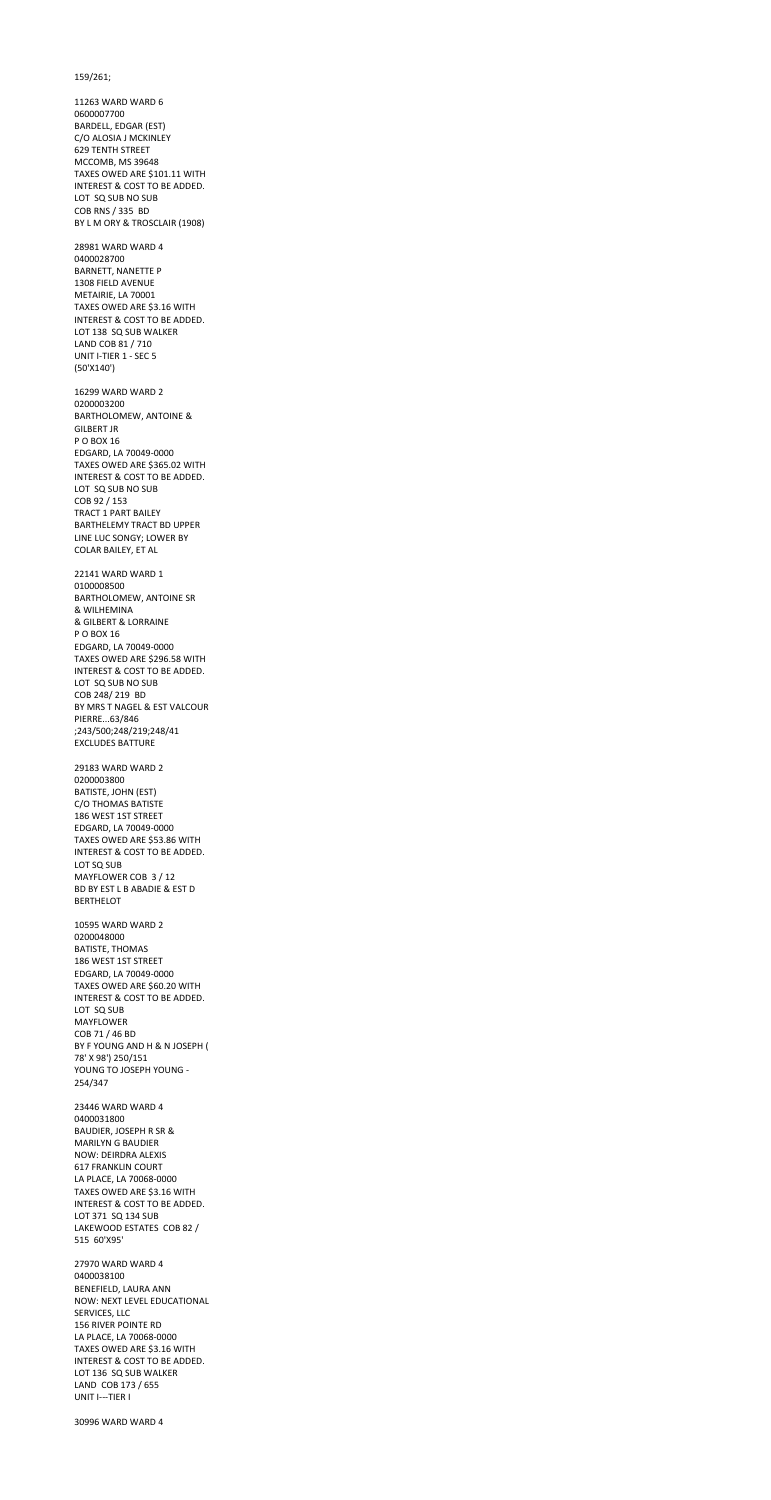0490004000 BENNEN, WAYNE R 575 S VIRGINIA HILLS DRIVE UNIT# 605 MC KINNEY, TX 75070-0000 TAXES OWED ARE \$37.92 WITH INTEREST & COST TO BE ADDED. LOT 4 SQ 27 SUB LA PLACE PARK COB 134 / 614 UNIT IV (70'X110') 26538 WARD WARD 4 0400415600 BLOUIN, CYNTHIA P 2409 ORIOLE LOOP LA PLACE, LA 70068-0000 TAXES OWED ARE \$1114.14 WITH INTEREST & COST TO BE ADDED. LOT 2 BLK C SUB MARMILLION COB 245 / 559 72.50'X72.50'X140.03'X140.04' 30465 WARD WARD 1 0100010900 BORNE, JOSEPH JUMEL P O BOX 273 EDGARD, LA 70049 TAXES OWED ARE \$399.35 WITH INTEREST & COST TO BE ADDED. LOT SQ SUB COB 14 / 69 BD REAR BY T J NAGEL OR ASSIGNS, LOWER SIDE BY FREEMENSE AND OMER ROBERT AND VICTOR WAGUESPACK; RIVER SIDE BY VENDOR 11797 WARD WARD 4 0450109100 BORSCA, JANOS 300 WEST OLIVE SUITE B COLTON, CA 92324-0000 TAXES OWED ARE \$1372.61 WITH INTEREST & COST TO BE ADDED. LOT 22 SQ 26 SUB CAMBRIDGE PLACE COB 275 / 174 EAST SECTION #1 - 155/273 201/637 261/519 262/79 10631 WARD WARD 3 0300038100 BOUDOIN, GERALDINE 303 W 8TH STREET VACHERIE, LA 70090-0000 TAXES OWED ARE \$60.20 WITH INTEREST & COST TO BE ADDED. LOT 13 SQ SUB NO SUB COB 135 / 662 BD N OR RIVER BY JULIUS BOUDOIN W OR UPPER LINE BY 12' LANE ( W 8TH ST); E OR LOWER BY LEWIS FAUCHEUX; S OR WOOD BY

REM. PROP VENDORS (66.67X97')

22562 WARD WARD 5 0500029200 BOURGEOIS, ANNA L C/O JANICE SINGLETON B 457 HOMEWOOD PLACE RESERVE, LA 70084-0000 TAXES OWED ARE \$900.90 WITH INTEREST & COST TO BE ADDED. LOT 19 SQ SUB HOMEWOOD PLACE COB 163 / 218 60.70'X128'X65.33'X128.08' 17153 WARD WARD 4 0400052500 BOWERS, LUTHER J (JR) 406 HEAVENS DRIVE MANDEVILLE, LA 70471-0000 TAXES OWED ARE \$3.16 WITH INTEREST & COST TO BE ADDED. LOT 5-8 SQ J SUB LAKEWOOD ESTATES COB 124 / 315 (100'X62.97') 27473 WARD WARD 6 0600016700 BOWSER, RICHARD JR & WANDA B P O BOX 673 GARYVILLE, LA 70051 TAXES OWED ARE \$905.58 WITH INTEREST & COST TO BE ADDED. LOT 14 SQ 12 SUB GLENCOE PLT COB 209 / 370 110'X90' 207/274 29181 WARD WARD 4 0400448200 BRAND INDUSTRIAL SOLUTIONS C/O COMPLEX PTS 2885 SANFORD AVE SW #27424 GRANDVILLE, MI 49418 TAXES OWED ARE \$34125.30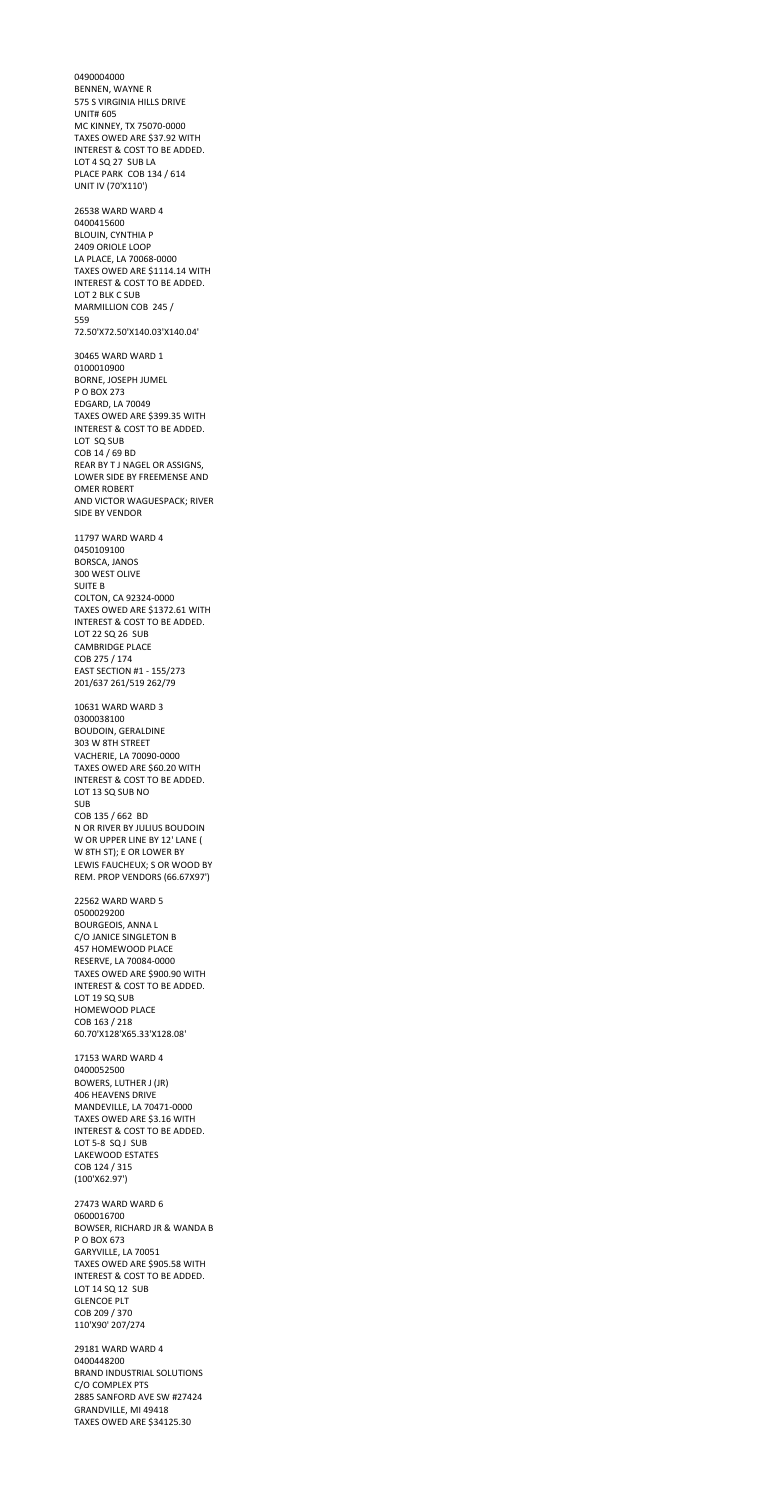WITH INTEREST & COST TO BE ADDED. LOT 1B SQ SUB WOODLAND PLT COB 197 / 702 BEING A RESUBDIVISION OF FARM LOT 19 197/330; 131/733 241.26 X 2187.17 X 246.74 X 2029.18 13660 WARD WARD 4 0450084800 BRANDON BROWN, LLC 664 ROSA AVENUE SUITE 100 METAIRIE, LA 70005-0000 TAXES OWED ARE \$1364.76 WITH INTEREST & COST TO BE ADDED. LOT 46 SQ 14 SUB CAMBRIDGE PLACE COB 347 / 632 50'X100' 160/392 15198 WARD WARD 5 0500257300 BRANDON BROWN, LLC 664 ROSA AVENUE, SUITE 100 METAIRIE, LA 70005-0000 TAXES OWED ARE \$1207.02 WITH INTEREST & COST TO BE ADDED. LOT 4 SQ SUB FALGOUST COB 339 / 406 52/218 90'X104' 13217 WARD WARD 5 0500013271 BRANDON D BROWN LLC 664 ROSA AVENUE SUITE 100 METAIRIE, LA 70005-0000 TAXES OWED ARE \$966.88 WITH INTEREST & COST TO BE ADDED. LOT 23 BLK C SUB ENGLADE COB 361 / 770 60'X96.2'X96.6'X60' 159/561 350/107 17091 WARD WARD 4 0450138600 BRANDON D BROWN LLC 108 RIVERLANDS DRIVE LA PLACE, LA 70068-0000 TAXES OWED ARE \$1420.63 WITH INTEREST & COST TO BE ADDED. LOT 37 SQ 32 SUB CAMBRIDGE PLACE COB 184 / 779 141/884 22258 WARD WARD 5 0500184200 BRANDON D BROWN LLC 229 CEDAR DRIVE RESERVE, LA 70084-0000 TAXES OWED ARE \$606.67 WITH

INTEREST & COST TO BE ADDED.

LOT 7 SQ G SUB STAR TERRACE COB 186 / 790 181/423 (60'X100') 100/329 141/802 \*\*\*SEE NOTES\*\*\*

25472 WARD WARD 4 0450094100 BRANDON D BROWN LLC 108 RIVERLANDS DRIVE LA PLACE, LA 70068-0000 TAXES OWED ARE \$1388.78 WITH INTEREST & COST TO BE ADDED. LOT 41 SQ 32 SUB CAMBRIDGE PLACE COB 270 / 314 204/393 141/884 (60'X60.01'X105.97'X107.16') 261/155 30123 WARD WARD 5 0500235000 BRANDON D BROWN LLC 664 ROSA AVENUE SUITE 100 METAIRIE, LA 70005-0000 TAXES OWED ARE \$906.85 WITH INTEREST & COST TO BE ADDED. LOT 23 SQ SUB HOMEWOOD PLACE COB 311 / 749 SEC 88 T11S R7E (60'X128') 211/249 143/565 236/369 253/62 236/369 258/373 303/483

13891 WARD WARD 4 0470005700 BRANDON D BROWN, LLC 664 ROSA AVENUE METAIRIE, LA 70005-0000 TAXES OWED ARE \$1094.54 WITH INTEREST & COST TO BE ADDED. LOT 164 SQ SUB SUGAR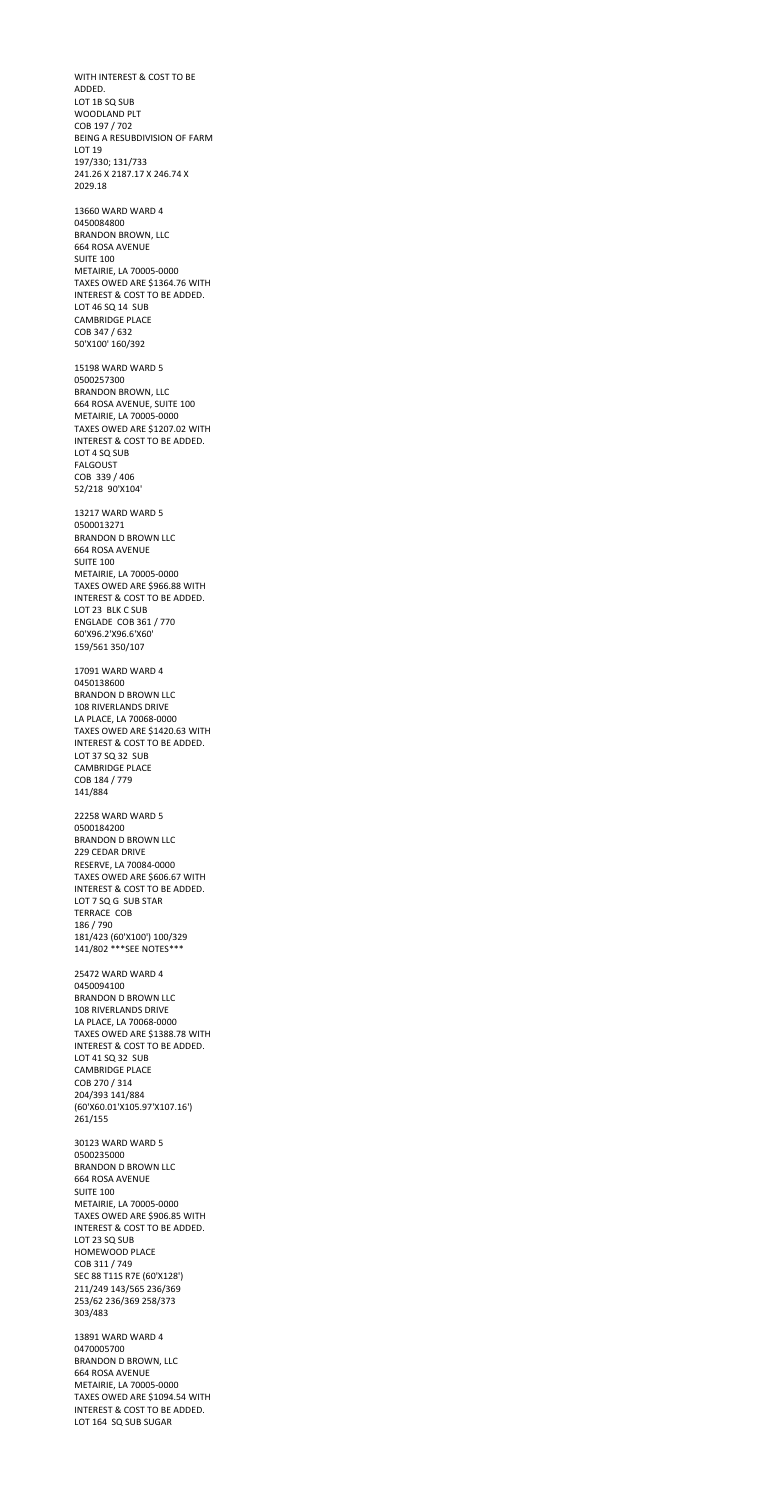RIDGE COB 339 / 286 50'X100.06'X75'X84.77'X88.89' 166/556; 258/417; 325/821; 334/760

14405 WARD WARD 4 0470003100 BRANDON D BROWN, LLC 664 ROSA AVENUE, STE 100 METAIRIE, LA 70005-0000 TAXES OWED ARE \$1442.74 WITH INTEREST & COST TO BE ADDED. LOT 148 SQ SUB SUGAR RIDGE COB 175 / 308 20.60'X21.03'X34.21'X87.52'X6 9.97'X107.97'

14730 WARD WARD 4 0450070166 BRANDON D BROWN, LLC 108 RIVERLANDS DRIVE LA PLACE, LA 70068-0000 TAXES OWED ARE \$1372.61 WITH INTEREST & COST TO BE ADDED. LOT 39 SQ 22 SUB CAMBRIDGE PLACE COB 372 / 712 50'X100' - 147/95; 232/208; 324/88; 370/127; 370/382

15377 WARD WARD 4 0470051300 BRANDON D BROWN, LLC 108 RIVERLANDS LA PLACE, LA 70068-0000 TAXES OWED ARE \$1418.73 WITH INTEREST & COST TO BE ADDED. LOT 114 SQ SUB SUGAR RIDGE COB 341 / 282 52.60'X89.17'X145.38'X160' 171/789; 312/157; 315/682

16502 WARD WARD 4 0490022000 BRANDON D BROWN, LLC 108 RIVERLANDS DRIVE LA PLACE, LA 70068-0000 TAXES OWED ARE \$1388.01 WITH INTEREST & COST TO BE ADDED. LOT 14 SQ 9 SUB LA PLACE PARK COB 319 / 790 UNIT I 60'X100' 173/619

20051 WARD WARD 4 0450013600 BRANDON D BROWN, LLC 664 ROSA AVENUE STE 100 METAIRIE, LA 70005-0000 TAXES OWED ARE \$1396.62 WITH INTEREST & COST TO BE ADDED. LOT 33 SQ 27 SUB CAMBRIDGE PLACE COB 158 / 800 EAST #1 (60'X100')

25010 WARD WARD 4 0450151110 BRANDON D BROWN, LLC 664 ROSA AVENUE,STE 100 METAIRIE, LA 70005-0000 TAXES OWED ARE \$1432.65 WITH INTEREST & COST TO BE ADDED. LOT 42 SQ 8 SUB CAMBRIDGE PLACE COB 352 / 849 (50'X100') 150/442; 326/516 25625 WARD WARD 4

0450082200 BRANDON D BROWN, LLC 108 RIVERLANDS DRIVE LA PLACE, LA 70068-0000 TAXES OWED ARE \$1360.61 WITH INTEREST & COST TO BE ADDED. LOT 33 SQ 15 SUB CAMBRIDGE PLACE COB 221 / 426 50'X100' 144/51

29401 WARD WARD 4 0470004800 BRANDON D BROWN, LLC 108 RIVERLANDS DRIVE LA PLACE, LA 70068-0000 TAXES OWED ARE \$1466.76 WITH INTEREST & COST TO BE ADDED. LOT 239 SQ SUB SUGAR RIDGE COB 345 / 653 60'X100' 162/283; 242/498; 242/388; 289/458; 315/373; 334/218; 337/287

31490 WARD WARD 4 0480019800 BRANDON D BROWN, LLC 108 RIVERLANDS DRIVE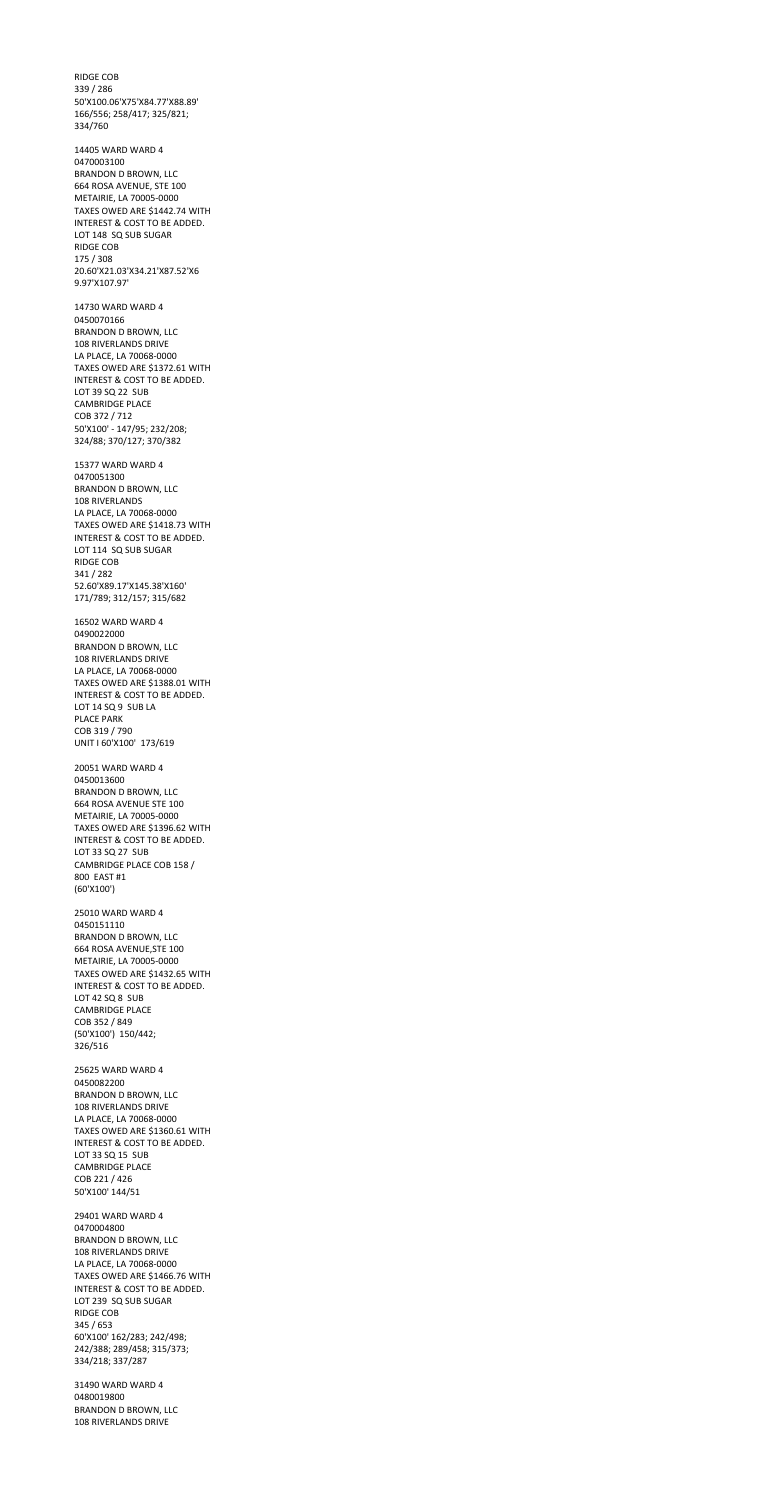LA PLACE, LA 70068-0000 TAXES OWED ARE \$1558.66 WITH INTEREST & COST TO BE ADDED. LOT 6-A SQ M SUB NEW ERA PLT COB 168 / 716 61'X102.33'X61'X102.20'

32050 WARD WARD 4 0450137400 BRANDON D BROWN, LLC 664 ROSA AVENUE, STE 100 METAIRIE, LA 70005-0000 TAXES OWED ARE \$1408.64 WITH INTEREST & COST TO BE ADDED. LOT 11 SQ 1 SUB CAMBRIDGE PLACE COB 280 / 187 137/617; 201/349; 203/178; 203/662; 207/261 212/29 280/11 55'X100'

14194 WARD WARD 4 0450097500 BRAUD, LAUREN 405 WILKER NEAL AVENUE RIVER RIDGE, LA 70123-0000 TAXES OWED ARE \$1074.33 WITH INTEREST & COST TO BE ADDED. LOT 20 SQ 20 SUB CAMBRIDGE PLACE COB 239 / 513 (60'X100') 133/572; 134/502; 303/337

15606 WARD WARD 4 0450097501 BRAUD, LAUREN 405 WILKER NEAL AVENUE RIVER RIDGE, LA 70123-0000 TAXES OWED ARE \$315.99 WITH INTEREST & COST TO BE ADDED. LOT 36 SQ 20 SUB CAMBRIDGE 50' X 100'

19848 WARD WARD 4 0410016600 BREAUX, SUZETTE B 1220 MADEWOOD ROAD LA PLACE, LA 70068-0000 TAXES OWED ARE \$624.37 WITH INTEREST & COST TO BE ADDED. LOT 262 SQ SUB RIVERLANDS COB 134 / 811 UNIT 1 (60'X109.98'X109.95'X65.34')

31000 WARD WARD 5 96500042702 BROWN, BRANDON D 141 BARBER DRIVE LA PLACE, LA 70068-0000 TAXES OWED ARE \$625.63 WITH INTEREST & COST TO BE ADDED. LOT 35A SUB SCARLET OAKS 157.31'X192.60'X193.41'X149.8 8

30823 WARD WARD 5 0500036700 BROWN, EARL L, ET AL 326 EAST 26TH STREET RESERVE, LA 70084 TAXES OWED ARE \$210.44 WITH INTEREST & COST TO BE ADDED. LOT 8 SQ 5 SUB MELIUS COB 168 / 840 EXTENSION II 39/433; 134/687 1982 CLASSIC HT TRAILER TRACEY L; WILLOW J & EARL BROWN, JR (T C ORDER # 40 - 2003) 31701 WARD WARD 4 0400064713 BROWN, JERRY & ETALS C/O CATHERINE LENNIX HENRY PO BOX 107 LA PLACE, LA 70069-0000 TAXES OWED ARE \$189.60 WITH INTEREST & COST TO BE ADDED. LOT SQ SUB VILEMONT COB 45 / 73 FORMING PART LOT 6 N BY PUBLIC ROAD 57.9' X 120' OPHELIA B COLEMAN AND ANITA B ROBINSON (2/11) INTEREST EACH ALBERTHA B DORSEY (1/11) INTEREST 7686 WARD WARD 5 0500038400 BURL, THELMA S P O BOX 2135 RESERVE, LA 70084 TAXES OWED ARE \$265.42 WITH INTEREST & COST TO BE ADDED. LOT 14 SQ F SUB STAR TERRACE COB 330 / 796 AND LOT

15 - 60'X100' EACH 94/151

24566 WARD WARD 4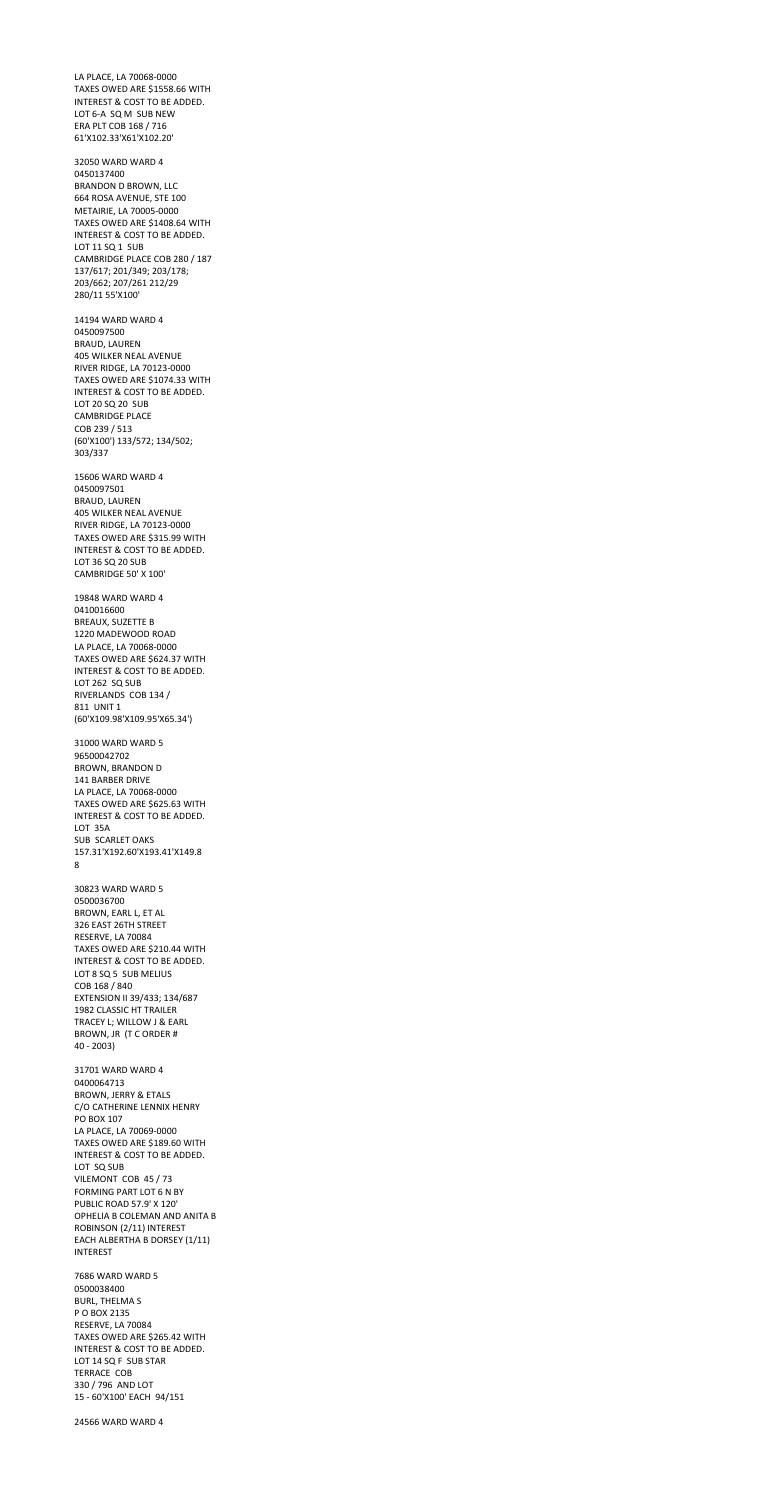0450140490 C&J HOME SOLUTIONS LLC 508 REVERE DRIVE LA PLACE, LA 70068-0000 TAXES OWED ARE \$2240.27 WITH INTEREST & COST TO BE ADDED. LOT 10 SQ 25 SUB CAMBRIDGE PLACE EAST #2 COB 359 / 711 60'X100' 158/726; 161/293 34094 WARD WARD 4 0460014800 CAMPBELL, JANIE DENNIS 1515 GRANT STREET LA PLACE, LA 70068 TAXES OWED ARE \$1293.23 WITH INTEREST & COST TO BE ADDED. LOT 300 SQ SUB BELLE POINTE #2 COB 305 / 287 65'X100' 186/752; 239/216; 296/155; 296/791; 298/423 T C Order # 30 - 2002 14801 WARD WARD 4 0400075200 CAMPBELL, ROBERT A 605 SOUTH HOLLY STREET HAMMOND, LA 70403 TAXES OWED ARE \$3.16 WITH INTEREST & COST TO BE ADDED. LOT 141 SQ SUB LAKEWOOD ESTATES COB 68 / 993 25524 WARD WARD 4 96495042689 CANCELLA, MICHAEL J 2156 THIRD STREET MANDEVILLE, LA 70471-0000 TAXES OWED ARE \$2114.01 WITH INTEREST & COST TO BE ADDED. LOT 61 SQ SUBDV SUMMERLIN LAKE PHASE I (13.43' X 50.01' X 120' X 50.01' X 20.06' X 120') 31381 WARD WARD 3 0300035752 CAREY, BYRON J & KIM 156 DUFRESNE DRIVE VACHERIE, LA 70090-0000 TAXES OWED ARE \$1051.69 WITH INTEREST & COST TO BE ADDED. LOT A52 PHASE I SUB SUGAR LANE ESTATES 80'X120.85'X80'X120.55' 18316 WARD WARD 6 0600095700 CARTER, ERICA N 3009 ESSEX AVE LA PLACE, LA 70068-0000 TAXES OWED ARE \$708.42 WITH INTEREST & COST TO BE ADDED. LOT 61A SQ C SUB RIVER GLEN

COB 277 / 376

(130'X115'130'X115) RESUB OF

LOTS 61 AND 62 SQ C

169/635 210/555 220/787

12679 WARD WARD 4 0400082000 CASTELLUCCIO, EMANUEL J 28253 GRAND TURK DRIVE DENHAM SPRINGS, LA 70726-0000 TAXES OWED ARE \$3.16 WITH INTEREST & COST TO BE ADDED. LOT 83 SQ 1 SUB WALKER LAND COB 189 / 906 UNIT II-SECT 19 - TRACT I (70'X130') 138/560

22018 WARD WARD 4 0480018700 CELESTINE, FRANCINE 265 AZALEA DRIVE WESTWEGO, LA 70094-0000 TAXES OWED ARE \$1468.66 WITH INTEREST & COST TO BE ADDED. LOT 30 SQ E SUB NEW ERA PLT COB 304 / 383 60'X98' 177/317 215/154 256/197 295/472 301/395

17937 WARD WARD 6 0600025000 CHAMPAGNE, HENRY J JR 633 ROCCAFORTE GARYVILLE, LA 70051-0000 TAXES OWED ARE \$523.12 WITH INTEREST & COST TO BE ADDED. LOT D SQ SUB NO SUB COB 177 / 69 (CUT OUT OF LOTS 16 & 17 OF GOOD HOPE PLT) BD N BY PETER ROCCAFORTE; S BY LOT E; E BY LOT C; W BY 30' RESERVATION ( 309.89'X111.88'X310.67'X111.8 2')

30534 WARD WARD 6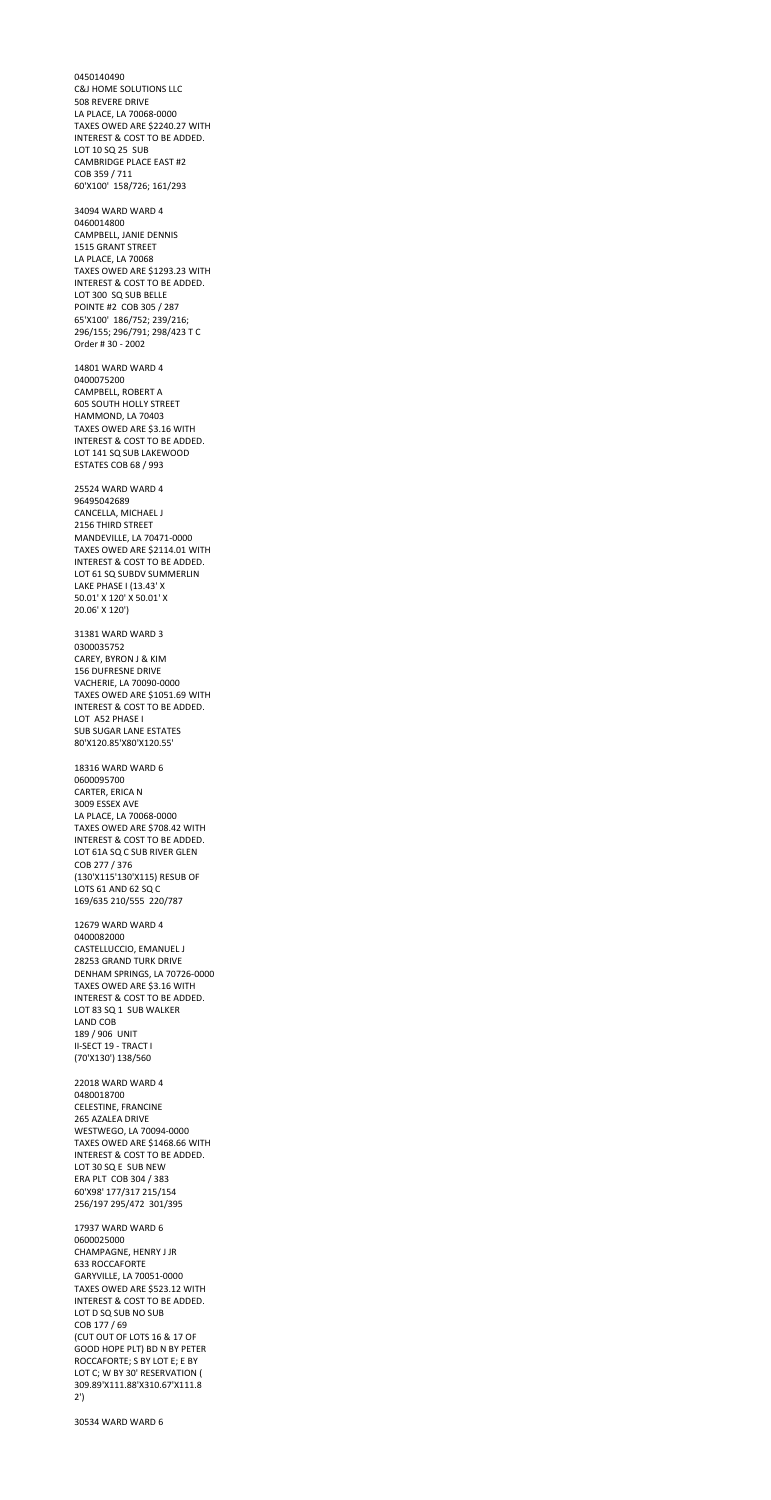0600017700 CHAMPAGNE, WILCY & OCTAVIA C/O CYNTHIA BEASLEY 218 SCOTT DRIVE SLIDELL, LA 70458 TAXES OWED ARE \$101.11 WITH INTEREST & COST TO BE ADDED. LOT SQ SUB NO SUB COB 301 / 142 BD RIVER SIDE BY MYRTLE K CHAMPAGNE ET AL & WOODS SIDE BY M/M EUGENE BRADY 299/843 299/841 299/843; 379/574 (T C ORDER # 18 - 2003) 10282 WARD WARD 4 0490103200 CHARLES, MARION SIRS C/O THERESA PEABODY 60 MARY STREET NORCO, LA 70079 TAXES OWED ARE \$1260.74 WITH INTEREST & COST TO BE ADDED. LOT 23 SQ 8 SUB LA PLACE COB 99 / 352 UNIT I (60' X 110') 26049 WARD WARD 4 0430018185 CHATMON, ROSHAUD D P O BOX 2981 LA PLACE, LA 70069 TAXES OWED ARE \$1953.74 WITH INTEREST & COST TO BE ADDED. LOT 76 SUBDV BELLE TERRE LINKS COB 367 / 691 PHASE IV (115.82'X91.89'X133.71'X27.04 'X145.11') 13159 WARD WARD 3 0300020100 CLARK, SIMON (EST) C/O TRAJE TILLIAMS 5633 HWY 18 VACHERIE, LA 70090-0000 TAXES OWED ARE \$324.20 WITH INTEREST & COST TO BE ADDED. LOT SQ SUB NO SUB COB 66 / 814 BD UPPER LINE BY WIDOW BENJAMIN DUFRESNE LOWER LINE BY ADAM JEAN BAPTISTE 339/705; 343/326 16061 WARD WARD 4 0400230966 CLAY, DOROTHY 133 INGLESIDE ROAD LA PLACE, LA 70068-0000 TAXES OWED ARE \$2488.12 WITH INTEREST & COST TO BE ADDED.

LOT 26 SQ SUB INGLESIDE COB 359 / 170 139.80' X 130' X 80.42' X 150'

13818 WARD WARD 3 0300035732 CLAYTON, DARIAN K & KENNITRA J 6099 WATERFORD LANE SORRENTO, LA 70778-0000 TAXES OWED ARE \$312.41 WITH INTEREST & COST TO BE ADDED. LOT A32 PHASE I SUB SUGAR LANE ESTATES ( 70' X 120.35' X 120.59' X 70') 21059 WARD WARD 3 96300054250 CLAYTON, DARIAN K & KENNITRA J 6099 WATERFORD LANE SORRENTO, LA 70778-0000 TAXES OWED ARE \$312.41 WITH INTEREST & COST TO BE ADDED. LOT B30 PHASE 2 SUB SUGAR LANE ESTATES 70'X115.97'X70'X115.75' 20924 WARD WARD 4 0410044600 COLLINS, SHOUN FRANCIS 1001 RIDGEFIELD DRIVE LA PLACE, LA 70068 TAXES OWED ARE \$660.38 WITH INTEREST & COST TO BE ADDED. LOT 210 SQ SUB RIVERLANDS COB 312 / 753 UNIT 2 (46'X95'X192.70'X194.62') 143/159 25055 WARD WARD 5 0500055300 COLLINS, SON 356 NW 2ND STREET

RESERVE, LA 70084

TAXES OWED ARE \$270.47 WITH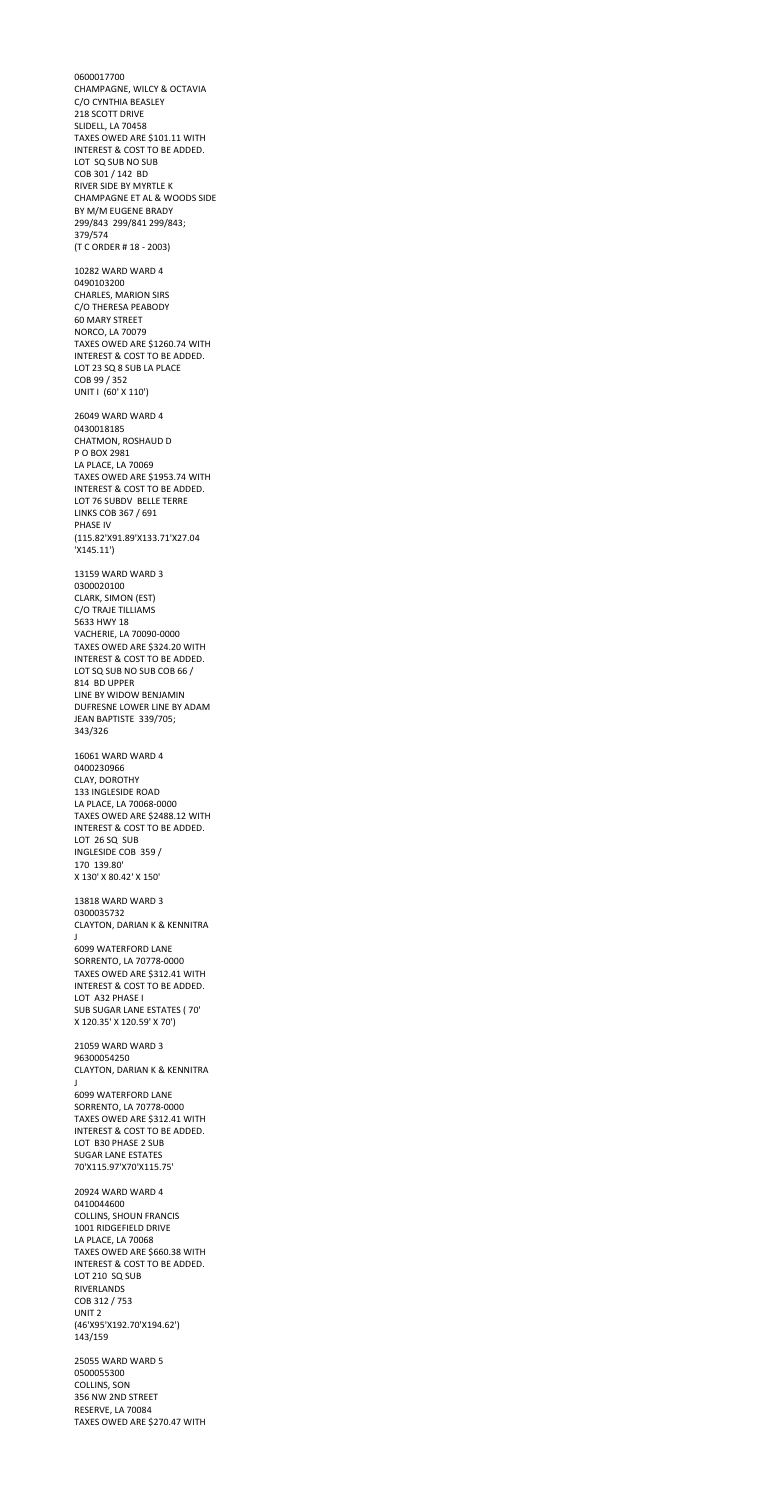INTEREST & COST TO BE ADDED. LOT 12 SQ F SUB BOOTSIE COB 23 / 112

16323 WARD WARD 4 0460009600 COLONIAL INVESTMENTS, LLC C/O ROBERT CARROLL 6922 NORTH FIELDGATE COURT BATON ROUGE, LA 70816 TAXES OWED ARE \$758.34 WITH INTEREST & COST TO BE ADDED. LOT 85 SQ 2 SUB BELLE POINTE COB 255 / 588 127/488 60'X100'

20783 WARD WARD 4 0400103120 COOK, CARMEN O 653 AVENUE DE BELLEVUE COVINGTON, LA 70433-6413 TAXES OWED ARE \$3.16 WITH INTEREST & COST TO BE ADDED. LOT 25 SQ 10 SUB WALKER LAND COB 375 / 321 TRACT III 119/901;

27793 WARD WARD 4 0400104900 COSTANZA, THOMAS, JR & ETALS 110 LAUREN LANE SULPHUR, LA 70663-0000 TAXES OWED ARE \$3.16 WITH INTEREST & COST TO BE ADDED. LOT 302 SQ SUB WALKER LAND COB 82 / 882 UNIT I TIER II (50'X140')

18963 WARD WARD 4 0495009783 CRAIG, KELARA & KELSEY COOPER 2816 PIRATE DRIVE CHALMETTE, LA 70043-0000 TAXES OWED ARE \$379.17 WITH INTEREST & COST TO BE ADDED. LOT 65 INDIGO ESTATES SUBDV THE GLADE COB 377 / 371 (76.81'X33.43'X141.73'X83.37' X120.50') 293/425; 294/217; 359/416 \*\*\*HOUSE GONE\*\*\*

24425 WARD WARD 4 0450032000 CRUELL, MICHAEL P O BOX 185 LA PLACE, LA 70069 TAXES OWED ARE \$412.67 WITH INTEREST & COST TO BE ADDED. LOT 52 SQ 15 SUB CAMBRIDGE PLACE COB 314 / 411 50'X100' 172/351 185/705

28219 WARD WARD 5 0500231400 CUQUET, CHRISTIAN GERARD

NOW: DONALD & RUTH SNYDER 3436 SNYDER ROAD PAULINA, LA 70763-0000 TAXES OWED ARE \$897.88 WITH INTEREST & COST TO BE ADDED. LOT SQ SUB COB 382 / 572 LOT OF GROUND BD BY ALEXIS MILLET; NRS ICTAVUS VICKNAIR BELOW BY WIDOW ERNEST DUHE (64' X 98') 225/461; 226/44 11611 WARD WARD 4 0470013889 CURRENT TIMES, LLC 1816 NORTH SUGAR RIDGE ROAD LA PLACE, LA 70068-0000 TAXES OWED ARE \$1430.73 WITH INTEREST & COST TO BE ADDED. LOT 191 SQ SUB SUGAR RIDGE COB 381 / 82 64.82'X100' - 167/18; 209/689; 306/41; 337/728; 373/745; 17883 WARD WARD 4 0495007200 CUTNO, WINFRED P 18 CANE DRIVE LA PLACE, LA 70068 TAXES OWED ARE \$1016.17 WITH INTEREST & COST TO BE ADDED. LOT 116 SQ SUB THE GLADE COB 351 / 46 PARCEL E..PHASE 1..SPRING MEADOW 207/864; 225/271 27971 WARD WARD 6 0600104400 CYNTHIA DUNN SCOTT & ANGELA JENKINS BECKETT 2016 YORKTOWNE DRIVE

LA PLACE, LA 70068-0000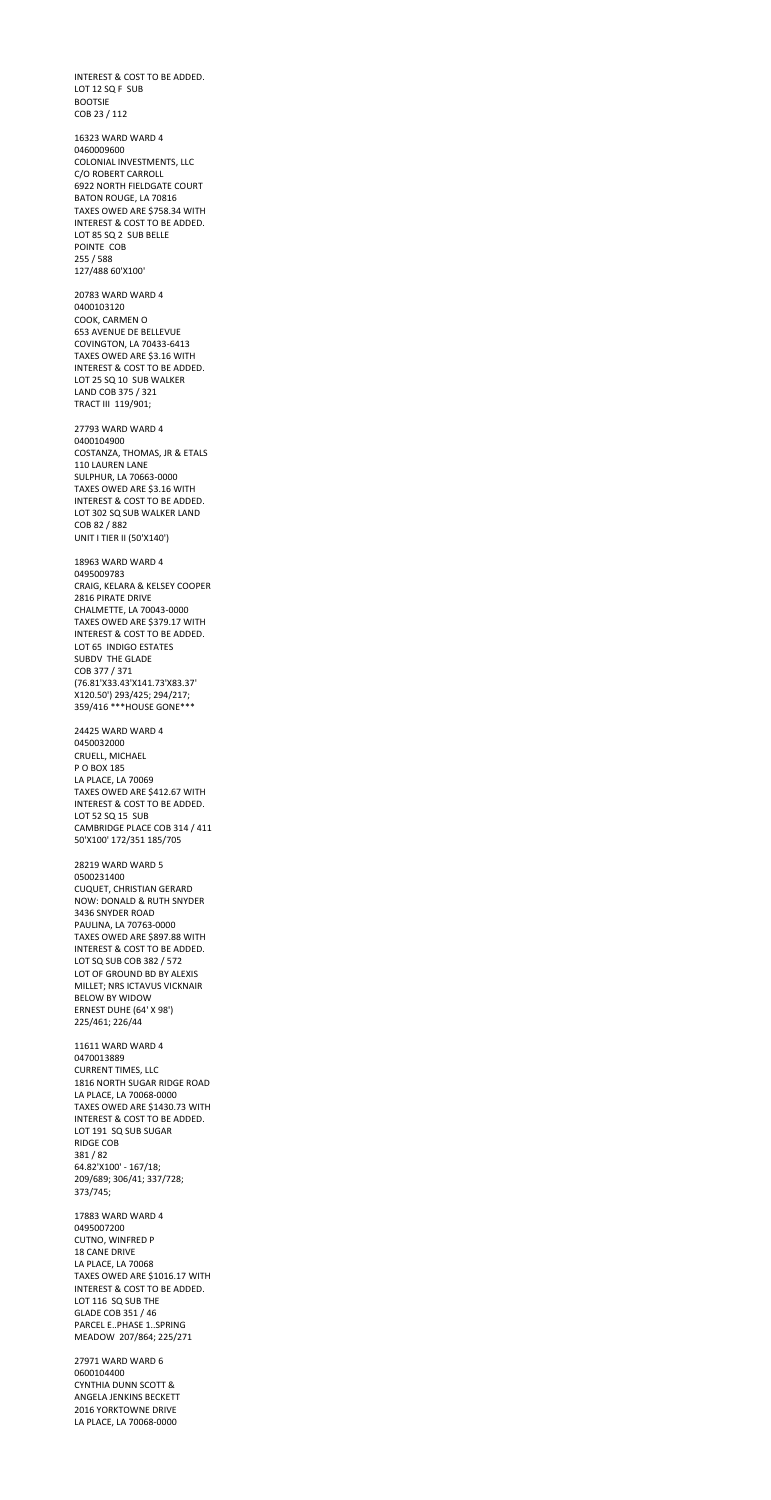TAXES OWED ARE \$482.31 WITH INTEREST & COST TO BE ADDED. BD BY RODNEY OUBRE & MT ZION CHURCH COB 339 / 784 52'X89' 336/333

11278 WARD WARD 5 0500173900 DANIEL A & JEANNETTE G MADERE REVOCABLE TRUST P O BOX 302 RESERVE, LA 70084-0000 TAXES OWED ARE \$6.07 WITH INTEREST & COST TO BE ADDED. LOT 6 SQ SUB LE BRUN-MAURIN COB 84 / 681 PORTION OF ORIGINAL TRACT 1 CORNLAND PLT. BD W BY EST C & A LAPEYROLERIE, OR ASSIGNS; S BY VENDOR; N & E BY REMAINDER TRACT I AND LOT 6A TRACT 1 LANGLEY TRACT 76'X97' 309/506

20073 WARD WARD 5 0500174000 DANIEL A & JEANNETTE G MADERE REVOCABLE TRUST 120 TONI DRIVE RESERVE, LA 70084-0000 TAXES OWED ARE \$252.78 WITH INTEREST & COST TO BE ADDED. LOT SQ SUB COB 70 / 478 2. BD N BY M/M P J BOUDREAUX; S BY G W MADERE; E BY ROAD; W BY EST G DUHE

30785 WARD WARD 5 0500160100 DANIEL A & JEANNETTE G MADERE REVOCABLE TRUST 120 TONI DRIVE RESERVE, LA 70084-0000 TAXES OWED ARE \$126.39 WITH INTEREST & COST TO BE ADDED. LOT 5 C SUB LE BRUN MAURIN COB 345 / 720 RESUB OF 5-B (104.28'X98.07'X104.28'X98.08 ') 308/679 338/874 339/53 367/843

19528 WARD WARD 5 0500105600 DAVIS, BRANDI LYNN PO BOX 229 RESERVE, LA 70084-0000 TAXES OWED ARE \$365.00 WITH INTEREST & COST TO BE ADDED. LOT SQ SUB COB 46 / 138 BD N BY JOS WASHINGTON & S BY A NICHOLSON

27425 WARD WARD 5 0500291600 DAVIS, BRIANA W 912 WEST 31ST AVENUE COVINGTON, LA 70433-0000 TAXES OWED ARE \$816.73 WITH INTEREST & COST TO BE ADDED. COB 296 / 178 A CERTAIN LOT OF GROUND BOUNDED ABOVE BY VOISIN AND BELOW BY C VICKNAIR OR ASSIGNS E/376 15715 WARD WARD 5 0500063400 DAVIS, CHRISTINA G & ETAL P O BOX 2256 RESERVE, LA 70084 TAXES OWED ARE \$126.39 WITH INTEREST & COST TO BE ADDED. LOT 10 SQ BLKF SUB BOOTSIE COB 316 / 266 98/607; 314/119 18380 WARD WARD 4 0400120500 DAVIS, HAZEL C/O BERNARD STACEY 878 ATHENS DRIVE ST AUGUSTINE, FL 32092-0000 TAXES OWED ARE \$564.60 WITH INTEREST & COST TO BE ADDED. LOT 3 SQ 1 SUB LA PLACE PLT COB 279 / 360 80/732 26176 WARD WARD 5 0500105700 DAVIS, TIFFANY ANN 167 EAST 14TH STREET RESERVE, LA 70084-0000 TAXES OWED ARE \$126.39 WITH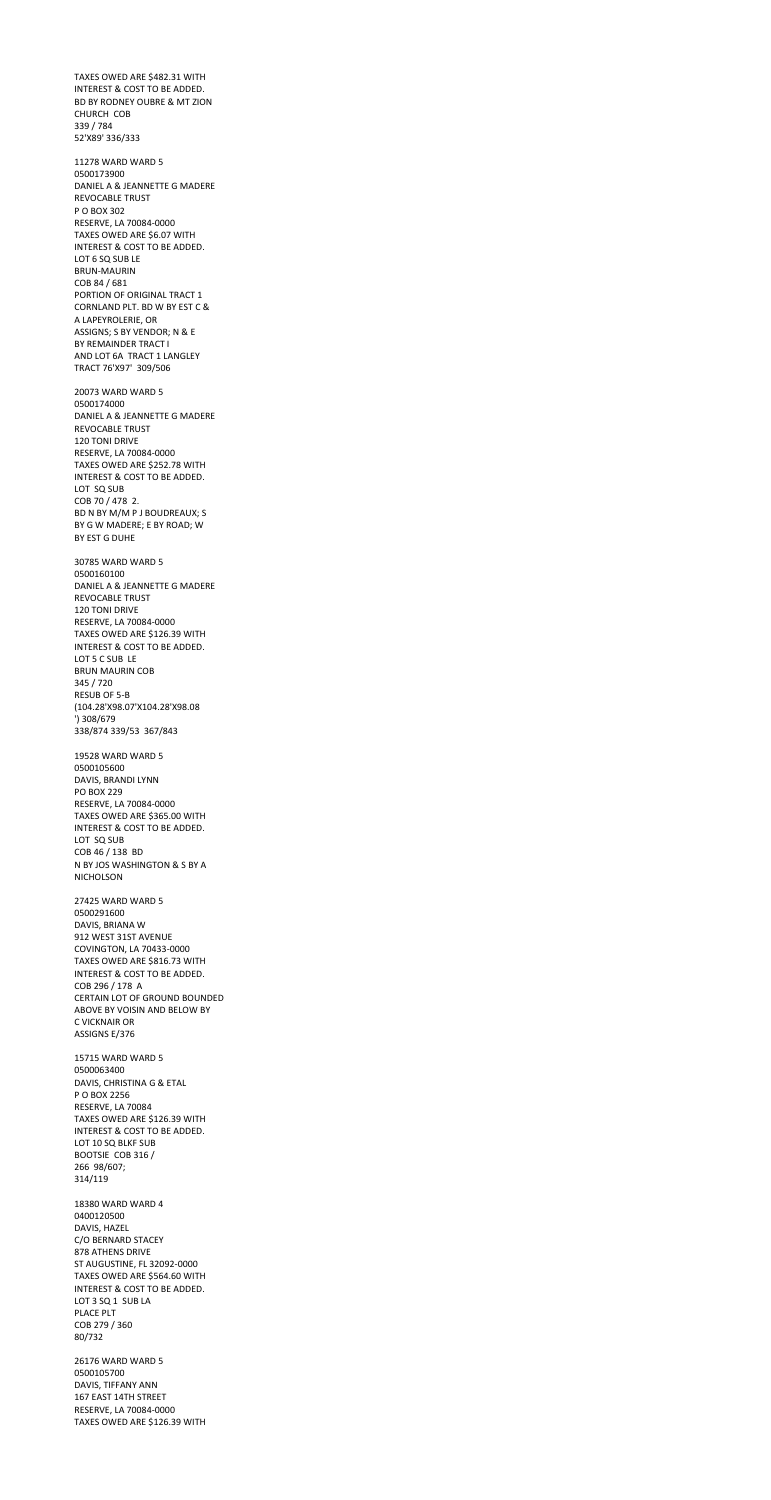INTEREST & COST TO BE ADDED. LOT SQ SUB COB 159 / 550 BD BY LOUIS VICKNAIR & EST A T VOISIN (96'X192')

12553 WARD WARD 4 0400479400 DENVER METO HOME BUYERS, LLC 5689 WICKERDALE LANE HIGHLANDS RANCH, CO 80130-0000 TAXES OWED ARE \$849.98 WITH INTEREST & COST TO BE ADDED. LOT 3 SQ BLKB SUB PECAN GROVE COB 296 / 708 64' X 120' UND 1/2 INT

15310 WARD WARD 1 0100019400 DINVAUT, LINWOOD & ETALS PO BOX 142 EDGARD, LA 70049-0000 TAXES OWED ARE \$5964.93 WITH INTEREST & COST TO BE ADDED. LOT SQ SUB THEO DINVAUT TRACT COB 176 / 820 BD BY E O HEMPEL & HELEN SORAPURU

23069 WARD WARD 5 0500070800 DOREST, PAUL & AMMIE 148 EAST 30TH STREET RESERVE, LA 70084 TAXES OWED ARE \$606.67 WITH INTEREST & COST TO BE ADDED. LOT 11 SQ C SUB BELLE POINTE COB 219 / 513 60'X120' 124/762

23205 WARD WARD 5 0500205500 DORRIS, AUGUSTINE & ET ALS 253 EAST 27TH STREET RESERVE, LA 70084-0000 TAXES OWED ARE \$212.33 WITH INTEREST & COST TO BE ADDED. LOT 20 SQ 3 SUB MELIUS COB 53 / 54 EXTENSION I & LOT 21-BD BY MARSHALL LAWRENCE & GODCHAUX SUGARS INC ET ALS = ETHELENE, RODNEY, AUGUSTINE, ERVIN & LILLIAN

14512 WARD WARD 4 0450037600 DOUCETTE, CURTIS 608 PENN DRIVE LA PLACE, LA 70068 TAXES OWED ARE \$547.14 WITH INTEREST & COST TO BE ADDED. LOT 63 A SQ C SUB THE COLONY COB 346 / 799 (65.07'X65.05'X110.39'X110.14 ') 297/242; 312/658; 326/680

26529 WARD WARD 4 0400135100 DOYLE, JOSEPH C 1428 HANAKEALOHA PLACE DIAMONDHEAD, MS 39525-0000 TAXES OWED ARE \$3.16 WITH INTEREST & COST TO BE ADDED. LOT 133 SQ 112 SUB LAKEWOOD ESTATES COB 87 / 785 13589 WARD WARD 6 0600033305

DUHE, CLARENCE NOW: RAYDELL DUHE PO BOX 141 KENTWOOD, LA 70444-0000 TAXES OWED ARE \$101.11 WITH INTEREST & COST TO BE ADDED. LOT 2 SQ SUB LITTLE HOPE COB 290/134

14810 WARD WARD 6 0600033500 DUHE, CLARENCE NOW: RAYDELL DUHE PO BOX 141 KENTWOOD, LA 70444-0000 TAXES OWED ARE \$101.11 WITH INTEREST & COST TO BE ADDED. LOT 52 SQ 2 SUB LITTLE HOPE 304/830 75'X90' 136/754 248/464 283/487 290/642 303/422

16154 WARD WARD 6 0600033400 DUHE, CLARENCE NOW: RAYDELL DUHE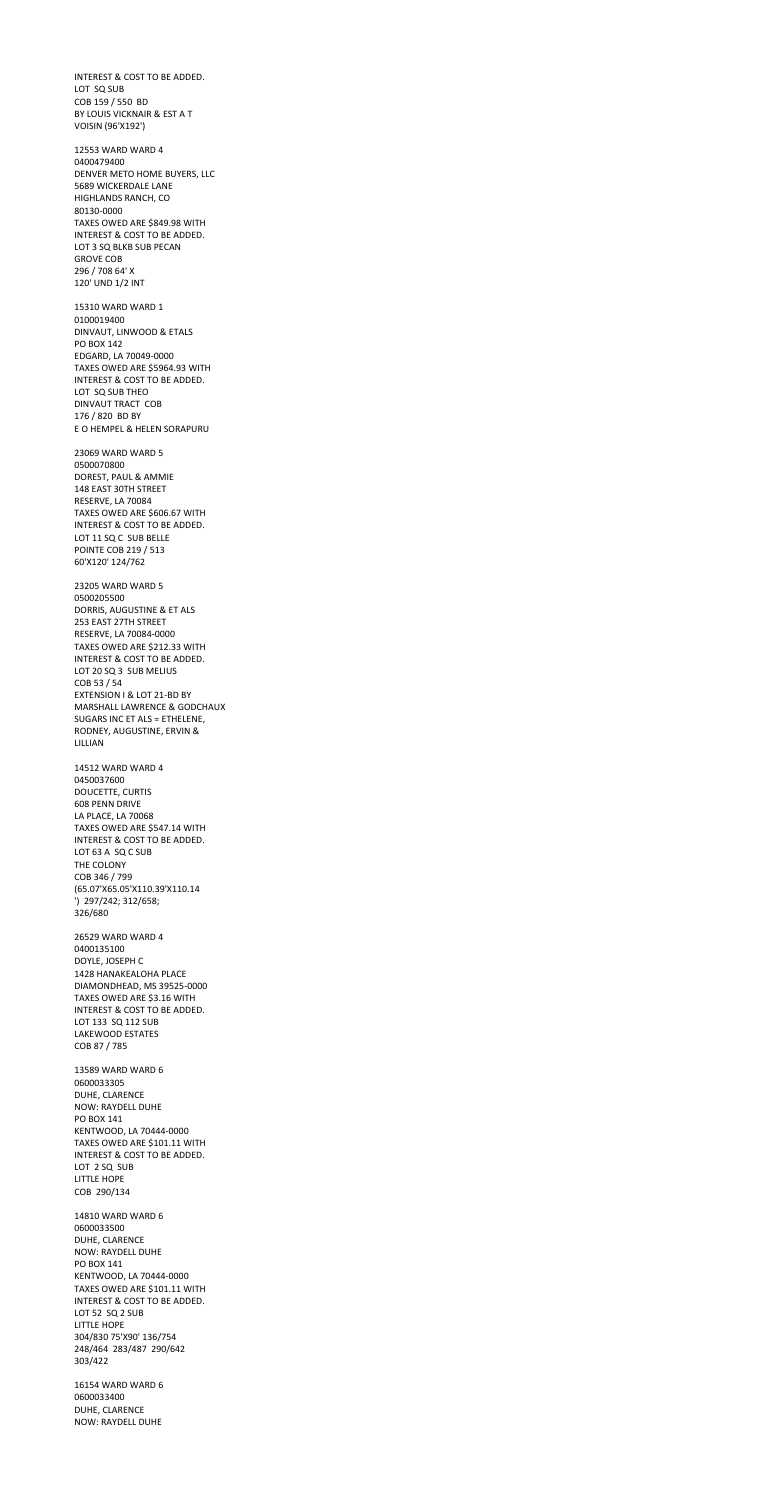PO BOX 141 KENTWOOD, LA 70444-0000 TAXES OWED ARE \$101.11 WITH INTEREST & COST TO BE ADDED. LOT A SQ 12 SUB GLENCOE PLT 303/286 90'X120' 157/766, 175/893, 203/668, 267/348, 301/319, 301/780 11964 WARD WARD 5 96500042328 DUPRE, ARCHIE N C/O BRENDA DUPRE WILLIAMS 4101 CLERMONT DRIVE NEW ORLEANS, LA 70122-0000 TAXES OWED ARE \$920.13 WITH INTEREST & COST TO BE ADDED. SUB CORNLAND PLT SITUATED IN TRACT 19 NORTH OF AIRLINE HWY INT11S, R6E 526.77'X84.75'X126'X611.52' 14971 WARD WARD 4 96400042610 EDMONDS, KEVIN & NIKKI 129 ROBICHAUX DRIVE LA PLACE, LA 70068-0000 TAXES OWED ARE \$379.17 WITH INTEREST & COST TO BE ADDED. LOT 9 SQ B SUB PECAN GROVE 70' X 135.70' 22492 WARD WARD 4 0400147510 EDMONDS, KEVIN & NIKKI 304 ELVINA ST LA PLACE, LA 70068 TAXES OWED ARE \$1332.15 WITH INTEREST & COST TO BE ADDED. LOT 128 SQ SUB RIVER ROAD TERRACE COB 372 / 51 98/306; (68.03X 110') 371/745; 24327 WARD WARD 3 0300035749 EDMONDS, KEVIN & NIKKI 304 ELVINA STREET LA PLACE, LA 70068 TAXES OWED ARE \$1302.41 WITH INTEREST & COST TO BE ADDED. LOT A 49 PHASE I SUB SUGAR LANE ESTATES 80'X121.43'X121.72'X80' 33686 WARD WARD 4 0410000800 EDMONDS, KEVIN R & NIKKI 129 ROBICHAUX DRIVE LA PLACE, LA 70068 TAXES OWED ARE \$1440.21 WITH INTEREST & COST TO BE ADDED.

LOT 6 SQ 0 SUB

RIVERLANDS COB 312 /

286 UNIT 1 (70' X 110') 73/793 (T C ORDER # 70 - 2004) 27094 WARD WARD 5 0500056400 EDWARDS, STELLA C C/O CAYLA EDWARDS 205 EAST 21ST STREET RESERVE, LA 70084 TAXES OWED ARE \$702.73 WITH INTEREST & COST TO BE ADDED. LOT SQ SUB COB 271 / 537 BD BY CHURCH LANE AND MARIE VICKNAIR 1/2 ARPENT X 115 275/166 25428 WARD WARD 4 0490056900 EL SID, LLC 3900 DIVISION STREET APT A METAIRIE, LA 70002-0000 TAXES OWED ARE \$12.64 WITH INTEREST & COST TO BE ADDED. LOT 2 SQ 42 SUB LA PLACE PARK COB 75 / 808 UNIT IV SEC 72 20154 WARD WARD 5 0500082300 ELLIS, JOSEPH A & CALDONIA 165 APRICOT ST LA PLACE, LA 70068-0000 TAXES OWED ARE \$591.01 WITH INTEREST & COST TO BE ADDED. LOT 15 BLK K SUB BOOTSIE COB 66 / 852 33313 WARD WARD 6

0600101100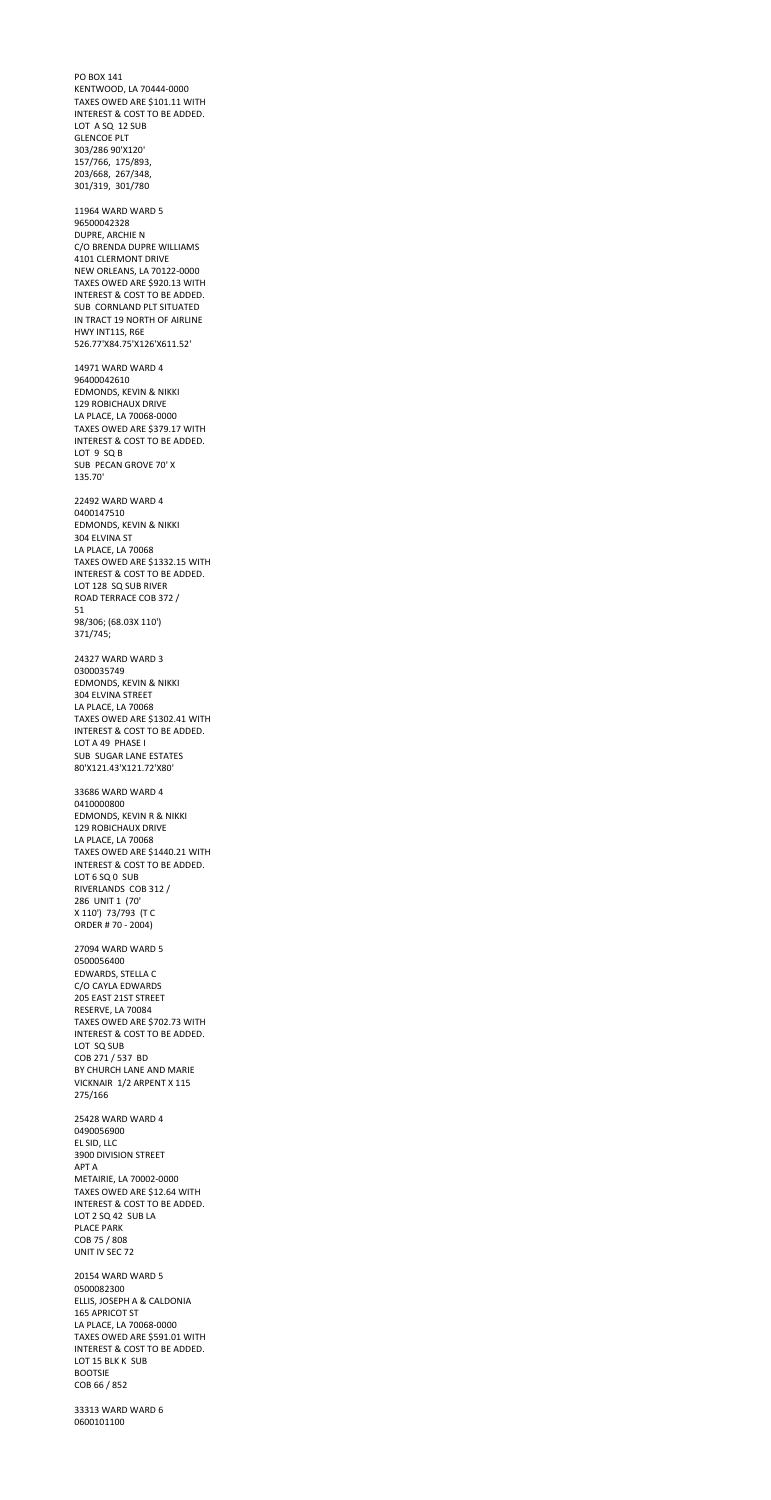EMPIRE CONTRACTOR COMPANY LLC 48390 HWY 51 TICKFAW, LA 70466-0000 TAXES OWED ARE \$581.39 WITH INTEREST & COST TO BE ADDED. LOT 6 SQ B SUB AMANN COB 259 / 548 125'X50' 16373 WARD WARD 4 0400156200 ESTERS, EARL & WIFE 218 PINE STREET LA PLACE, LA 70068 TAXES OWED ARE \$513.79 WITH INTEREST & COST TO BE ADDED. LOT SQ SUB COB / BD BY HATTIE FOSTER & J MITCHELL 18013 WARD WARD 4 0460028610 FALGOUST, MALCOLM 8876-A SUNNYSIDE DRIVE LA PLACE, LA 70068-0000 TAXES OWED ARE \$413.54 WITH INTEREST & COST TO BE ADDED. LOT 175A SQ SUB BELLE POINTE COB 361 / 173 BELLE POINTE #2 - 33.23'X97.95'XX31'X95.85' 160/810 316/587 20868 WARD WARD 5 0500154200 FALGOUST, MALCOLM 117 BELLE TERRE BLVD LA PLACE, LA 70068-0000 TAXES OWED ARE \$101.11 WITH INTEREST & COST TO BE ADDED. LOT SQ SUB COB 305 / 429 BD N BY LOT C BELONGING TO FERRELL C LASSEIGNE & WIFE; S BY L & A RAILROAD; W BY THEODORE MAURIN; E BY TERRE HAUTE SUBDV - 196/837; 323/405; 342/885 LOT 7 (105.92'X60') AND LESS 30.02'X100.07X106') SOLD TO LEBLANC 372/468 33446 WARD WARD 4 0410073200 FALGOUST, MALCOLM 1212 MADEWOOD ROAD LA PLACE, LA 70068-0000 TAXES OWED ARE \$1212.08 WITH INTEREST & COST TO BE ADDED. LOT 260 SQ SUB RIVERLANDS COB 184 / 150 UNIT 1 (60'X109.81'X60.06'X109.88')

145/100

11695 WARD WARD 4

0410073300 FALGOUST, MALCOM 512 BELLEVUE DRIVE LA PLACE, LA 70068-0000 TAXES OWED ARE \$1031.97 WITH INTEREST & COST TO BE ADDED. LOT 42 SQ 8 SUB RIVERLANDS UNIT 2 COB 161 / 236 10156 WARD WARD 2 0200013960 FIFFIE, RACHELLE M PO BOX 374 EDGARD, LA 70049-0000 TAXES OWED ARE \$442.98 WITH INTEREST & COST TO BE ADDED. LOT 20 SQ SUB MAYFLOWER SUBDV COB 384 / 129 (192' X 86.37' X 192' X 86.79' 212/388; 25467 WARD WARD 4 0490035400 FISHER, RUSSELL E & MARY NOW: ADAIR 0001 WITH UNION BAK AS SECURED PARTY P O BOX 82668 LINCOLN, NE 68501-0000 TAXES OWED ARE \$1376.00 WITH INTEREST & COST TO BE ADDED. LOT 38 SQ 11 SUB LA PLACE PARK COB 109 / 359 UNIT 2(60'X110') 29312 WARD WARD 6 0600096200 FLEMING, BEATRICE M P O BOX 2037 GARYVILLE, LA 70051 TAXES OWED ARE \$24.02 WITH

INTEREST & COST TO BE ADDED.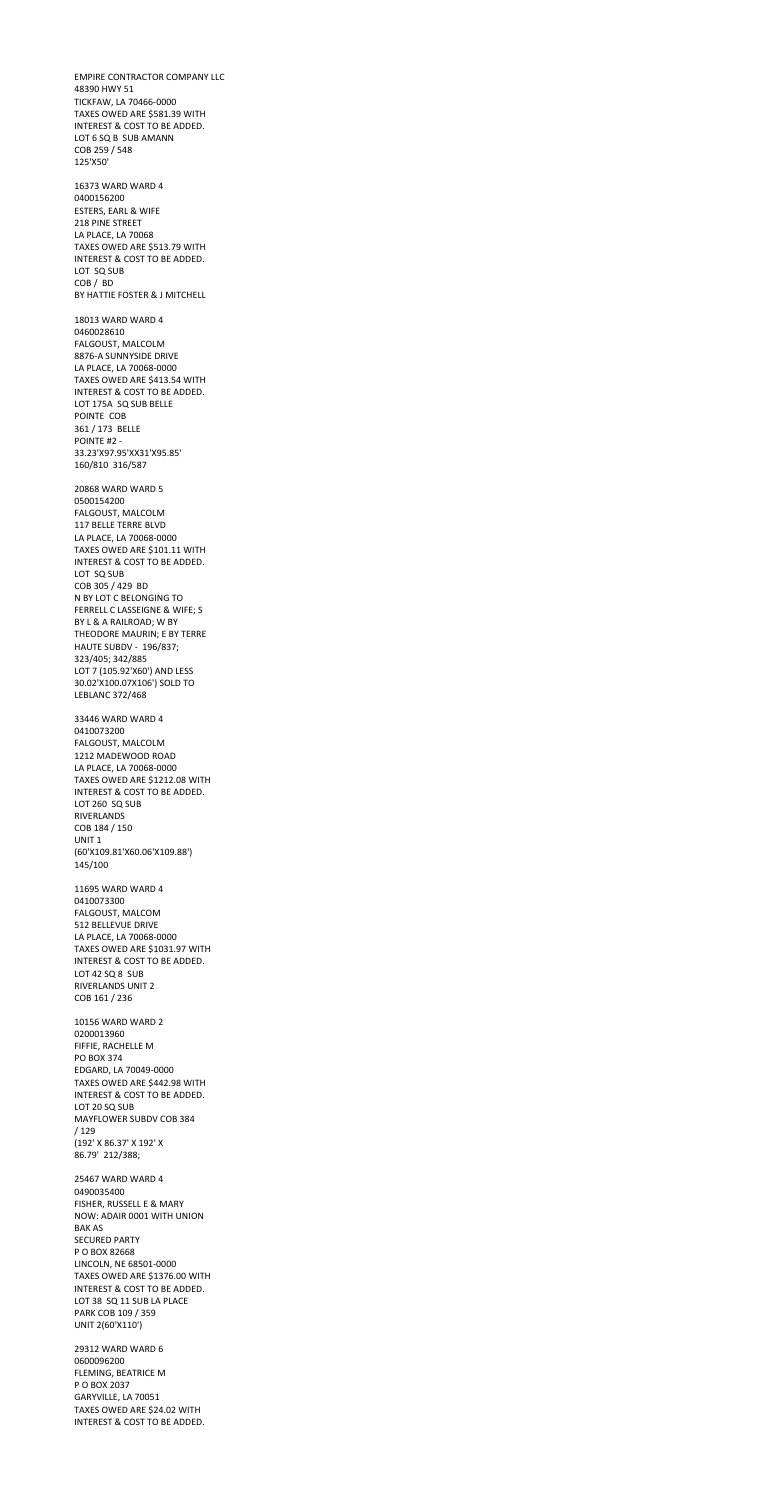LOT 69 SQ C SUB RIVER GLEN COB 277 / 381 169/635 (65'X110') 210/555 220/792

23788 WARD WARD 4 0490037050 FLOURNOY, DAVID & NANCY 315 MAGNOLIA AVENUE LA PLACE, LA 70068 TAXES OWED ARE \$564.33 WITH INTEREST & COST TO BE ADDED. LOT 25 SQ 5 SUB LA PLACE PARK UNIT 1 COB 371 / 514 (60'X100') 79/885; 154/43; 354/208 21035 WARD WARD 4

0450045900 FONTENOT, JOHN P O BOX 818 ST ROSE, LA 70087-0818 TAXES OWED ARE \$1946.41 WITH INTEREST & COST TO BE ADDED. LOT 37 SQ 23 SUB CAMBRIDGE PLACE COB 342 / 202 100'X45'X131.64'X116.36' 188/72; 247/38; 249/273 T C ORDER # 222 - 2002 FOURPLEX A,B,C,D

31563 WARD WARD 4 0400472583 FRANCIS, LACARDIO & ASHTIN F 313 S RIVER POINTE DRIVE LA PLACE, LA 70068-0000 TAXES OWED ARE \$758.34 WITH INTEREST & COST TO BE ADDED. LOT 1 SQ SUBV THE MYRTLES COB 354 / 886 108.82' X 310.62' X 310.62' X 110.98'

13528 WARD WARD 2 0200014500 FRANCIS, WILLIE SR & WIFE C/O DENNIS FRANCIS 282 CENTRAL AVENUE EDGARD, LA 70049-0000 TAXES OWED ARE \$465.14 WITH INTEREST & COST TO BE ADDED. LOT SQ SUB NO SUB COB 65 / 647 BD FRONT BY BONSECOUR ASSN & REAR BY ALVIN M PERRET

31622 WARD WARD 4 0410028050 FUNES, JOSE F 400 BELLEVUE DRIVE LA PLACE, LA 70068-0000 TAXES OWED ARE \$558.40 WITH INTEREST & COST TO BE ADDED. LOT 211 SQ 1 SUB RIVERLANDS COB 363 / 783 45.16'X192.70'X128.03'X146'

131/315 298/762

12357 WARD WARD 4 04300042340 GADIE, SYLVIE JOSIANE 381 OAK POINT DRIVE LA PLACE, LA 70068-0000 TAXES OWED ARE \$1322.67 WITH INTEREST & COST TO BE ADDED. LOT 78 SUBDV LIVE OAK LANDING COB 394 / 386 (70' X 64.67' X 147.88' X 150')

28483 WARD WARD 4 0490038200 GANDOLFO, CHARLES M NOW CATHERINE & SOL GREEN 1952 LONGWOOD COURT LA PLACE, LA 70068 TAXES OWED ARE \$12.64 WITH INTEREST & COST TO BE ADDED. LOT 3 SQ SUB LA PLACE PARK COB 82 / 266 UNIT V PARCEL 93 SEC 16 73/972 SHERIFF TAX SALE - MAY 28, 2003

24157 WARD WARD 4 0430036800 GAUDET, DOUGLAS P & MARIA C 13462 GENERAL OTT ROAD HAMMOND, LA 70403-0000 TAXES OWED ARE \$1222.84 WITH INTEREST & COST TO BE ADDED. LOT 650 SQ SUB BELLE TERRE COB 324 / 856 VILLAGE OF CHERBOURG 150/28 ( 87.21'X64.19'X100'X60.10') 102/599 221/782 229/352

22032 WARD WARD 1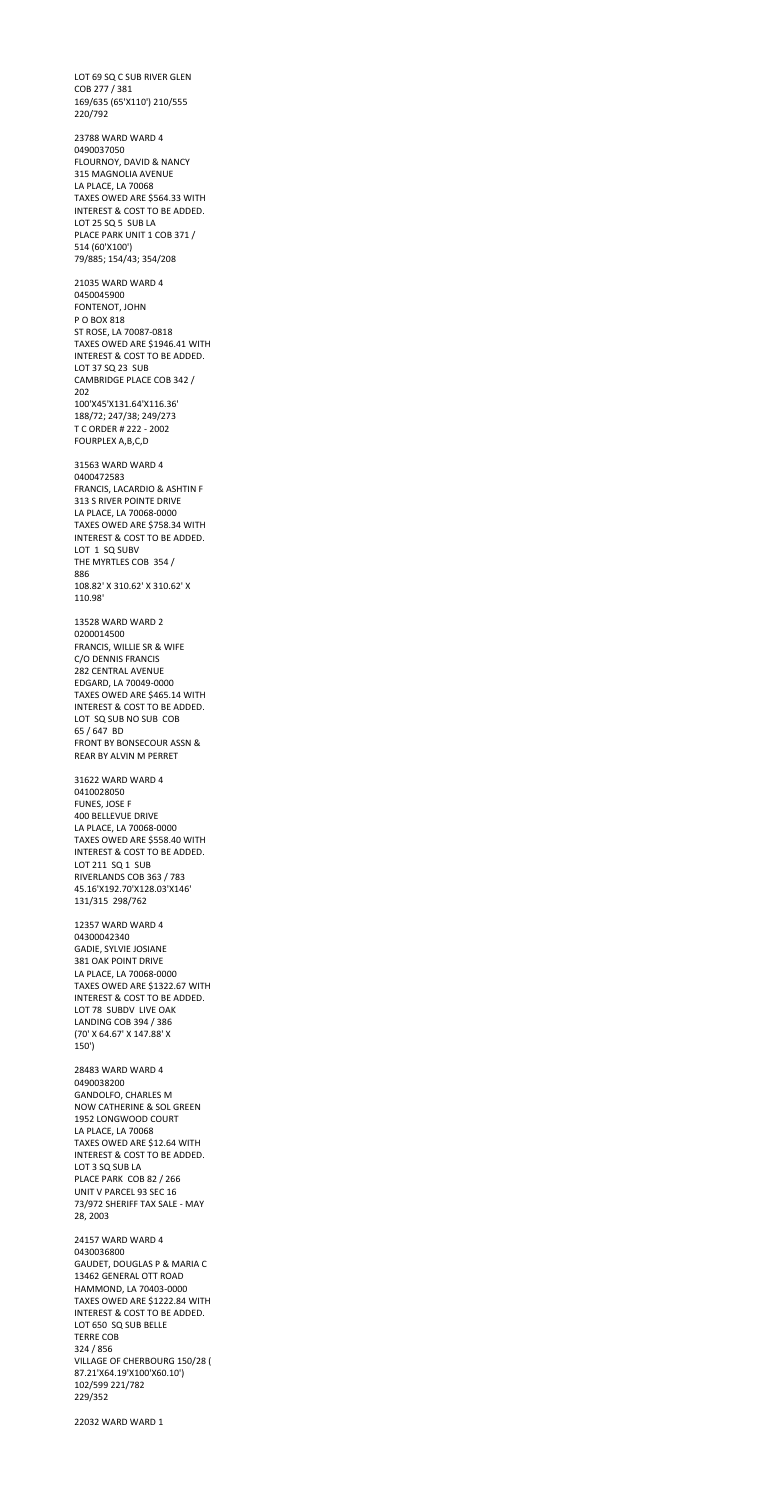0100024000 GENDRON, FLOYD C/O CHERYL G CAZENAVE 2282 NORTH BANK LANE VACHERIE, LA 70090-0000 TAXES OWED ARE \$243.85 WITH INTEREST & COST TO BE ADDED. SITUATED LAND JULES GENDRON COB / 17621 WARD WARD 1 0100024100 GENDRON, JULES P O BOX 65 EDGARD, LA 70049 TAXES OWED ARE \$262.60 WITH INTEREST & COST TO BE ADDED. BD BY ALICE B GENDRON & L J ST PIERRE COB 9 / 344 12684 WARD WARD 4 9646000384 GEORGE, JOAN D C/O PHILDICER HICKS 411 CORTEZ STREET LA PLACE, LA 70068-0000 TAXES OWED ARE \$1055.36 WITH INTEREST & COST TO BE ADDED. LOT 140 SUB COLE'S LANDING PHASE 3A 10727 WARD WARD 5 0500004310 GERARD, WALTER J III & ET ALS 216 EAST 26TH STREET RESERVE, LA 70084-0000 TAXES OWED ARE \$1146.98 WITH INTEREST & COST TO BE ADDED. LOT 17 SQ BLKA SUB ENGLADE COB 314 / 125 50'X109.2' 103/895 ET ALS = LYDIA MILLER GERAD, QIANA G MARTIN & RICHARD R MARTIN 16730 WARD WARD 4 0400192000 GERSTNER, DANNY & WIFE 640 MEURSAULT KENNER, LA 70062 TAXES OWED ARE \$3.16 WITH INTEREST & COST TO BE ADDED. LOT 6-8 SQ G SUB LAKEWOOD ESTATES COB 152 / 273 13649 WARD WARD 4 0400198110 GILMORE, INEZ C NOW: ALPHA CAPITAL WITH UNION BANK AS SECURED PARTY P O BOX 82668 LINCOLN, NE 68501-0000 TAXES OWED ARE \$913.16 WITH INTEREST & COST TO BE ADDED. LOT 4 SQ B SUB NEW

ERA COB 374 /

635

78'X150'; 165/226; 190/117; 190/52; 190/573; 265/500; 309/307 314/178;

14698 WARD WARD 4 0400198400 GIORDANO, CHARLES S 20190 SIMMONS DRIVE FRANKLINTON, LA 70438-0000 TAXES OWED ARE \$12.64 WITH INTEREST & COST TO BE ADDED. LOT 10 SQ SUB COB 85 / 661 PLAN PREFERRED PROPERTIES INC (50'X114.42'X113.98'X50') SWAMP LAND

24851 WARD WARD 4 0400198500 GIORDANO, CHARLES S 20190 SIMMONS ROAD FRANKLINTON, LA 70438-0000 TAXES OWED ARE \$12.64 WITH INTEREST & COST TO BE ADDED. LOT 11 SQ SUB COB 85 / 661 PLAN PREFERRED PROPERTIES INC (50'X113.98'X113.53'X50') SWAMP LAND

17588 WARD WARD 4 0450147300 GLASS, LOLITA REED 3017 CONCORDIA DRIVE LA PLACE, LA 70068-0000 TAXES OWED ARE \$1288.56 WITH INTEREST & COST TO BE ADDED. LOT 29 SQ 21 SUB CAMBRIDGE PLACE COB 348 / 79 55'X100' 170/252; 217/669; 285/567; 300/493; 317/4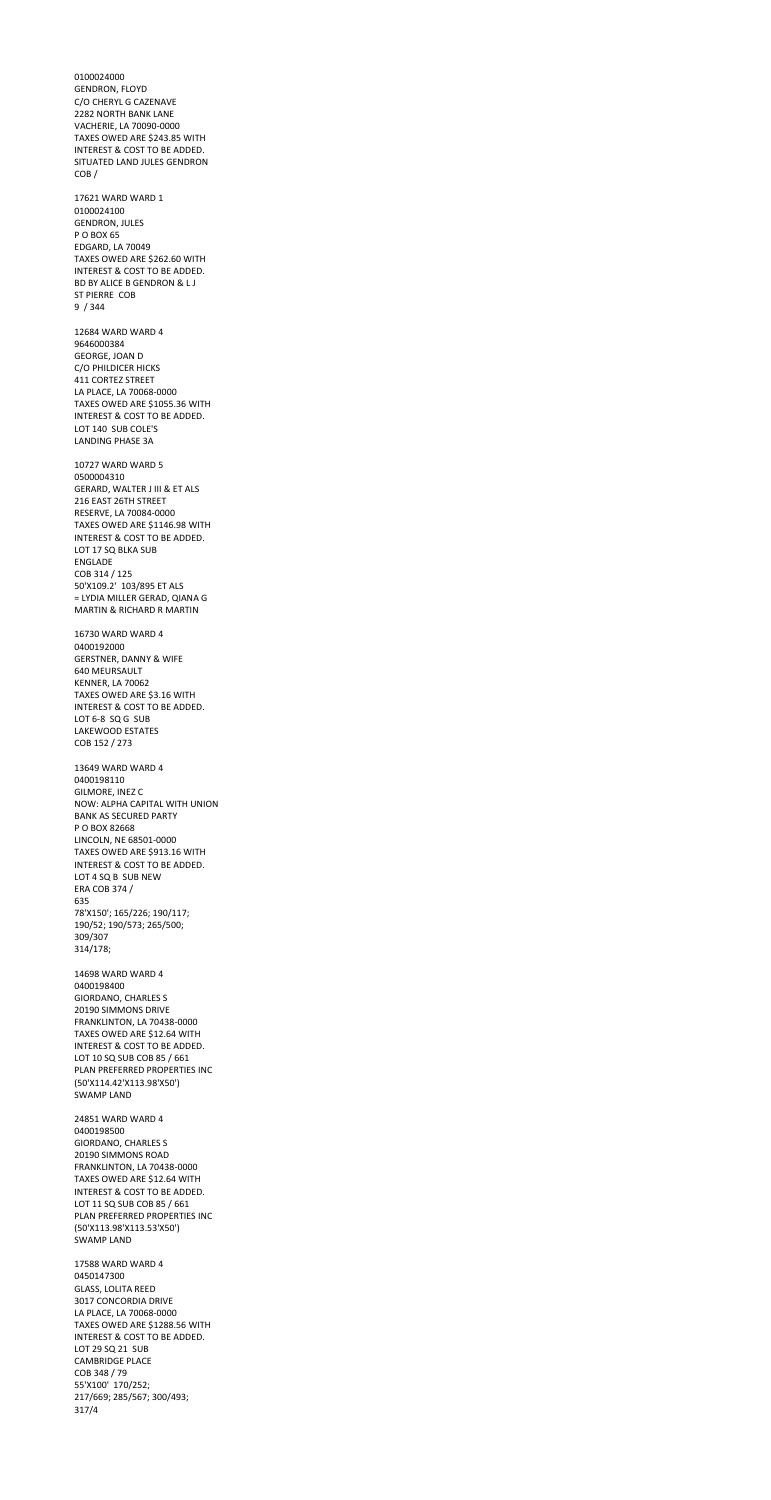23276 WARD WARD 4 0430038700 GOMEZ, ALBERTO & NORA 2104 OAK TREE DRIVE LA PLACE, LA 70068-0000 TAXES OWED ARE \$755.18 WITH INTEREST & COST TO BE ADDED. LOT 24 SQ 7 SUB BELLE TERRE COB 121 / 38 UNIT II - PHASE I - 110/774 (16.49'X17.33'X49.55'X50.63'X 29.42'X98.10') 22757 WARD WARD 4 0410095400 GONZALEZ, JUAN G & JAIME HERNANDEZ 1528 LAFRFENIERE DRIVE LA PLACE, LA 70068-0000 TAXES OWED ARE \$636.37 WITH INTEREST & COST TO BE ADDED. LOT 500 SQ 22 SUB RIVERLANDS COB 122 / 183 UNIT 4 (70'X115.92'X106.55'X110') 23240 WARD WARD 5 0500053900 GORDON, HERBERT & ROSE P O BOX 517 LUTCHER, LA 70071-0000 TAXES OWED ARE \$846.81 WITH INTEREST & COST TO BE ADDED. LOT 58 SQ SUB HOMEWOOD PLACE COB 340 / 391 SEC 88 T11S R7E (60'X107.40') 151/351; 300/278; 313/461; 327/844 21976 WARD WARD 3 0300031000 GOUDIA, LOUIS C/O MARSHA REED 28764 RAINTREE DRIVE MEMIFEE, CA 92584-0000 TAXES OWED ARE \$433.46 WITH INTEREST & COST TO BE ADDED. LOT SQ SUB NO SUB COB 20 / 239 BD N BY E HOLLAND AND S BY WOODVILLE CHURCH 24406 WARD WARD 4 0400203700 GRASSO, ALBERT A 46268 MORRIS ROAD HAMMOND, LA 70401-0000 TAXES OWED ARE \$3.16 WITH INTEREST & COST TO BE ADDED. LOT 24 SQ 5 SUB WALKER LAND COB 108 / 309 UNIT

II-AND LOT 25 (70'X120')

23651 WARD WARD 4

0450154495 GROW, ALESHIA ANN P O BOX 1831 LA PLACE, LA 70069-1831 TAXES OWED ARE \$448.68 WITH INTEREST & COST TO BE ADDED. LOT 63 SQ 14 SUB CAMBRIDGE PLACE COB 368 / 689 (85.95'X55'X101.92'X100') 156/896; 318/23; 351/136 10095 WARD WARD 4 0450105700 HAMLIN, DALE 1708 CAMBRIDGE DRIVE LA PLACE, LA 70068-0000 TAXES OWED ARE \$1376.65 WITH INTEREST & COST TO BE ADDED. LOT 11 SQ 9 SUB CAMBRIDGE PLACE COB 201 / 600 134/699; 192/423 19305 WARD WARD 4 0450141000 HAVANA SKY PROPERTIES,LLC 7809 AIRLINE DRIVE STE 301 METAIRIE, LA 70003-0000 TAXES OWED ARE \$1112.23 WITH INTEREST & COST TO BE ADDED. LOT SQ SUB CAMBRIDGE PLACE COB 331 / 798 'E-Z SERVE #2134-16' PORTION OF GROUND IN SEC 65; T11S;R7E - LYING IN A PORTION GROUND..BD BY WOODLAND DRIVE; E LINE OF LA PLACE PLT; INT 10 HIGHWAY & PROPERTY OF LOUIS E CAMBRE - 127.54'X112.33'X125'X137.67' 164/648; 319/679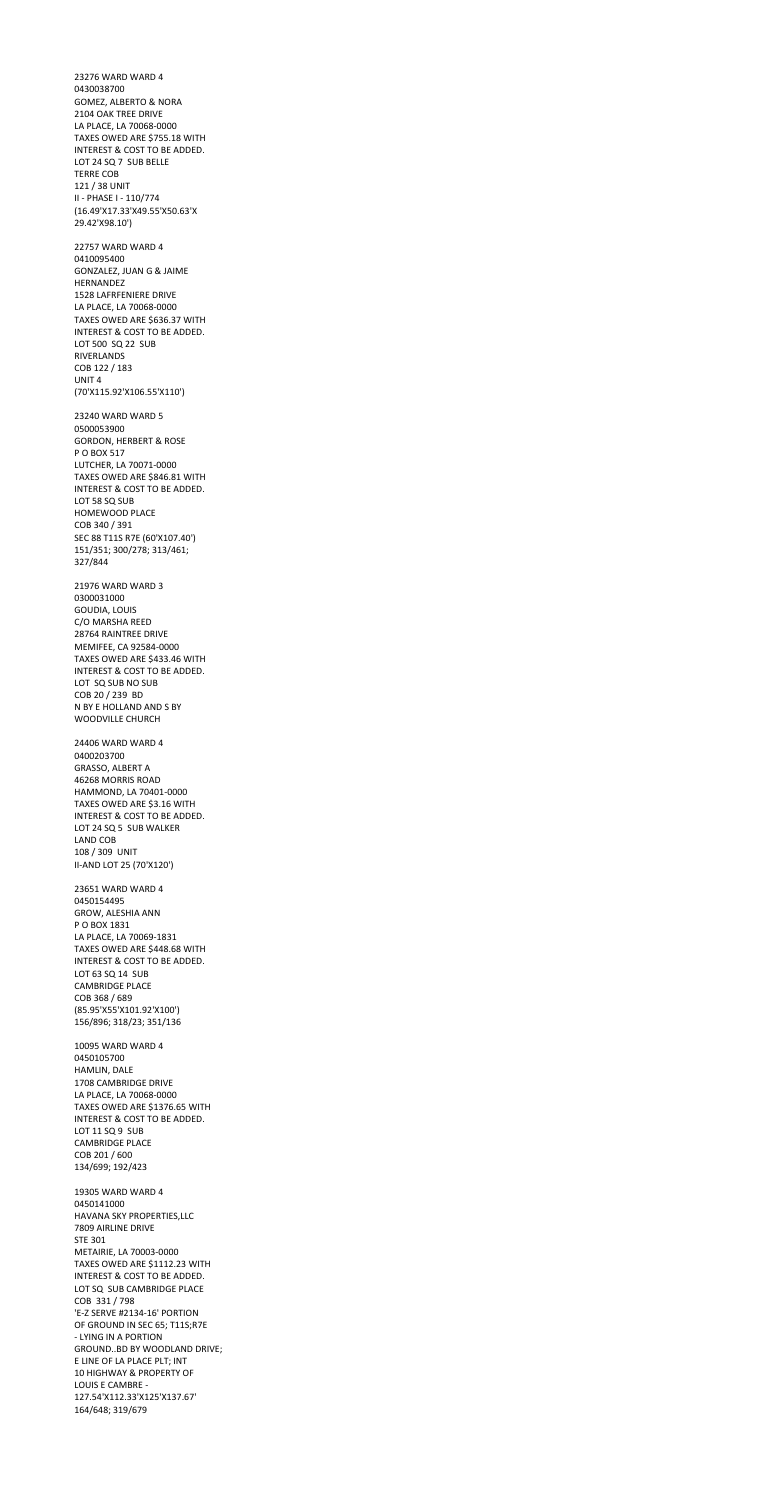30319 WARD WARD 4 0430001726 HEINOLD, JOSEPHINE 81 COUNTRY CLUB DRIVE LA PLACE, LA 70068-0000 TAXES OWED ARE \$1043.35 WITH INTEREST & COST TO BE ADDED. LOT 145 SQ 1 SUB BELLE TERRE COB 352 / 408 UNIT II PHASE I (75'X110') 114/500; 217/814; 219/647 25435 WARD WARD 5 0500119300 HELTZ, GEORGE W C/O LYDIA DELANEUVILLE 113 EAST 12TH STREET RESERVE, LA 70084 TAXES OWED ARE \$126.39 WITH INTEREST & COST TO BE ADDED. LOT SQ SUB COB 88 / 639 BD FRONT OR SOUTH BY RENE DUHE; REAR OR NORTH BY ROBERT J ROUSSEL; REAR OR NORTH BY ROBERT J ROUSSEL; UPPER OR EAST BY CAMILE JACOB; LOWER OR WEST BY DUHE EST 81/169 27155 WARD WARD 4 0400233800 HENDERSON, BRENDA C 333 ST JAMES PLACE LA PLACE, LA 70068 TAXES OWED ARE \$924.60 WITH INTEREST & COST TO BE ADDED. LOT SQ SUB COB 323 / 785 BD N BY PERCY WARREN; S BY JERRY BROWN : E BY CHAS ST MARTIN JR OR ASSIGNS; W BY LEON VICKNAIR OR ASSIGNS ( 96'X100') 159/276; 220/639; 298/242 290/202 32221 WARD WARD 4 0470036201 HERCULES, JOSE ANDRES 2729 HELENA STREET KENNER, LA 70065-0000 TAXES OWED ARE \$1406.72 WITH INTEREST & COST TO BE ADDED. LOT 77 SQ SUB SUGAR RIDGE COB 358 / 841 60'X100' 150/65; 263/332; 277/184; 315/356 10301 WARD WARD 4 0495006500 HJELTE, JOHN & JULIE 19 IBIS COURT LA PLACE, LA 70068-0000 TAXES OWED ARE \$1004.18 WITH

INTEREST & COST TO BE ADDED.

LOT 97 SQ SUB THE

GLADE COB

321 / 327 INDIGO ESTATES (34.92' X 135' X 118.55' X 135') 280/377

12743 WARD WARD 4 0400183400 HOLLYWOOD CUSTOM CORP AUTO SALES 2329 WEST AIRLINE HIGHWAY LA PLACE, LA 70068-0000 TAXES OWED ARE \$3156.61 WITH INTEREST & COST TO BE ADDED. LOT SQ SUB COB 199 / 482 'MEINIKE MUFFLER' TRACT OF LAND BEING PORTION JAMES KEATING EST - TRACT BETWEEN L&ARR & AIRLINE HIGHWAY - LOCATED IN SEC 22 - T11S;R7E - FRONTS ON AIRLINE HIGHWAY - 94.1'X76' X 940.6' ON S BD; 900' E BD; 940.6' ON W BD 383/834 REDEEMED - 6-6-2001 384/293;

18285 WARD WARD 5 96500042626 HOLMES, JOHN C & ET ALS 36363 TALONSTON DRIVE GONZALES, LA 70734-0000 TAXES OWED ARE \$126.39 WITH INTEREST & COST TO BE ADDED. FORMING A PART OF LOT 3 & LOT 4 110' X 28.5' X 4 LINES BD UPPER SIDE BY LOT 2. LOWER BY PROPERTY OF THEODULE JACOB OR ASIGNS, SOUTH BY JEFFERSON HIGHWAY AND NORTH OR REAR BY PROPERTY OF GEORGE TEMPLET

34125 WARD WARD 5 0500124300 HOLMES, ROGER C & ET ALS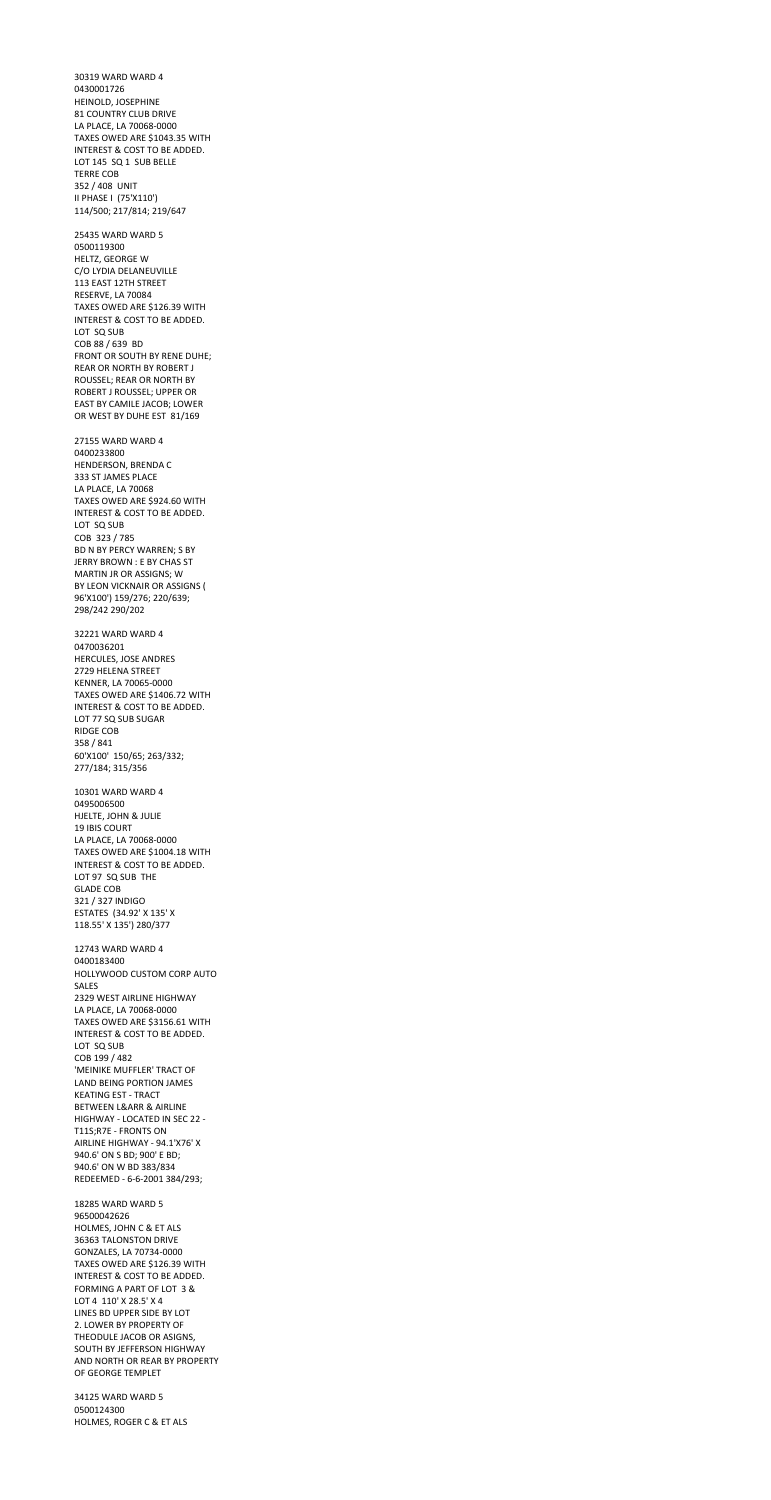C/O ROGER HOLMES 36363 TALSONSTON DRIVE GONZALES, LA 70734-0000 TAXES OWED ARE \$176.95 WITH INTEREST & COST TO BE ADDED. LOT SQ SUB RESERVE PLT COB 53 / 323 PART FORMING CORNER OF STAR ROAD & AIRLINE HWY (200'X200') 16457 WARD WARD 6 0600047300 HOYT, JAMES E 404 NORTH LAUREL DRIVE APT B METAIRIE, LA 70003 TAXES OWED ARE \$320.00 WITH INTEREST & COST TO BE ADDED. LOT 53 SQ SUB ST ANDREWS VILLAGE COB 198 / 211 27829 WARD WARD 5 96500042785 HURST, ATONYIA EYVONNE 147 EAST 1ST STREET RESERVE, LA 70084 TAXES OWED ARE \$1026.91 WITH INTEREST & COST TO BE ADDED. LOT 4A SQ SUB OCTAVE DUFRESNE COB 347 / 819 BD Y P A CASSAGNE & CORNLAND SUBDV; N BY JOHN EASLEY JR; S BY EST ROY WEBER; FRONT BY ROAD 186/119; 188/959; 223/684 19513 WARD WARD 4 0400249002 INCHAUSTEGUI, JOAQUIN M C/O J M INCHAUSTEGUI SR 12100 SOUTHY HWY 6 APT 910 SUGAR LAND, TX 77498-0000 TAXES OWED ARE \$3.16 WITH INTEREST & COST TO BE ADDED. RLOT 8-6 SQ O SUB LAKEWOOD ESTATES COB 383 / 31 123/815; 350/755; REDEEMED 5- 31-01 28392 WARD WARD 4 0400249004 INCHAUSTEGUI, JOAQUIN M & ROSE C/O J M INCHAUSTEGUI SR 12100 SOUTH HWY 6 APT 910 SUGAR LAND, TX 77498-0000 TAXES OWED ARE \$3.16 WITH INTEREST & COST TO BE ADDED. LOT 88 SQ 8 SUB WALKER LAND COB 383 / 33 TRACT

III (90'X120') 123/811;

350/757; REDEEMED 5-31-01

32232 WARD WARD 4 0400249003 INCHAUSTEGUI, JOAQUIN M & ROSE C/O J M INCHAUSTEGUI SR 12100 SOUTH HWY 6 APT 910 SUGAR LAND, TX 77498-0000 TAXES OWED ARE \$3.16 WITH INTEREST & COST TO BE ADDED. LOT 85 SQ 8 SUB WALKER LAND COB 123 / 811 TRACT III (90'X120') REDEEMED 5-31-01 - 350/756; 383/32 33140 WARD WARD 4 0400249001 INCHAUSTEGUI, JOAQUIN M & ROSE C/O J M INCHAUTEGUI SR 12100 SOUTH HWY 6 APT 910 SUGAR LAND, TX 77498-0000 TAXES OWED ARE \$3.16 WITH INTEREST & COST TO BE ADDED. LOT 8-5 SQ O SUB LAKEWOOD ESTATES COB 383 / 30 123/815; 350/754; REDEEMED 5-31-01 31422 WARD WARD 4

0495013165 IVORY, SHEILA M & GENEVA 41 SHEARWATER DRIVE LA PLACE, LA 70068 TAXES OWED ARE \$451.85 WITH INTEREST & COST TO BE ADDED. LOT 17 SUB THE GLADE COB 387 / 49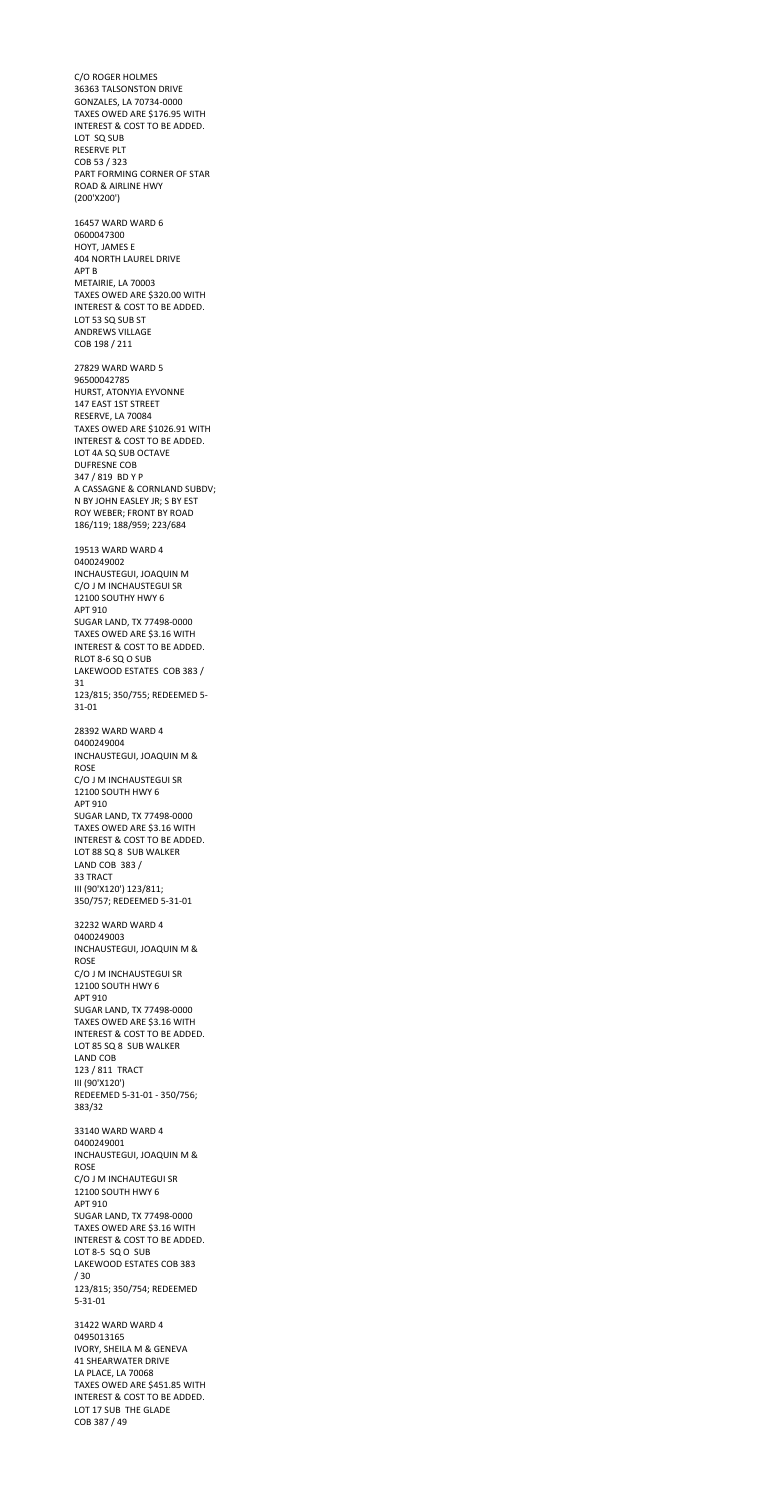INDIGO ESTATES 60.23'X104.10'X96.86'X74.61' 294/745 294/329 298/461 328/548; 338/274; 33284 WARD WARD 4 0450018100 JACK, DAMON L 2237 YORKTOWNE DRIVE LAPLACE, LA 70068 TAXES OWED ARE \$1384.62 WITH INTEREST & COST TO BE ADDED. LOT 17 SQ 14 SUB CAMBRIDGE PLACE COB 225 / 749 50'X100' 24087 WARD WARD 5 0500128400 JACKSON, JAMES SR C/O JOYCE JOHNSON 125 NW 12TH STREET RESERVE, LA 70084-0000 TAXES OWED ARE \$426.56 WITH INTEREST & COST TO BE ADDED. LOT 4 SQ B SUB BUSHTOWN COB / 26285 WARD WARD 5 0500296100 JACKSON, PATRICK C SR 265 VILLERE DRIVE DESTREHAN, LA 70047-0000 TAXES OWED ARE \$294.49 WITH INTEREST & COST TO BE ADDED. LOT 31 SQ SUB SILVERTOWN COB 155 / 421 ADDITION-70'X81' 23624 WARD WARD 5 0500263300 JACKSON, PATRICK C, SR 265 VILLERE DRIVE DESTREHAN, LA 70047-0000 TAXES OWED ARE \$612.99 WITH INTEREST & COST TO BE ADDED. LOT 9 SQ A SUB BELLE POINTE COB 9 / 181 AND LOT 10 11097 WARD WARD 1 0100027500 JARROW, BLAISE C/O AGNES JARROW MYLES P O BOX 344 EDGARD, LA 70049-0000 TAXES OWED ARE \$25.35 WITH INTEREST & COST TO BE ADDED. LOT SQ SUBDV COB S ( NS)/ 116 UND 1/2 INT BD FRONT BY ELISKA BARRE OR ASSIGNS REAR OR SOUTH BY THEOPHILE DINVAUT OR

ASSIGNS; LOWER LINE OR PART G

VICTOR WAGUESPACK OR ASSINGS; UPPER BY MICHEL BOSSIER OR ASSIGNS S(NS)/160

10657 WARD WARD 1 0100027700 JARROW, NOVA & GWENDOLYN P O BOX 344 EDGARD, LA 70049 TAXES OWED ARE \$19.01 WITH INTEREST & COST TO BE ADDED. LOT SQ SUBDV DINVAUT COB 259 / 570 PORTION OF FERNAND DINVAUT & VELEDA M DINVAUT PARTITION- BD W BY 25' LANE; S BY EMELDA ALEXANDER; E BY PROP, N BY VENDEE 25'X96.20' 29144 WARD WARD 6 0600055300 JEAN-BAPTISTE, RAYMOND P O BOX 760 GARYVILLE, LA 70051-0000 TAXES OWED ARE \$293.22 WITH INTEREST & COST TO BE ADDED. LOT SQ SUB NO SUB COB 356 / 288 GROCERY BD FRONT BY JEFF HWY; LOWER BY I BARBIER, OR ASSIGNS; REAR BY RENE OUBRE OR ASSIGNS UPPER BY LITTLE HOPE ROAD - 312/677; 331/400; 333/585; 339/755

26663 WARD WARD 5 0500135000 JENKINS, CLARENCE & ELZINA P O BOX 22 RESERVE, LA 70084-0000 TAXES OWED ARE \$723.71 WITH INTEREST & COST TO BE ADDED. LOT 2 SQ BLKC SUB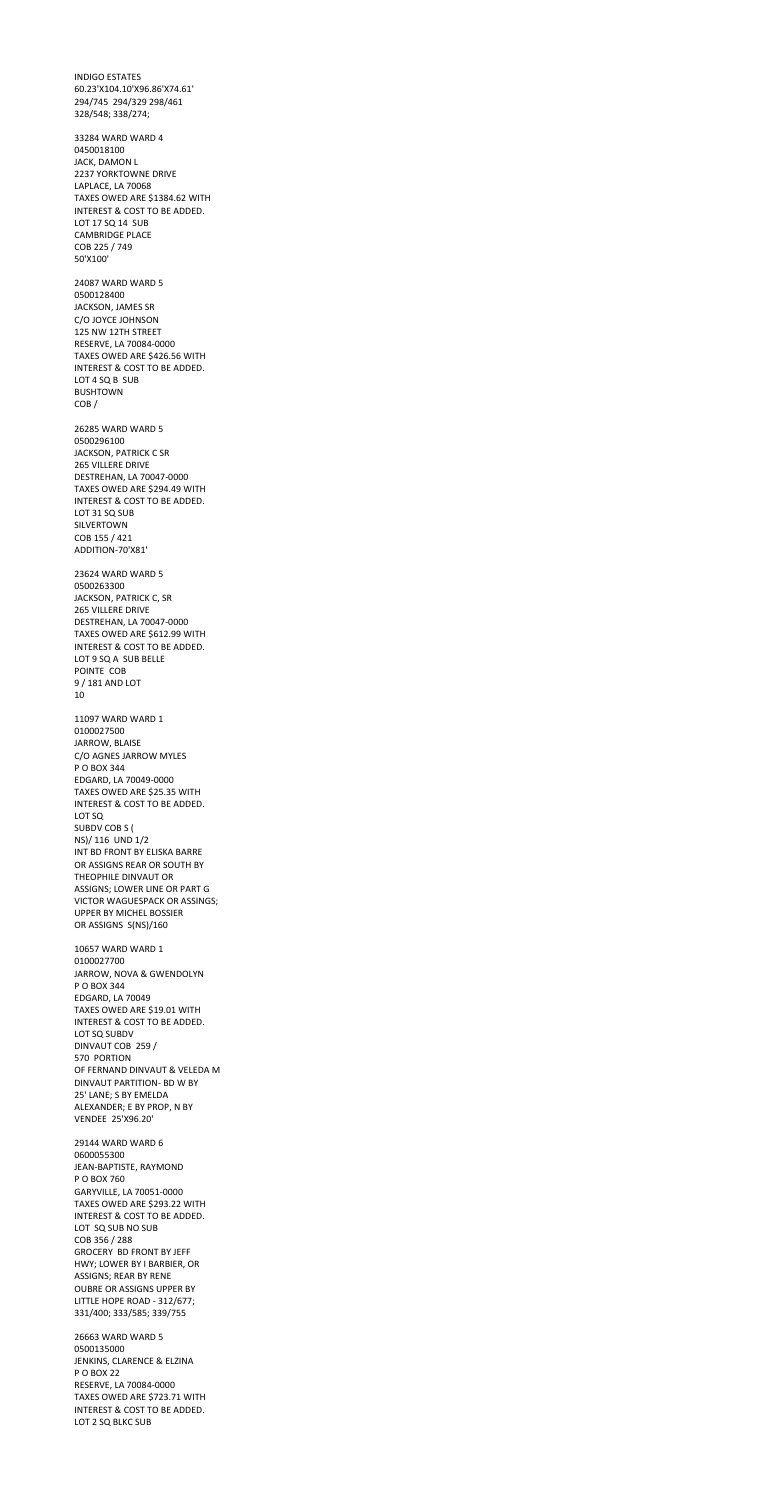ENGLADE COB 65 / 580

24981 WARD WARD 4 0400077110 JJS PROPERTIES OF LA, LLC 10116 JANE COURT LA PLACE, LA 70068-0000 TAXES OWED ARE \$2084.81 WITH INTEREST & COST TO BE ADDED. LOT SQ SUB COB 359 / 882 BD UPPER BY R CATOIRE; LOWER BY DAVANT; REAR BY SUCC. R BOSSIERE- 1/2 ARPENT X 35 ARPENTS - 115/566; 346/544; 346/546;

33380 WARD WARD 4 0400077115 JJS PROPERTIES OF LA, LLC 10116 JANE COURT LA PLACE, LA 70068-0000 TAXES OWED ARE \$1188.07 WITH INTEREST & COST TO BE ADDED. LOT SQ SUB ESPARROS PLT. COB 389 / 584 PORTION LF LOT A OF LOT X-PORTION OF JOHN ESPARROS PLT. 79.10' X 78.72' X 111.30;

12517 WARD WARD 5 0500155700 JOHNSON, DONALD 419 MAGNOLIA AVENUE LA PLACE, LA 70068-0000 TAXES OWED ARE \$186.43 WITH INTEREST & COST TO BE ADDED. LOT 5 SQ A SUB BUSHTOWN COB 35 / 513 FOR NON PAYMENT OF 2004 TAXES TAX SALE JUNE1, 2005

23601 WARD WARD 6 96600042626 JOHNSON, JOANN 221 HISTORIC EAST STREET GARYVILLE, LA 70051 TAXES OWED ARE \$257.83 WITH INTEREST & COST TO BE ADDED. LOT 9 SQ 13 SUB STEBBINS 100'X90'X100'

21324 WARD WARD 4 0460024800 JOHNSON, KARL L & BEVERLY C C/O BEVERLY JOHNSON 8795 HOUMA DRIVE LA PLACE, LA 70068 TAXES OWED ARE \$1318.26 WITH INTEREST & COST TO BE ADDED. LOT 291 SQ SUB BELLE POINTE COB 276 / 567 60'X100' BELLE POINTE #2 173/278 268/237 268/248

24173 WARD WARD 4 0430090900

JOHNSON, KENNETH L 2133 AUGUSTA DRIVE LA PLACE, LA 70068 TAXES OWED ARE \$2079.12 WITH INTEREST & COST TO BE ADDED. LOT 333 SQ 15 SUB BELLE TERRE COB 212 / 529 UNIT II PHASE III - 125/430; 198/472; 206/855 - 90'X120' 13817 WARD WARD 5 0500138200 JOHNSON, ROBERT SR, ET AL 2093 LINCOLNSHIRE DRIVE MARRERO, LA 70072-0000 TAXES OWED ARE \$246.46 WITH INTEREST & COST TO BE ADDED. LOT 4 SQ F SUB STAR TERRACE COB 298 / 455 60'X100' 103/869 JOHNSON; KATHLEEN JOHNSON; MARY LOUIS JOHNSON; JOHN PAUL JOHNSON; RUBY LAPLAND; DELORIS LAPLAND; NOLAN LEGEAUX AND BERNADETTE LEGEAUX 33816 WARD WARD 4 0495015250 JOHNSON, VALLERY III & AREAINE 73 SAWGRASS DRIVE LA PLACE, LA 70068 TAXES OWED ARE \$968.14 WITH INTEREST & COST TO BE ADDED. LOT 9 SQ SUBDV THE MEADOWS COB 353 / 784 129.52'X65'X138.36'X65.60' (SEE NOTES FOR PERMIT INFO)

33017 WARD WARD 5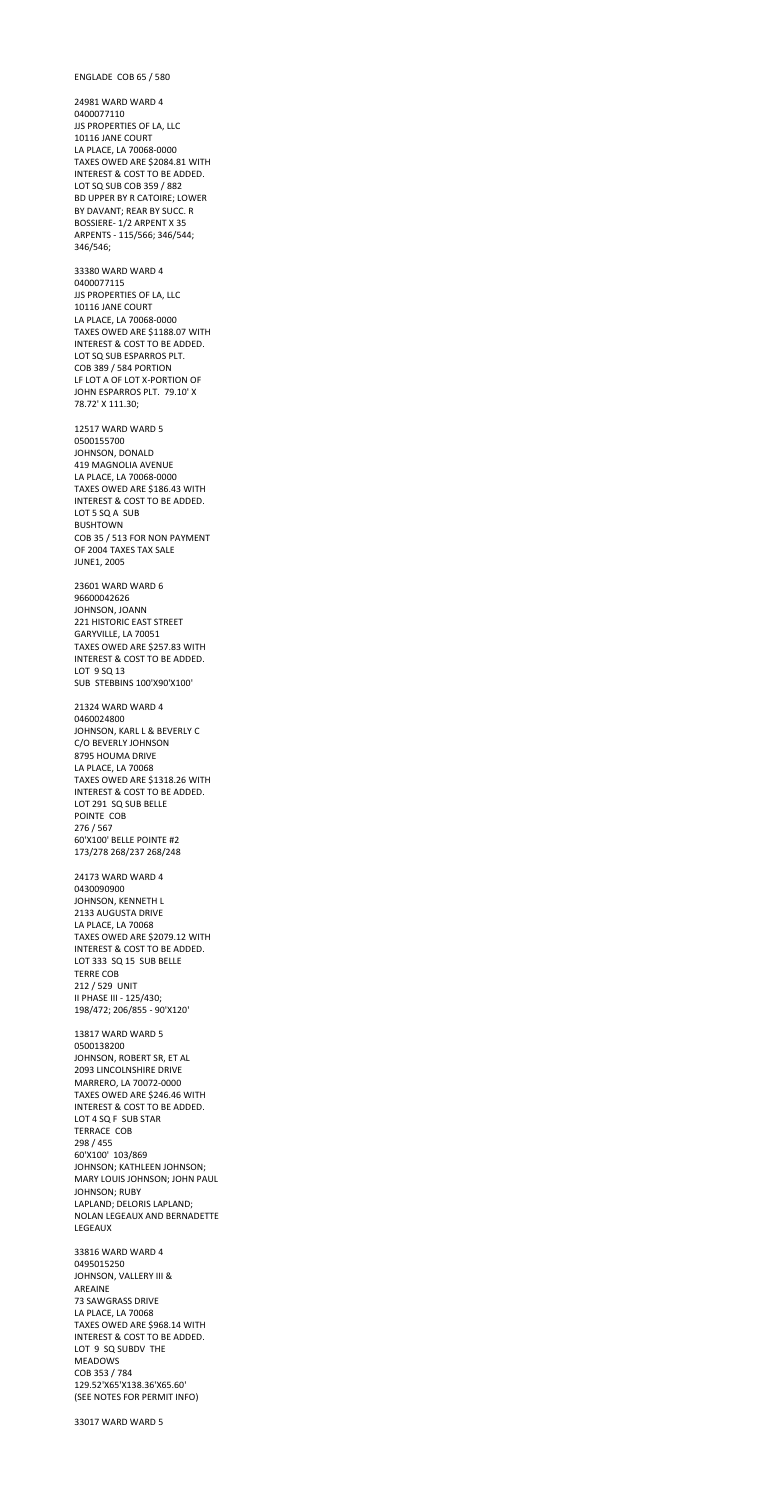0500138700 JOHNSON, WALLACE B 384 NW 2ND STREET RESERVE, LA 70084 TAXES OWED ARE \$738.75 WITH INTEREST & COST TO BE ADDED. LOT 3 SQ BLKG SUB BOOTSIE COB 58 / 303 34021 WARD WARD 4 0450076800 JONES, JERRY W JR & ANNITRA S 2416 CAMBRIDGE DRIVE LA PLACE, LA 70068 TAXES OWED ARE \$496.71 WITH INTEREST & COST TO BE ADDED. LOT 13 SQ 17 SUB CAMBRIDGE PLACE COB 329 / 714 60'X100' 136/249; 241/245; 251/200; 292/701; 317/760; 327/421; 329/721 33147 WARD WARD 5 0500142000 JONES, PAUL & BEATRICE A NOW: MIDWEST MGT 450 N 115TH STREET, SUITE 100 OMAHA, NE 68154-0000 TAXES OWED ARE \$666.70 WITH INTEREST & COST TO BE ADDED. BD BY JOHN WEBRE & EST I VICKNAIR & WIFE COB 202 / 173 (100'X80') 66/666 202/173 32790 WARD WARD 4 0410068300 JONES, WILLIAM P & LINDA J ESTEVE 1809 RIDGEFIELD DRIVE LA PLACE, LA 70068-0000 TAXES OWED ARE \$660.38 WITH INTEREST & COST TO BE ADDED. LOT 389 SQ 10 SUB RIVERLANDS UNIT 3 COB 99 / 767 14263 WARD WARD 5 0500143200 JOSEPH, ANDREW & LEOLA C/O SHANDRIKA GORDON 426 EAST 26TH STREET RESERVE, LA 70084-0000 TAXES OWED ARE \$819.78 WITH INTEREST & COST TO BE ADDED. LOT 26 SQ 5 SUB MELIUS EXT II COB 73 / 223 10440 WARD WARD 4 0400266801 JOSEPH, EUGENE C/O REGINALD JOSEPH

P O BOX 247

LA PLACE, LA 70069-0000

TAXES OWED ARE \$189.60 WITH INTEREST & COST TO BE ADDED. LOT 3 SQ 3 SUB WOODLAND PLT

29704 WARD WARD 2 0200025300 JOSEPH, HELEN & NANCY 226 WEST 1ST STREET EDGARD, LA 70049 TAXES OWED ARE \$257.78 WITH INTEREST & COST TO BE ADDED. LOT 8 SQ SUB MAYFLOWER COB 52 / 481 52/480

16691 WARD WARD 6 0600058700 JOSEPH, LARRY SR C/O CORNEL JOSEPH 150 MARIGOLD STREET MT AIRY, LA 70076-0000 TAXES OWED ARE \$414.56 WITH INTEREST & COST TO BE ADDED. LOT 11 SQ A SUB AMANN COB 49 / 266

22109 WARD WARD 6 0600048100 JOSEPH, TANYA 7158 GLEN OAKS DRIVE BATON ROUGE, LA 70812 TAXES OWED ARE \$1091.11 WITH INTEREST & COST TO BE ADDED. BD N BY J J FARLOUGH; S BY CHARLES ROGERS; E BY D'AQUIN BOURGEOIS; W BY 40 FT ROAD 60'X120' HOUSE BURNT DOWN 1/1/2009

10406 WARD WARD 4 0430051100 KARRAS, GLORIA G & ETALS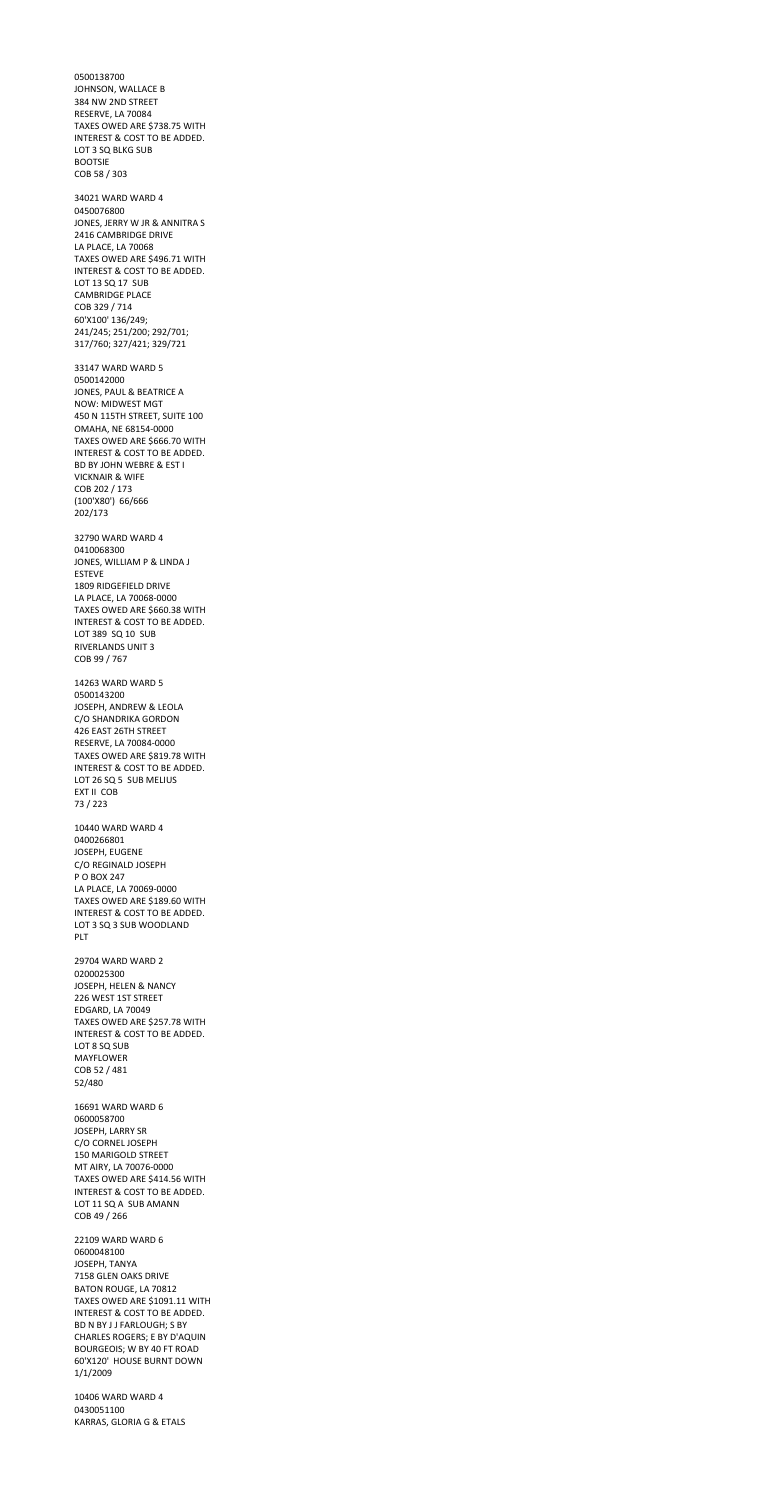2144 MARION DRIVE LA PLACE, LA 70068 TAXES OWED ARE \$1478.76 WITH INTEREST & COST TO BE ADDED. LOT 315 SQ 15 SUB BELLE TERRE COB 227 / 119 UNIT II PHASE III 162/142 (90'X120') 30223 WARD WARD 6 0600059400 KARRAS, JOHN & GLORIA 2144 MARION DRIVE LA PLACE, LA 70068 TAXES OWED ARE \$391.81 WITH INTEREST & COST TO BE ADDED. LOT 6 SQ SUB ANGELINA PLT COB 341 / 540 AIRLINE TO WOODS 1244.6'X1278'X3853.07'X2993.4 8' 52/53; 67/702; 335/154 34119 WARD WARD 4 0495009200 KE ENTERPRISES OF LAPLACE 129 ROBICHAUX DRIVE LA PLACE, LA 70068-0000 TAXES OWED ARE \$6066.72 WITH INTEREST & COST TO BE ADDED. PARCEL N-2-A2 RIVERWOOD BUSINESS PARK COB 337 / 318 192.56'X212.73'X233.99'X222.4 6' 13037 WARD WARD 5 9650079915 KENDRICK, JASON 405 EAST24TH STREET RESERVE, LA 70084-0000 TAXES OWED ARE \$252.78 WITH INTEREST & COST TO BE ADDED. LOT 31 SQ C SUB SUNNYDALE 50'X50'X110.57'X110.47' 32855 WARD WARD 5 0500149190 KENDRICK, JASON 405 EAST 24TH STREET RESERVE, LA 70084 TAXES OWED ARE \$1706.28 WITH INTEREST & COST TO BE ADDED. LOT 30 SQ D SUB SUNNYDALE COB 376 / 546 (50' X 100.67') AND LOT 31 SQ D & LOT 27, 28, 29 SQ D 376/548 19025 WARD WARD 6 0600060300 KENNARD, SIDNEY 225 BETTY DRIVE LA PLACE, LA 70068-0000

TAXES OWED ARE \$107.43 WITH

INTEREST & COST TO BE ADDED. LOT 9 SQ D SUB ERNEST AMANN PLT COB 216 / 308 95/240 AND LOT 10 SQ D ERNEST AMANN 148/416 - 60'X100' EACH

21819 WARD WARD 4 0490055700 KENNEDY, IRENE K 108 NICOLE DRIVE LA PLACE, LA 70068-0000 TAXES OWED ARE \$12.64 WITH INTEREST & COST TO BE ADDED. LOT 6 SQ 30 SUB LA PLACE PARK COB 226 / 120 SEC 72 T11S R7E (70.24'X117.40'X70'X111.56') 211/129 136/431

20945 WARD WARD 4 0495015758 KENNEDY, JOSEPH & IRENE 108 NICOLE DRIVE LA PLACE, LA 70068 TAXES OWED ARE \$417.72 WITH INTEREST & COST TO BE ADDED. LOT 95 SUBDV PALMETTO LAKES COB 379 / 830 (71.85'X122.04'X80.24'X123.38 ')

20426 WARD WARD 4 0490055900 KERN, NATHAN L & WIFE C/O MICHAEL KERN 889 AMES AVE PALO ALTO, CA 94303-0000 TAXES OWED ARE \$12.64 WITH INTEREST & COST TO BE ADDED. LOT 14 SQ SUB LA PLACE PARK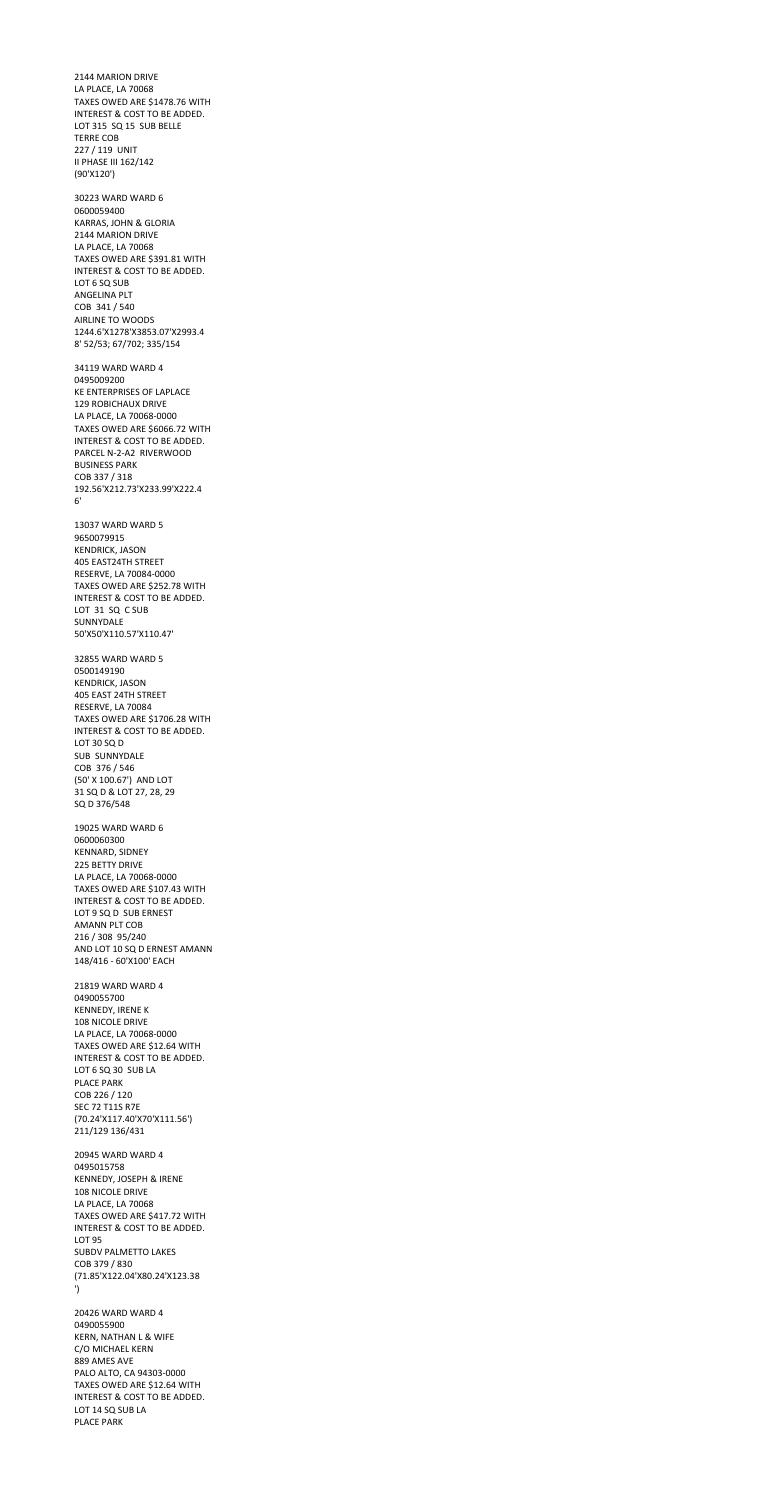COB 73 / 101 UNIT V PARCEL 96 SEC 16 29384 WARD WARD 4 0490055800 KERN, NATHAN L & WIFE C/O MICHAEL KERN 889 AMES AVE PALO ALTO, CA 94303-0000 TAXES OWED ARE \$12.64 WITH INTEREST & COST TO BE ADDED. LOT 13 SQ SUB LA PLACE PARK COB 73 / 101 PARCEL 96 SEC 16 33946 WARD WARD 5 0500151100 KLIBERT, RONALD C/O CONNIE VICKNAIR 214 WEST 3RD STREET RESERVE, LA 70084-0000 TAXES OWED ARE \$510.61 WITH INTEREST & COST TO BE ADDED. LOT 18 SQ SUB CORNLAND COB 118 / 788 TRACT II 12915 WARD WARD 4 0400284400 LA PLACE DEV & REALTY CO INC P O BOX 177 LA PLACE, LA 70069-177 TAXES OWED ARE \$202.22 WITH INTEREST & COST TO BE ADDED. LOT 87 SQ SUB RIVER ROAD TERRACE COB 114 / 674 ANNEX C 317/505 21972 WARD WARD 4 0400100700 LACOUR, ADRIENNE & ET ALS 6800 LOUISVILLE STREET NEW ORLEANS, LA 70124-0000 TAXES OWED ARE \$3.16 WITH INTEREST & COST TO BE ADDED. LOT 29 SQ SUB COB 30 / 520 BD BY BELVEDERE SUBDV & BELVEDERE DRIVE 18180 WARD WARD 3 0300050212 LANDCRAFT LLC 201 WOODLAND DRIVE LAPLACE, LA 70068 TAXES OWED ARE \$312.41 WITH INTEREST & COST TO BE ADDED. LOT B19 PHASE II SUB SUGAR LANE ESTATES 70'X118.41'X70'X118.18'

22373 WARD WARD 4 0490059800 LANDRY, GEORGE B 4429 LIGUSTRUM STREET

METAIRIE, LA 70001-0000 TAXES OWED ARE \$1351.99 WITH INTEREST & COST TO BE ADDED. LOT 1 SQ 12 SUB LA PLACE PARK COB 300 / 305 UNIT II 159/706 (60'X110') 224/340

14163 WARD WARD 4 0495031200 LAPLACE VETERINARY CLINC, LLC 2921 HIGHWAY 51 LA PLACE, LA 70068-0000 TAXES OWED ARE \$6086.18 WITH INTEREST & COST TO BE ADDED. LOT 6 SQ SUB THE GLADE COB 248 / 252 PARCEL A - 183.08'X112.94'X171.86'X113.5 0' 210/207

24798 WARD WARD 4 0400309900 LEE, NATHAN JR & LUE 704 VETERANS BLVD KENNER, LA 70062-0000 TAXES OWED ARE \$3.16 WITH INTEREST & COST TO BE ADDED. LOT 62 SQ 8 SUB WALKER LAND COB 125 / 209 TRACT III (70'X120') 118/36

29067 WARD WARD 4 0400309800 LEE, NATHAN JR & LUE 704 VETERANS BLVD KENNER, LA 70064-0346 TAXES OWED ARE \$3.16 WITH INTEREST & COST TO BE ADDED. LOT 60 SQ 8 SUB WALKER LAND COB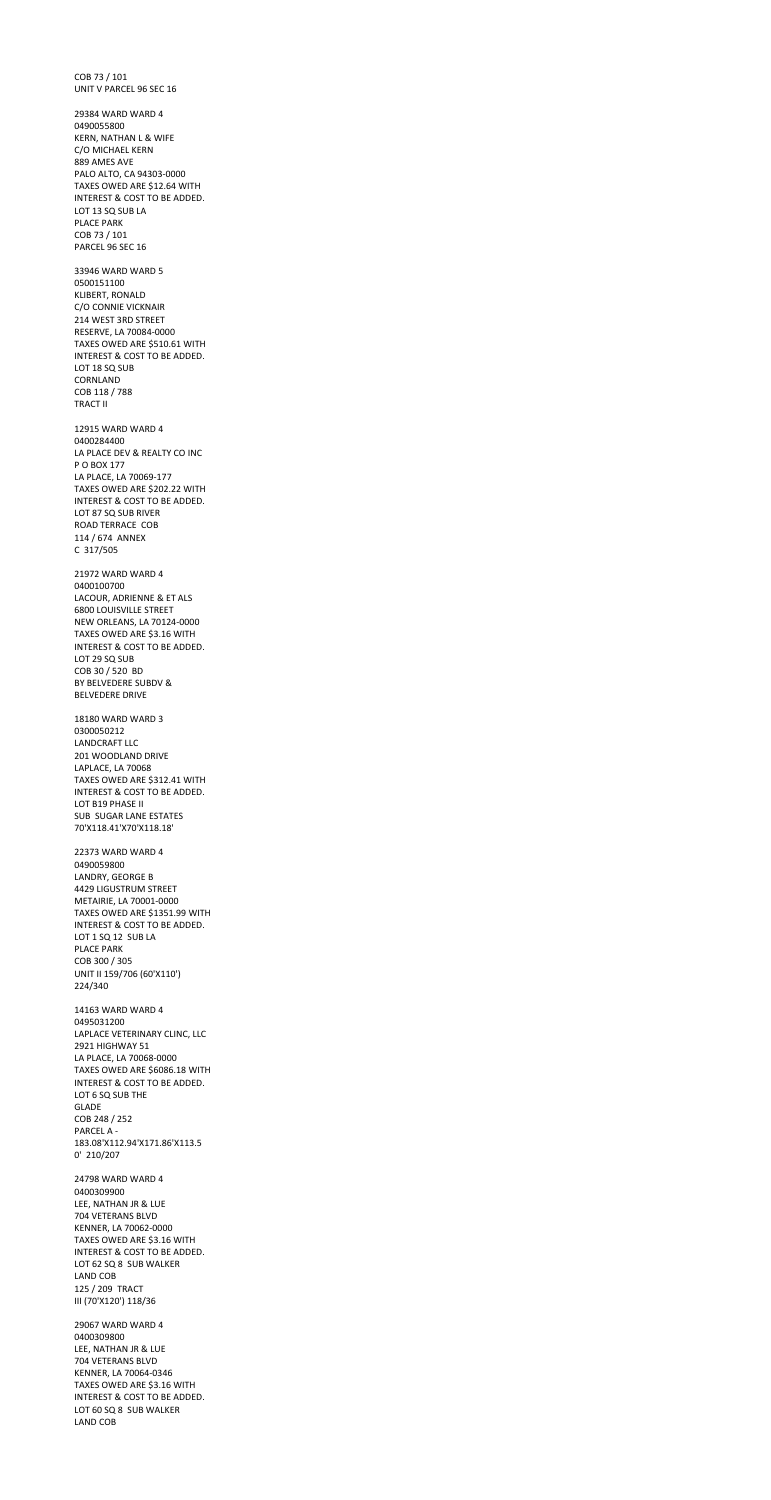125 / 209 TRACT III (70'X120') 11382 WARD WARD 4 0410084110 LEWIS, JOHN W 542 MELROSE DRIVE LA PLACE, LA 70068 TAXES OWED ARE \$468.28 WITH INTEREST & COST TO BE ADDED. LOT 66 SQ SUB RIVERLANDS COB 384 / 780 UNIT 1 (29.28'X36.30'X110'X101.83'X7 0') 62/695; 18516 WARD WARD 4 0450114900 LEWIS, RICKEY JR 3017 SHERWOOD DRIVE LA PLACE, LA 70068-0000 TAXES OWED ARE \$1336.58 WITH INTEREST & COST TO BE ADDED. LOT 3A SQ 29 SUB CAMBRIDGE PLACE COB 325 / 493 EAST #1 (45'X100') 221/913 241/15 295/112 23030 WARD WARD 3 0300044000 LEWIS, RICKY JR 3017 SHERWOOD DRIVE LA PLACE, LA 70068-0000 TAXES OWED ARE \$358.16 WITH INTEREST & COST TO BE ADDED. LOT B SQ SUB CLEMENT JOSEPH TRACT COB 107 / 698 (T C ORDER # 45 - 2003) 21374 WARD WARD 4 0450083800 LEWIS, RICO 3017 SHERWOOD DRIVE LA PLACE, LA 70068-0000 TAXES OWED ARE \$448.68 WITH INTEREST & COST TO BE ADDED. LOT 35 SQ 19 SUB CAMBRIDGE PLACE COB 268 / 42 EAST #1 148/210 33180 WARD WARD 5 96500042870 LIFEHOUSE CHURCH INC 3297 WEST AIRLINE HIGHWAY RESERVE, LA 70084-0000 TAXES OWED ARE \$526.43 WITH INTEREST & COST TO BE ADDED. LOT B-1 AND LOT B-2 SUB BIENVENU ESTATES PROPERTY IN SEC 46 AND SEC 84, T11S R7E A PORTION OF PARCEL B BETWEEN AIRLINE HWY AND L&ARR 87.73' X

2213.40' X 106.05' X 2208.37'

15492 WARD WARD 4 0400483100 LION DEVELOPMENT GROUP, LLC P O BOX 23293 HARAHAN, LA 70183-0000 TAXES OWED ARE \$1393.45 WITH INTEREST & COST TO BE ADDED. LOT 17 SQ SUB COB 97 / 37 BD S BY JEFFERSON HIGHWAY; N BY L&ARR; W BY LOT 18 BELONGING TO EST OF CHARLES ALEXANDER; E BY EST OF ELPHEGE GENDRON 31036 WARD WARD 4 0400004500 LION DEVELOPMENT GROUP, LLC P O BOX 23293 HARAHAN, LA 70183-0000 TAXES OWED ARE \$582.53 WITH INTEREST & COST TO BE ADDED. LOT SQ SUB COB 113 / 497 BD BY MRS JOHN HAYDEL & CHILDREN & E GENDRON 62/488 62/733 (LESS: PORTION BETWEEN L&ARR TO THE 80 ARPENT LINE; LESS LA 44 TO ICRR ) PORTION OF LOTS 18, 19 & 20 145.56' X 2072.93' X 158.76' X 1984.82' 11974 WARD WARD 4 0400521600 LOMBARDO, LINDA K 72 LOST CREEK PICAYUNE, MS 39466-0000 TAXES OWED ARE \$3.16 WITH INTEREST & COST TO BE ADDED. LOT 18 SQ 8 SUB WALKER LAND COB 330 / 770 TRACT III (70'X120') 159/39;

217/593; 355/423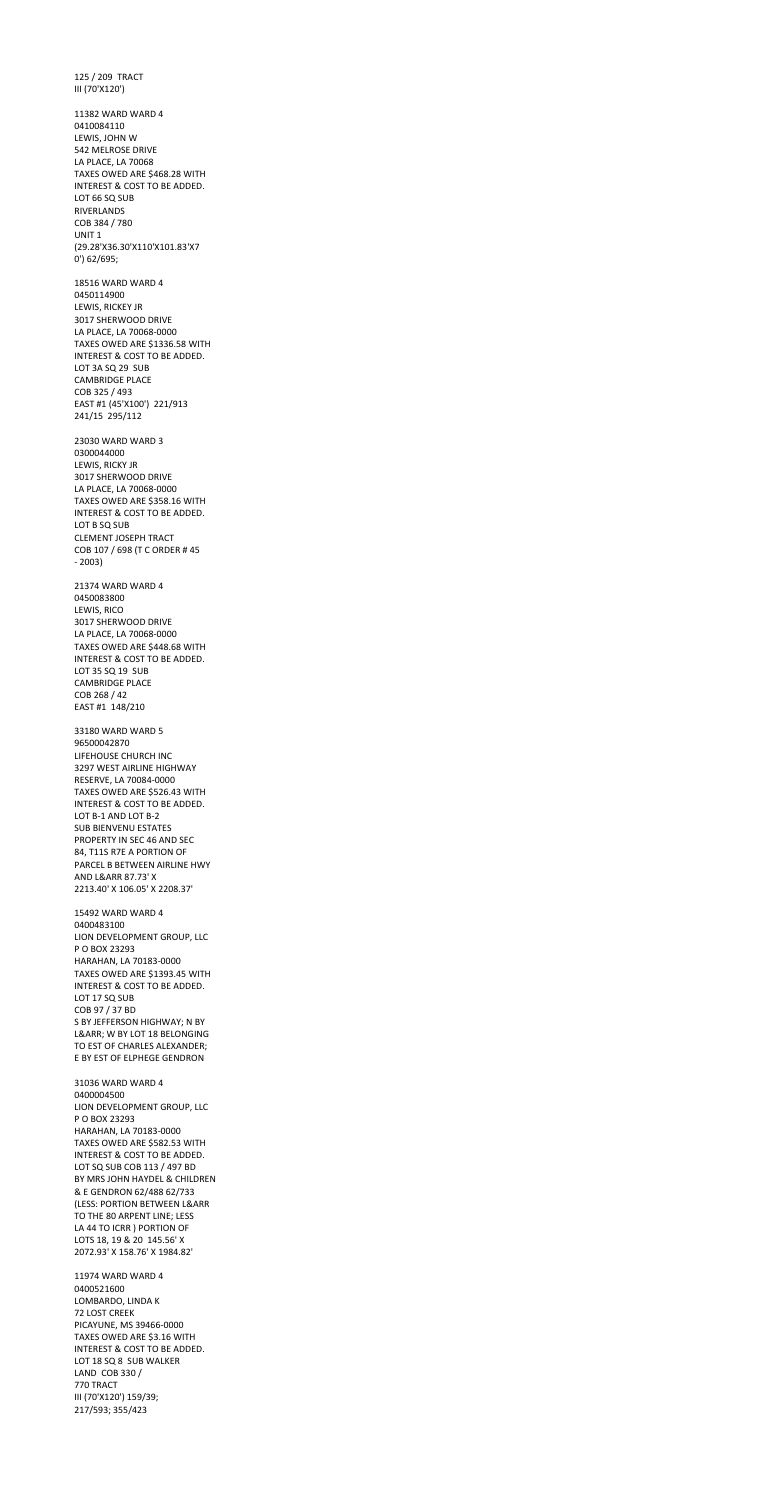17751 WARD WARD 4 0400521700 LOMBARDO, LINDA K 72 LOST CREEK PICAYUNE, MS 39466-0000 TAXES OWED ARE \$3.16 WITH INTEREST & COST TO BE ADDED. LOT 20 SQ 8 SUB WALKER LAND COB 330 / 770 TRACT III (70'X120') 159/39; 217/593; 355/423 18917 WARD WARD 4 0400521300 LOMBARDO, LINDA K 72 LOST CREEK PICAYUNE, MS 39466-0000 TAXES OWED ARE \$3.16 WITH INTEREST & COST TO BE ADDED. LOT 63 SQ 10 SUB WALKER LAND COB 130 / 413 TRACT III (70'X120') 355/423 22115 WARD WARD 4 0400521400 LOMBARDO, LINDA K 72 LOST CREEK LANE PICAYUNE, MS 39466-0000 TAXES OWED ARE \$3.16 WITH INTEREST & COST TO BE ADDED. LOT 65 SQ 10 SUB WALKER LAND COB 330 / 770 TRACT III (70'X120') 130/413; 355/423 33783 WARD WARD 4 0400521500 LOMBARDO, LINDA K 72 LOST CREEK PICAYUNE, MS 39466-0000 TAXES OWED ARE \$3.16 WITH INTEREST & COST TO BE ADDED. LOT 16 SQ 8 SUB WALKER LAND COB 330 / 770 TRACT III (81.2'X108.7'X123'X120') 159/39; 217/593; 355/423 23441 WARD WARD 5 0500305305 LONDON, DEMETRICE SHNELL 236 HOMEWOOD PLACE RESERVE, LA 70084-0000 TAXES OWED ARE \$53.71 WITH INTEREST & COST TO BE ADDED. LOT 1 SQ D SUB HOMEWOOD PLACE COB 348 / 725 (53'X107.40') 193/302; 217/519; 339/751; 222/728; 371/49; ADJUDICATED TO PARISH FOR NON-PAYMENT OF 2000 TAXES - 6/6/2001 (LOT 425;

NON-EX IMP. 3975)

384/160 HOUSE BURNT

16568 WARD WARD 4 0400321000 LONDON, VICTORIA P O BOX 723 GRAMERCY, LA 70052-0000 TAXES OWED ARE \$579.64 WITH INTEREST & COST TO BE ADDED. N 1/2 PORTION BATTURE SEC 26- T11S; R7E-BD RIVER SIDE BY SHERRIE DUHE; WOODS SIDE BY EST LOUIS CAMBRE & REAR BY NOE MILLEET OR ASSIGNS 100' X 45' COB 327/703;

18067 WARD WARD 6 0600070301 LOUPE, ALVIN P JR 148 SHIRLEY LANE RESERVE, LA 70084-0000 TAXES OWED ARE \$101.11 WITH INTEREST & COST TO BE ADDED. PORTION OF LOT2 OF HOPE FARM ADDITION NO 1 100' X 240'

33831 WARD WARD 6 0600070300 LOUPE, ALVIN PAUL JR. 148 SHIRLEY LANE RESERVE, LA 70084-0000 TAXES OWED ARE \$149.77 WITH INTEREST & COST TO BE ADDED. LOT SQ SUB HOPE FARM ADDITION 1 PORTION OF GROUND FORMS PART OF LOT 2 OF HOPE FARMS ADDITION NO 1 110' X 100 5 FEET OF PROPERTY BY 101.6 FEET

10929 WARD WARD 4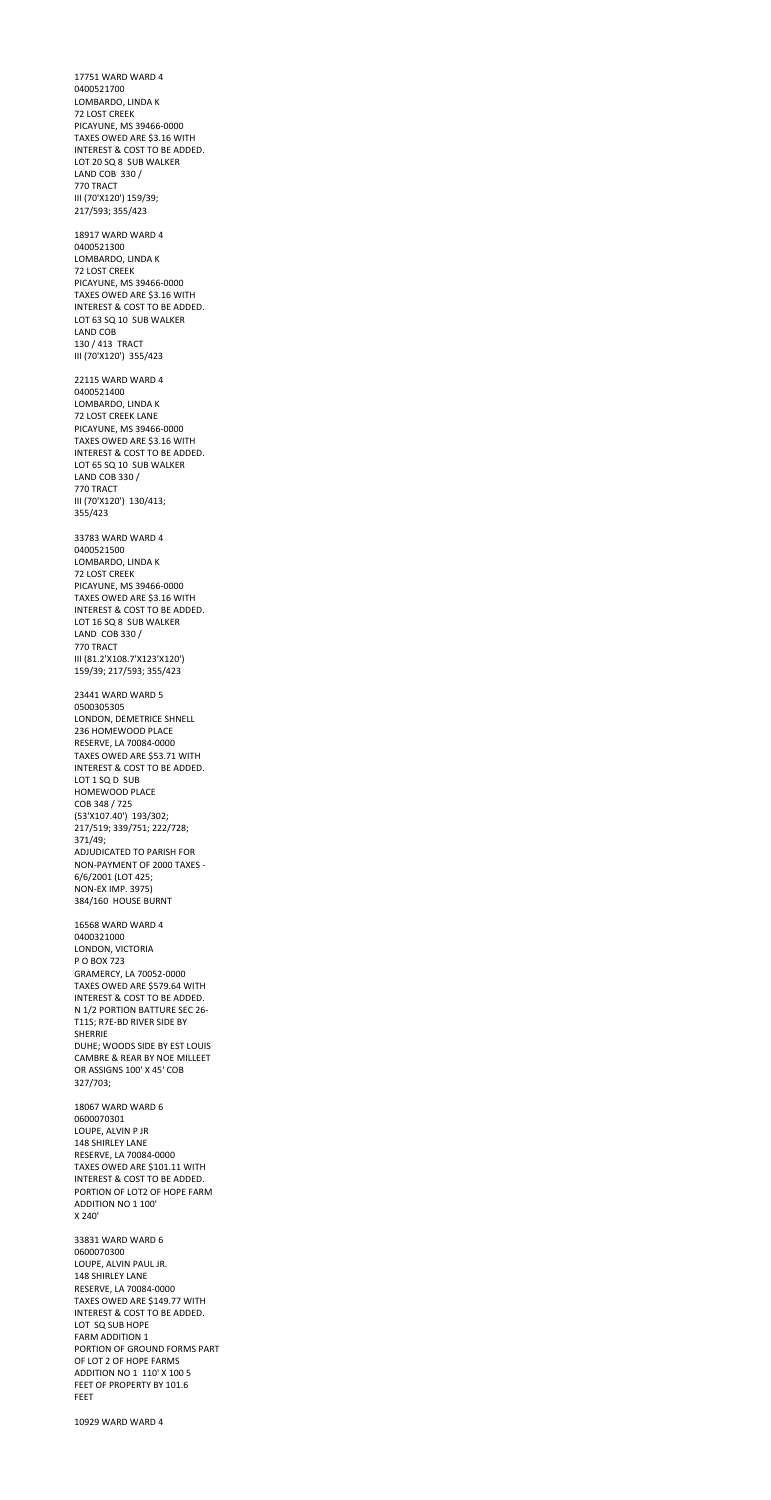0400178794 LOUVIERE, BERNICE M 151 LOUISIANA AVENUE LA PLACE, LA 70068-0000 TAXES OWED ARE \$189.60 WITH INTEREST & COST TO BE ADDED. LOT 17 SQ SUB J R TROXLER COB 393A / 292 (60'X125') 215/377; 188/413; 188/410; 186/134; 215?375; 186/134; 246/134 249/152; 379/409; 378/4 17147 WARD WARD 4 0400178788 LOUVIERE, BERNICE M 151 LOUISIANA AVENUE LA PLACE, LA 70068-0000 TAXES OWED ARE \$285.65 WITH INTEREST & COST TO BE ADDED. LOT 11 SQ B SUB LA PLACE HEIGHTS COB 378 / 494 (64.23' X 73.32') 47/418; 214/211; 215/227; 284/534; 285/534; 21024 WARD WARD 4 0400010200 LOUVIERE, BERNICE M 151 LOUISIANA AVENUE LA PLACE, LA 70068-0000 TAXES OWED ARE \$856.30 WITH INTEREST & COST TO BE ADDED. LOT SQ SUB COB 378 / 501 PORTION LOT 17B J R TROXLER 120' X 34.57' X 53' X 149.57' - 371/6; 350/522; 379/410; 32159 WARD WARD 4 0400178789 LOUVIERE, BERNICE M 151 LOUISIANA AVENUE LA PLACE, LA 70068-0000 TAXES OWED ARE \$189.60 WITH INTEREST & COST TO BE ADDED. LOT 18 SQ SUB J R TROXLER COB 378 / 496 180/395 (60'X125') 294/246; 379/408; 378;496; TAS SALE JUNE 11, 02 393/291; 33260 WARD WARD 4 0400075500 LOUVIERE, BERNICE M 151 LOUISIANA AVENUE LA PLACE, LA 70068-0000 TAXES OWED ARE \$273.65 WITH INTEREST & COST TO BE ADDED. LOT 8 SQ B SUB LA PLACE HEIGHTS COB 348 / 605

123/225; (60' X 100')

225/523;

15623 WARD WARD 4 0400329000 LUEBKE, RAYMOND & VALERIE 818 N GUILLEMARD STREET PENSACOLA, FL 32501-0000 TAXES OWED ARE \$3.16 WITH INTEREST & COST TO BE ADDED. LOT 275 SQ 125 SUB LAKEWOOD ESTATES COB 83 / 236 29624 WARD WARD 4 0400328800 LUEBKE, RAYMOND & VALERIE 818 N GUILLEMARD STREET PENSACOLA, FL 32501-0000 TAXES OWED ARE \$3.16 WITH INTEREST & COST TO BE ADDED. LOT 274 SQ 125 SUB LAKEWOOD ESTATES COB 83 / 236 30283 WARD WARD 4 0400328900 LUEBKE, RAYMOND & VALERIE 818 N GUILLEMARD STREET PENSACOLA, FL 32501-0000 TAXES OWED ARE \$3.16 WITH INTEREST & COST TO BE ADDED. LOT 273 SQ 125 SUB LAKEWOOD ESTATES COB 83 / 236 20595 WARD WARD 2 0200031000 LUMAR, KENNETH & HENRY LEWIS 158 WEST 3RD STREET EDGARD, LA 70049-0000 TAXES OWED ARE \$76.04 WITH INTEREST & COST TO BE ADDED. LOT SQ SUB NO SUB COB 320 / 341 BD BY OMER JOSEPH OR ASSIGNS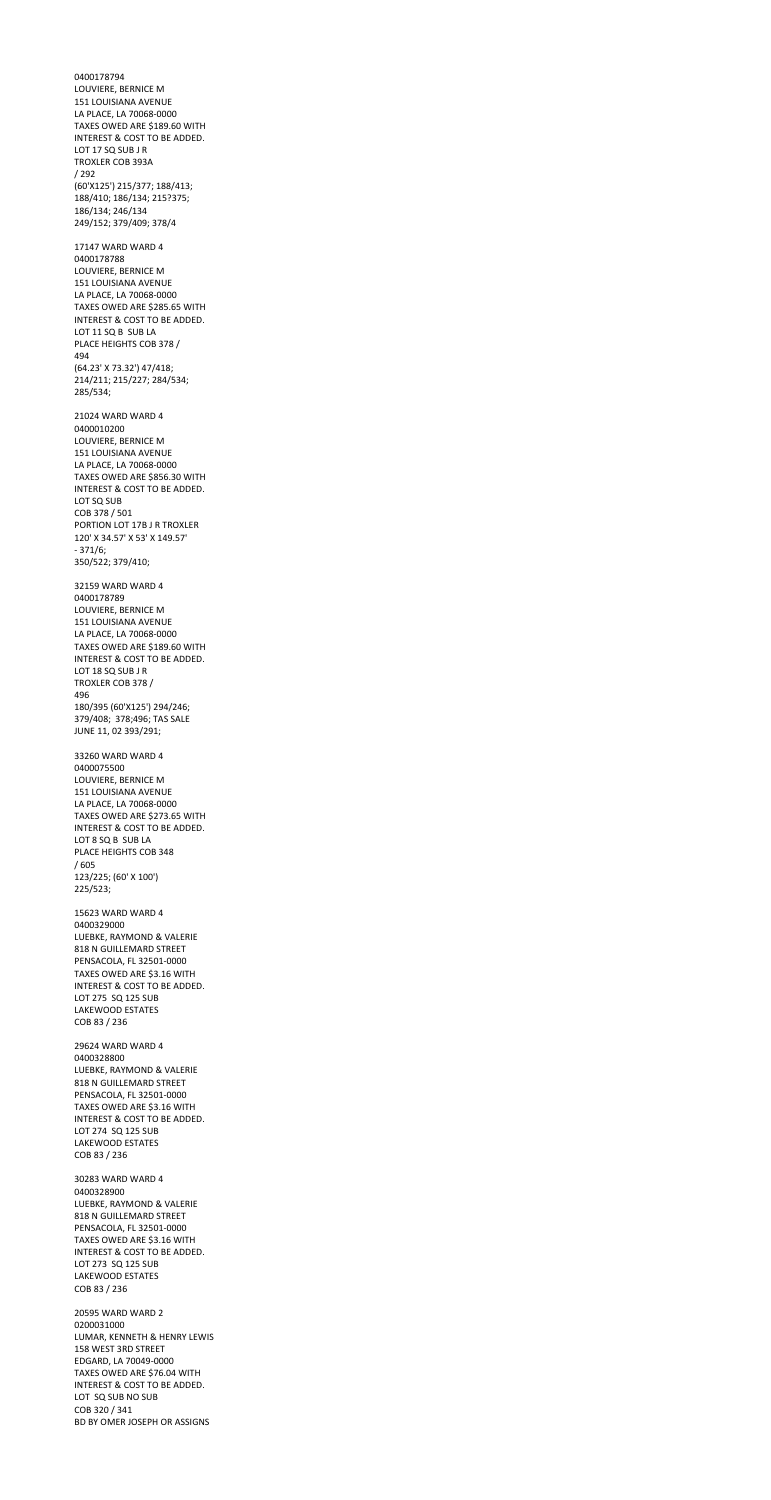& VICTORIA B JOHNSON 50/276 40' X 86' 30584 WARD WARD 1 0100035200 LUMAR, ODELL EST 188 EAST FIFTH STREET EDGARD, LA 70049-0000 TAXES OWED ARE \$396.19 WITH INTEREST & COST TO BE ADDED. BD BY R HAYDEL & EST OCTAVE HAYDEL 24/63 COB 24 / 421 30141 WARD WARD 1 0100035300 LUMAR, PHILLIP J P O BOX 111 EDGARD, LA 70049 TAXES OWED ARE \$323.95 WITH INTEREST & COST TO BE ADDED. LOT 32 SQ SUB ST PIERRE COB 104 / 778 29590 WARD WARD 4 0430063390 LUMAR, RHONJEAN G 2139 SPYGLASS LANE LA PLACE, LA 70068 TAXES OWED ARE \$1967.27 WITH INTEREST & COST TO BE ADDED. LOT 431 SQ 18 SUB BELLE TERRE COB 362 / 439 (68.19'X120.78'X75'X137.04') UNIT 2 PHASE III 182/515 134/807 204/8 12146 WARD WARD 4 0420014800 M A D III LLC 318 DEVON ROAD LA PLACE, LA 70068-0000 TAXES OWED ARE \$1279.06 WITH INTEREST & COST TO BE ADDED. LOT 118 SQ SUB CARROLLWOOD UNIT 3 COB 330 / 674 40'X40.50'X74.10'X51.51'X100' 104/393; 299/778 14504 WARD WARD 4 0420047600 M A D III LLC 318 DEVON RD LA PLACE, LA 70068-0000 TAXES OWED ARE \$1399.14 WITH INTEREST & COST TO BE ADDED. LOT 79 SQ 3 SUB CARROLLWOOD COB 253 / 208 UNIT 3 (60'X100') 132/640

27315 WARD WARD 4 0450002000 M A D III LLC 318 DEVON ROAD

LA PLACE, LA 70068-0000 TAXES OWED ARE \$1216.51 WITH INTEREST & COST TO BE ADDED. LOT 35 A SQ 23 SUBDV CAMBRIDGE PLACE COB 311 / 571 239/117 AND LOT 35B --190/365 25'X110' EACH - 201/349 238/543 245/464

27931 WARD WARD 4 0450063390 M A D III LLC 318 DEVON ROAD LA PLACE, LA 70068-0000 TAXES OWED ARE \$1396.62 WITH INTEREST & COST TO BE ADDED. LOT 29 SQ 7 SUB CAMBRIDGE PLACE COB 357 / 885 50'X100' 174/384; 180/588

.

29889 WARD WARD 4 0410066825 M A D III LLC 318 DEVON ROAD LA PLACE, LA 70068-0000 TAXES OWED ARE \$1572.29 WITH INTEREST & COST TO BE ADDED. LOT 347 SQ SUB RIVERLANDS COB 368 / 707 UNIT 3 (70'X110') 80/829 263/1 280/423 282/312 285/500

32478 WARD WARD 4 0490000825 M A D III LLC NOW: INITA DIAZ 1137 E MARION ST BOX 218 SHELBY, NC 28150-0000 TAXES OWED ARE \$1267.94 WITH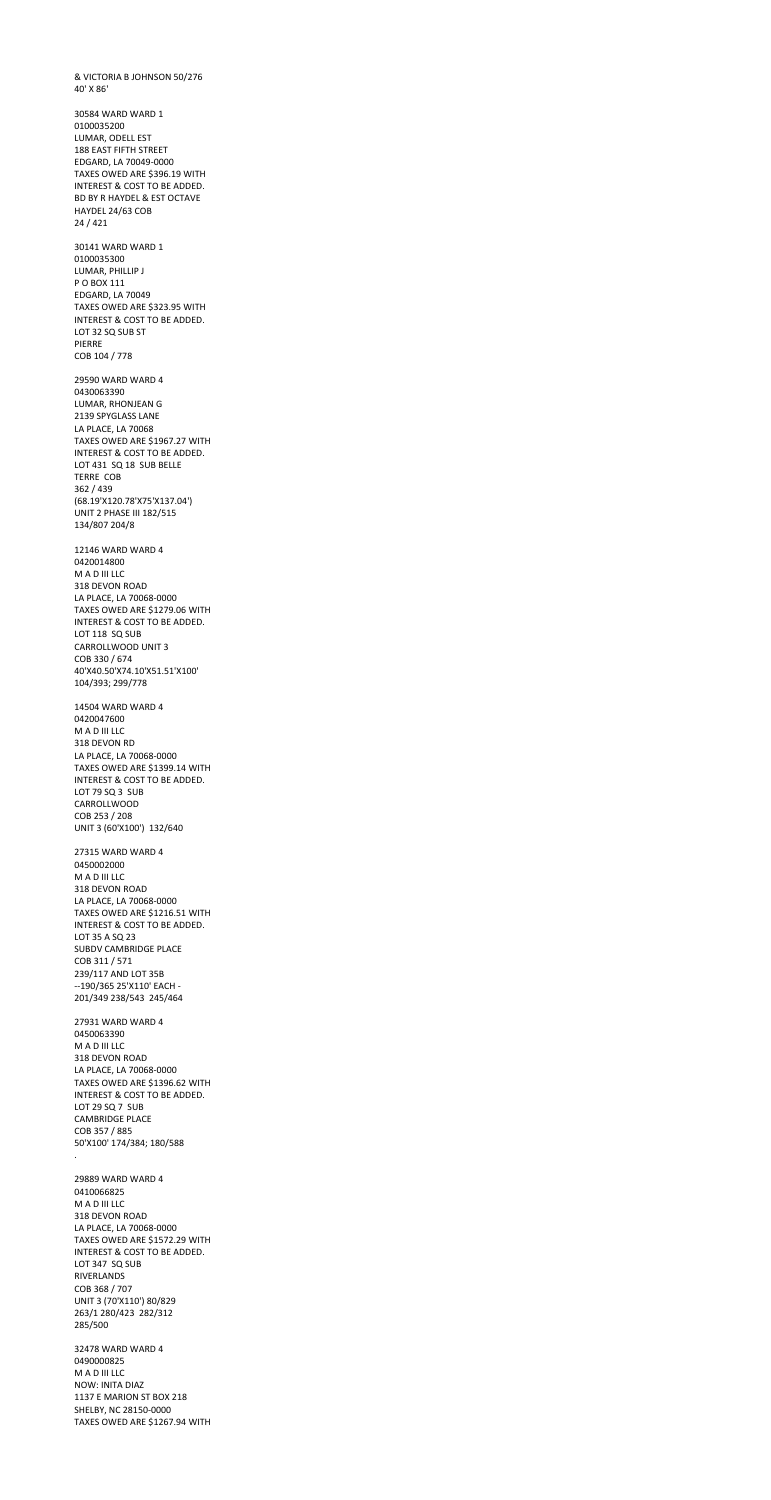INTEREST & COST TO BE ADDED. LOT 36 SQ 17 SUB LA PLACE PARK UNIT II COB 365 / 526 (60'X110') 180/525 357/82

15942 WARD WARD 4 0450100200 M A D III, LLC 318 DEVON ROAD LA PLACE, LA 70068-0000 TAXES OWED ARE \$1456.66 WITH INTEREST & COST TO BE ADDED. LOT 25 SQ 6 SUB CAMBRIDGE PLACE COB 346 / 139 60'X68.63'X94.87'X5.16'X100.0 3'X100' 159/526; 241/65; 241/70; 278/543; 343/633 344/720

34060 WARD WARD 4 0460052900 M A D III, LLC 318 DEVON ROAD LA PLACE, LA 70068-0000 TAXES OWED ARE \$1426.33 WITH INTEREST & COST TO BE ADDED. LOT 24 SQ 1 SUB BELLE POINTE COB 126 / 753

30608 WARD WARD 4 0400036480 M.A.D. III, LLC 318 DEVON ROAD LA PLACE, LA 70068-0000 TAXES OWED ARE \$1096.45 WITH INTEREST & COST TO BE ADDED. LOT C SQ B SUB WOODLNAD PLT.COB 334 / 404 PORTION SQ B OF FARM LOT 5 BD BY H C COTHAM & GEORGE LASSEIGNE - 224/609 68.65'X208'X65'X203.40' - 207/264; 239/14; 360/233; (386/192 1/ INT)

18463 WARD WARD 4 0410056192 MAD III, LLC 318 DEVON ROAD LA PLACE, LA 70068-0000 TAXES OWED ARE \$1512.25 WITH INTEREST & COST TO BE ADDED. LOT 72 SQ 6 SUB RIVERLANDS UNIT 2 COB 385 / 474 (70'X110') 92/639;

33167 WARD WARD 4 96400042629 MADERE, CLYDE JR NOW: BOE JAMES ENTERPRISES LLC 183 E 24TH STREET RESERVE, LA 70084-0000 TAXES OWED ARE \$4774.60 WITH INTEREST & COST TO BE ADDED. LOT 9 SQ A SUBDV NEW ERA PLT. COB 391/809 REAR OR WESTERLY PORTION OF LOT 9, SQ A (59.94' X 100' X 100' X 60'

17409 WARD WARD 4 0400335300 MADERE, LAWRENCE SR NOW: JERMAINE ROUSSELL 248 PERSIMMON ST LA PLACE, LA 70068-0000 TAXES OWED ARE \$2024.51 WITH INTEREST & COST TO BE ADDED. LOT 1 SUB CHARLES MADERE DIVISION INCLUDES BATTURE

27698 WARD WARD 5 0500156100 MALANCON, HENRY 269 EAST 7TH ST RESERVE, LA 70084 TAXES OWED ARE \$1224.97 WITH INTEREST & COST TO BE ADDED. LOT SQ SUB COB 206 / 628 BD BY MAURICE A LANDRY & S BY GRANT P LANDRY 90'X135'

16742 WARD WARD 4 0460031600 MANSON, ANTHONY SR & MELISSA T PO BOX 393 ST ROSE, LA 70087-0000 TAXES OWED ARE \$1273.37 WITH INTEREST & COST TO BE ADDED. LOT 370 SQ SUB BELLE POINTE COB 330 / 564 PHASE III (50'X100') 217/564 (BATCH 45 - ITEM 8 - 2005)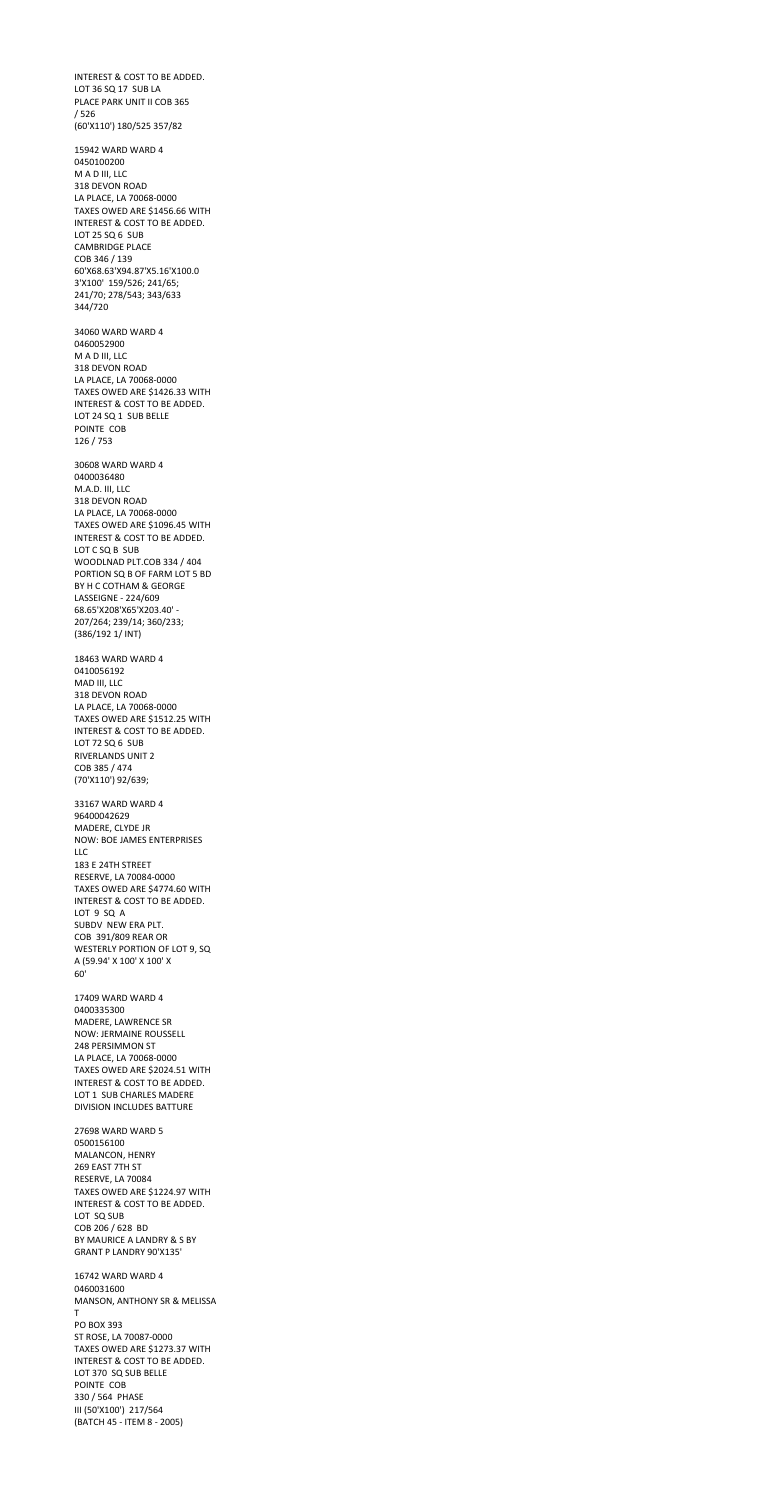15526 WARD WARD 4 0460039900 MANSON, MELISSA P O BOX 393 ST ROSE, LA 70087-0000 TAXES OWED ARE \$1309.40 WITH INTEREST & COST TO BE ADDED. LOT 305 SQ SUB BELLE POINTE #2 COB 306 / 341 146/454; 215/750; 229/77; 298/154 140'X60'X100' 229/77 301/586 27078 WARD WARD 4 0400338712 MANSON, VERA M NOW: ALL THAT KREATIONS LLC 1841 CINCLAIR LOOP LA PLACE, LA 70068-0000 TAXES OWED ARE \$480.28 WITH INTEREST & COST TO BE ADDED. LOT SQ SUB COB HOUSE SITUATED ON PROPERTY OF GILBERT MANSON JR 31875 WARD WARD 4 0430065500 MARSEILLE VILLAGE CONDOMINIUM 1600 MARSEILLE DRIVE #34 LA PLACE, LA 70068 TAXES OWED ARE \$75.83 WITH INTEREST & COST TO BE ADDED. LOT SQ SUB BELLE TERRE PARCEL 3A MARSEILLE VILLAGE CONDOMINIUMS (LAND UNDER UNITS) 33 UNITS 68 PARKING SPACES (2.10 ACRES) 29132 WARD WARD 5 0500180100 MASON, PETER JR P O BOX 2499 RESERVE, LA 70084 TAXES OWED ARE \$573.31 WITH INTEREST & COST TO BE ADDED. LOT SQ SUB COB / SITUATED ON LOT OF PETER MASON SR 22806 WARD WARD 5 0500180800 MAURIN, GEORGE C/O MELANIE MADERE BLACKWELL 244 WEST 7TH STREET RESERVE, LA 70084-0000 TAXES OWED ARE \$829.12 WITH INTEREST & COST TO BE ADDED. LOT 56 SQ SUB ENTREMONT-THIBODEAUX COB 225 / 184

AND LOT 57 MAP DIVIDING MADERE, ENTREMONT &

THIBODEAUX TRACT (50'X110.59') X(NS) 386 14/153 LIFETIME USUFRUCT TO ERNESTINE H ENGLADE 8/6/21 RENTAL

19317 WARD WARD 4 9643042730 MAXIE, PAUL & TAMARA 204 RIVERLANDS DRIVE LA PLACE, LA 70068-0000 TAXES OWED ARE \$2405.07 WITH INTEREST & COST TO BE ADDED. LOT 75 SQ SUBDV RIVER OAKS PHASE III BELLE TERRE II (80' X 150')

18894 WARD WARD 4 0400356100 MC DOWEL, KATHLEEN T 706 ASHLAND DRIVE PEARL RIVER, LA 70452 TAXES OWED ARE \$3.16 WITH INTEREST & COST TO BE ADDED. LOT SQ H SUB LAKEWOOD ESTATES COB 263 / 198 LOT 12-10 (62.41'X100') 129/481 129/441

27242 WARD WARD 4 0400361700 MC SMITH, JAMES G 200 INTREPID DRIVE SLIDELL, LA 70458-0000 TAXES OWED ARE \$3.16 WITH INTEREST & COST TO BE ADDED. LOT 90 SQ 108 SUB LAKEWOOD ESTATES COB 310 / 833 50' X 120' 69/854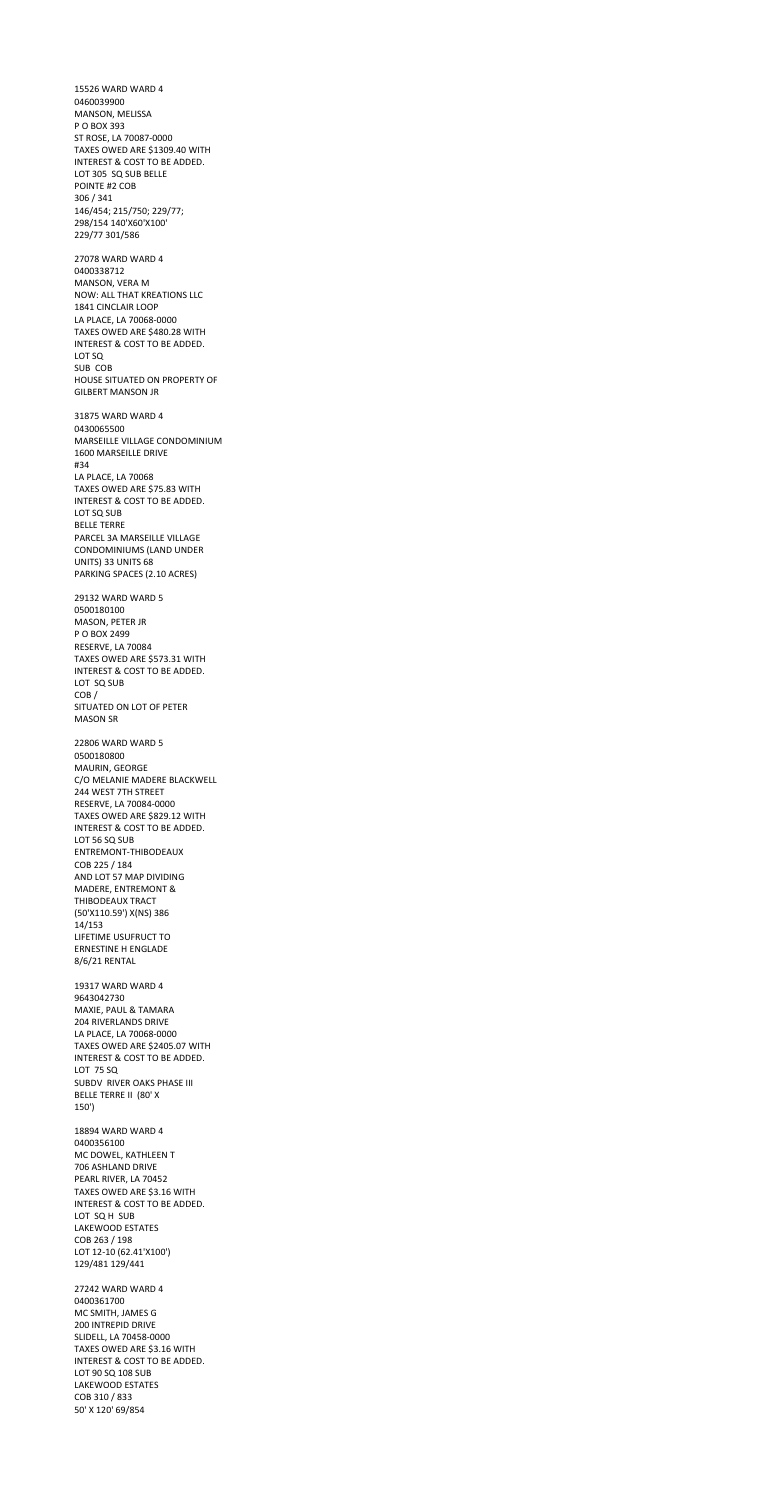25422 WARD WARD 4 0400361800 MCSMITH, JAMES G 200 INTREPID DRIVE SLIDELL, LA 70458-0000 TAXES OWED ARE \$3.16 WITH INTEREST & COST TO BE ADDED. LOT 91 SQ 108 SUB LAKEWOOD ESTATES COB 310 / 833 50' X 120' 69/854 34120 WARD WARD 4 0400361900 MCSMITH, JAMES G 200 INTREPID DRIVE SLIDELL, LA 70458-0000 TAXES OWED ARE \$3.16 WITH INTEREST & COST TO BE ADDED. LOT 92 SQ 108 SUB LAKEWOOD ESTATES COB 310 / 833 50' X 120' 69/854 12721 WARD WARD 4 0400363000 MEHRHOFF, DAVID L & KATHY 62005 UNEEDUS TRACE ROAD AMITE, LA 70422 TAXES OWED ARE \$549.81 WITH INTEREST & COST TO BE ADDED. LOT 5 SQ 7B SUB LAPLACE TERRACE COB 269 / 34 16/395; 60' X 120' 265/585 11953 WARD WARD 4 0400365600 MENDOZA, RAY P & ROBIN 79 HARLAN SPIERS RD CARRIERE, MS 39426-9256 TAXES OWED ARE \$3.16 WITH INTEREST & COST TO BE ADDED. LOT 13 SQ 14 SUB WALKER LAND COB 151 / 120 TRACT IV UNIT II (70'X120') 30270 WARD WARD 4 0400365700 MENDOZA, RAY P & ROBIN 79 HARLAN SPIERS RD CARRIERE, MS 39426-9256 TAXES OWED ARE \$3.16 WITH INTEREST & COST TO BE ADDED. LOT 12 SQ 14 SUB WALKER LAND COB 151 / 120 TRACT IV UNIT II (70'X120') 30391 WARD WARD 4 0400365400 MENDOZA, RAY P & ROBIN 79 HARLAN SPIERS RD CARRIERE, MS 39426-9256 TAXES OWED ARE \$3.16 WITH

INTEREST & COST TO BE ADDED. LOT 14 SQ 14 SUB WALKER

LAND COB 151 / 120 TRACT IV (70'X120')

33564 WARD WARD 4 0400365500 MENDOZA, RAY P & ROBIN 79 HARLAN SPIERS RD CARRIERE, MS 39426-9256 TAXES OWED ARE \$3.16 WITH INTEREST & COST TO BE ADDED. LOT 11 SQ 14 SUB WALKER LAND COB 151 / 120 TRACT IV UNIT II (70'X120')

15347 WARD WARD 3 0300046800 MICHEL, VINCENT JR. 238 DES ALLEMANDS BLVD VACHERIE, LA 70090-0000 TAXES OWED ARE \$756.02 WITH INTEREST & COST TO BE ADDED. LOT 345 SQ SUB LAKESHORE ESTATES COB 364/854 155/508; 238/15; AND LOT 346

31939 WARD WARD 4 0400369100 MIDDLETON, JANET T 1580 HIGHWAY 752 CHURCH POINT, LA 70525-0000 TAXES OWED ARE \$3.16 WITH INTEREST & COST TO BE ADDED. LOT 25 SQ 13 SUB WALKER LAND COB 155 / 587 UNIT II-TRACT IV 70'X120'

12244 WARD WARD 5 0500252200 MILES, JASON & JARRETT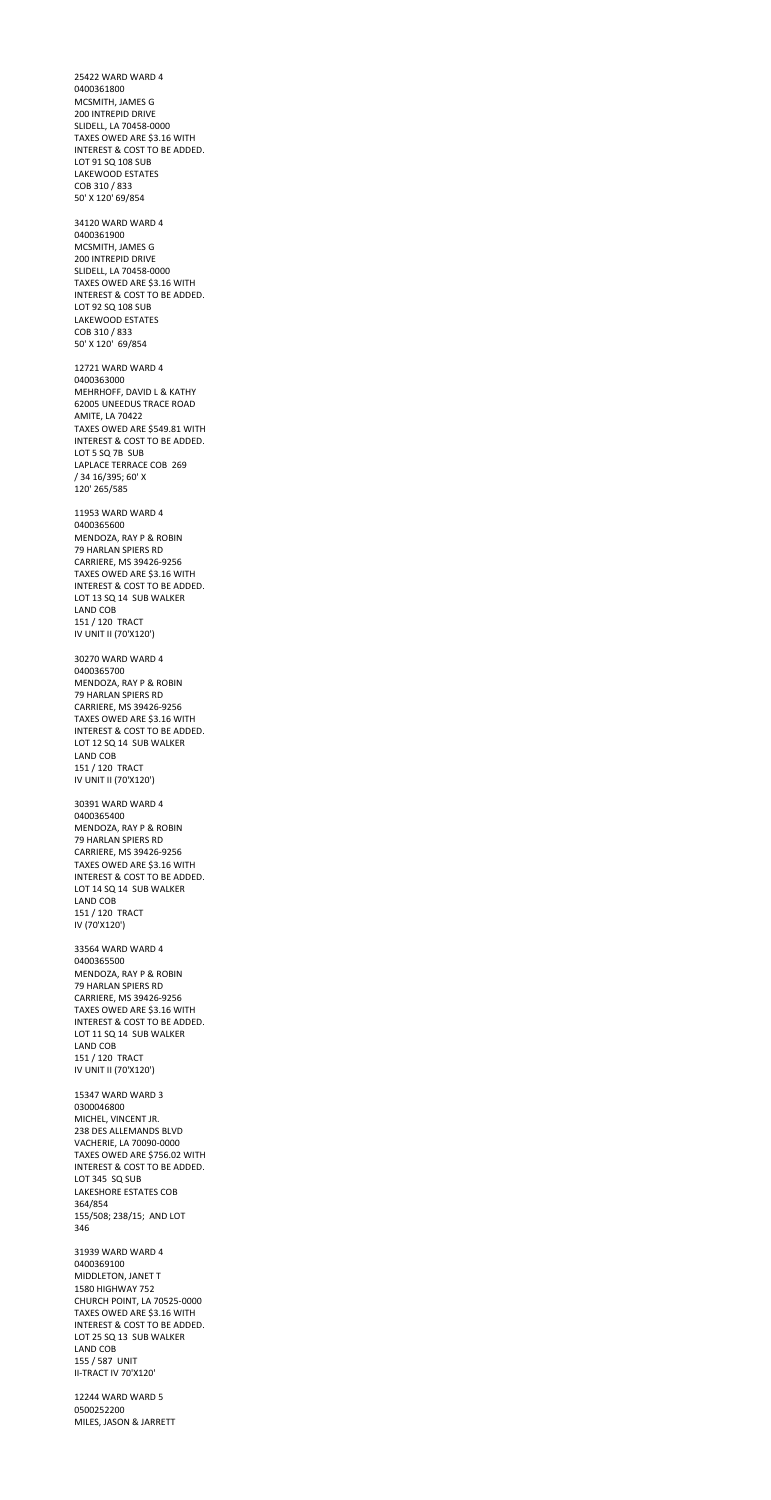182 BEECHGROVE RESERVE, LA 70084-0000 TAXES OWED ARE \$714.73 WITH INTEREST & COST TO BE ADDED. LOT 9 SQ SUB CORNLAND COB 132 / 103 ORIGINAL TRACT 23 (40'X152') 24917 WARD WARD 5 0500189800 MILES, SANDY SR C/O SANDY MILES JR 910 NORTH CHESTER COMPTON, CA 90221-0000 TAXES OWED ARE \$546.64 WITH INTEREST & COST TO BE ADDED. LOT 13 SQ A SUB BUSHTOWN COB / 33981 WARD WARD 4 0430103325 MILLET, NORRIS JR & RENEE 317 OAK POINT DRIVE LA PLACE, LA 70068-0000 TAXES OWED ARE \$1322.67 WITH INTEREST & COST TO BE ADDED. LOT 103 SUBDV LIVE OAK LANDING COB 387 / 52 PHASE IV...BELLE TERRE (85' X 120' X 85') 16600 WARD WARD 5 0500206600 MITCHELL, QUINTON 19231 HIGHWAY 22 MAUREPAS, LA 70449-0000 TAXES OWED ARE \$126.39 WITH INTEREST & COST TO BE ADDED. LOT 10 SQ SUB MADERE COB 385 / 111 (100'X70') 81/469; 32834 WARD WARD 5 0500105800 MITCHELL, QUINTON 19231 HIGHWAY 22 MAUREPAS, LA 70449-0000 TAXES OWED ARE \$126.39 WITH INTEREST & COST TO BE ADDED. LOT SQ SUB NO SUB COB 339 / 187 LOT OF GROUND SITUATED ELIAS MADERE TRACT BD N BY 136 EAST 12TH ST; S BY 132 EAST 12TH ST; E BY VOISIN EST & W BY EAST 12TH ST (55.52'X84') 302/130 331/3 REDEEMED 9-13-01 384/5 386/680 29414 WARD WARD 4 0400378410 MITCHELL, THERESA & PERRILLOUX B MARION C/O JOANN BAILEY 1832 MEEKER LOOP LA PLACE, LA 70068-0000 TAXES OWED ARE \$189.60 WITH INTEREST & COST TO BE ADDED. LOT SQ SUB COB 279 / 311 BD S BY ROSIE GREEN, W BY EUGENE BRAUD, N BY EVELYN PICOU 26/166; 46/356; (100' X 60' X 100') (NEXT TO 211 PEACH STREET) 11333 WARD WARD 4 0400379300 MITTS, RITA G 3915 ST CHARLES AVENUE APT 304 NEW ORLEANS, LA 70115 TAXES OWED ARE \$3.16 WITH INTEREST & COST TO BE ADDED. LOT 499A SQ 143 SUB LAKEWOOD ESTATES COB 138 / 649 50'X135' 28091 WARD WARD 4 9649504133 ML PRODUCTION LLC 161 EAST LAKEVIEW DRIVE LA PLACE, LA 70068-0000 TAXES OWED ARE \$1201.97 WITH INTEREST & COST TO BE ADDED. UNIT 30 SUBDV THE VILLAS @

WOODLAND 11107 WARD WARD 4 0420038500 MONTEGUT, CHRISTY & ET AL P O BOX 177 LA PLACE, LA 70069-0177

TAXES OWED ARE \$1327.11 WITH INTEREST & COST TO BE ADDED. LOT 350 SQ D SUB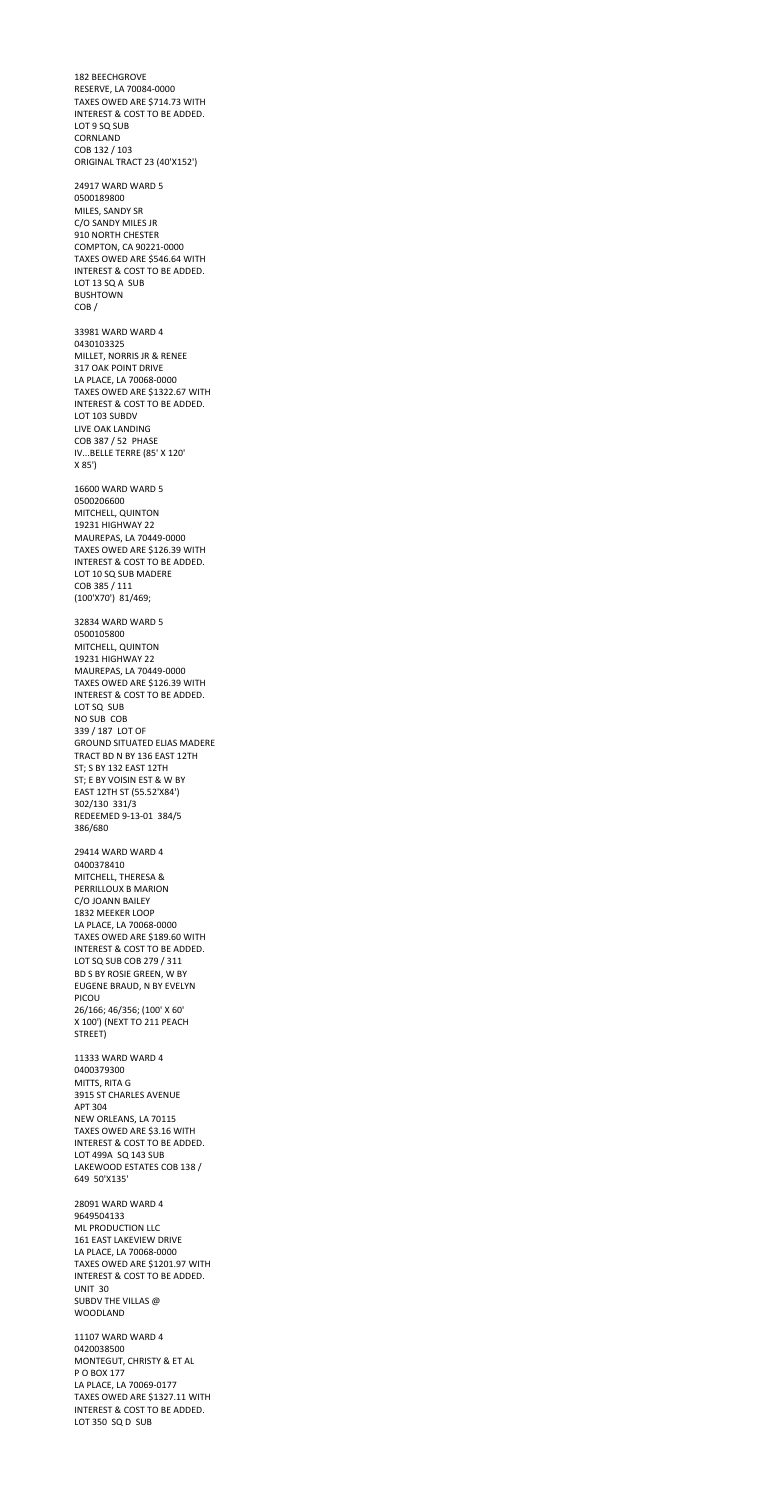CARROLLWOOD COB 317 / 505 UNIT 2 - 67/304 109/95 WALTON J MONTEGUT, MD; ROY C MONTEGUT 11701 WARD WARD 4 0400384100 MONTEGUT, CHRISTY & ET AL P O BOX 177 LA PLACE, LA 70069-0177 TAXES OWED ARE \$278.06 WITH INTEREST & COST TO BE ADDED. LOT SQ SUBDV COB 317 / 505 BD BY WALNUT ST. AIRLINE HIGHWAY; BAPTIST CHURCH & TRUCKING CO. LEO J MONTEGUT; WALTON J MONTEGUT, M. D. & ROY C MONTEGUT 18796 WARD WARD 5 0500199000 MONTEGUT, CHRISTY & ET AL P O BOX 177 LA PLACE, LA 70069-0177 TAXES OWED ARE \$126.39 WITH INTEREST & COST TO BE ADDED. LOT SQ SUB COB 317 / 505 TWO TRACTS SEC 46 T11S;R7E (1) 430' FROM PUBLIC ROAD - 96'X250'..BD FRONT BY P A CASSAGNE; UPPER BY DR L F DONALDSON; LOWER BY LEON GODCHAUX CO LTD; REAR BY MARIE D CASSAGNE BIENVENU (2) 500' FROM FENCE FRONTING PUBLIC ROAD 96'X67' ARPENTS BETWEEN CONVERGING LINES. BD FRONT BY C ELFER OR ASSIGNS; ABOVE BY MRS A CASSAGNE OR ASSIGNS; BELOW BY JOHN DUTHU OR ASSIGNS (LESS & EXCEPT PORTION OF TRACT SP;D 564' FROM FENCE FRONTING PUBLIC ROAD 96'X600' STRIP 40' WIDE OVER AND ACROSS PROPERTY CONFEYED FOR RAILROAD)--LESS & EXCEPT: LOTS SOLD DONALDSON & ELFER 86/631; 86/303; 85/744 86/303 WALTON J MONTEGUT, MD; ROY C MONTEGUT 19756 WARD WARD 4 0400383200 MONTEGUT, CHRISTY & ET AL P O BOX 177 LA PLACE, LA 70068-0000 TAXES OWED ARE \$1696.81 WITH INTEREST & COST TO BE ADDED. LOT SQ SUB COB 328 / 823

BD BY CHAS ST MARTIN OR ASSIGNS & A L & J O MONTEGUT

205/472 145.99'X258.69'X258.15'X156.1 1' 205/656; 205/654; 284/88 5/18

24752 WARD WARD 4 0400383900 MONTEGUT, CHRISTY & ET AL P O BOX 177 LA PLACE, LA 70069-0177 TAXES OWED ARE \$44.24 WITH INTEREST & COST TO BE ADDED. BD BY EST J J REINE & EST C CUREAUX COB 317 / 505 40/164 MONTEGUT; WALTON J MONTEGUT, M. D. & ROY C MONTEGUT

26379 WARD WARD 4 0410092700 MONTEGUT, CHRISTY & ET AL P O BOX 177 LA PLACE, LA 70069-0177 TAXES OWED ARE \$1548.28 WITH INTEREST & COST TO BE ADDED. LOT 333 SQ SUB RIVERLANDS UNIT 3 COB 317 / 505 109/106 WALTON J MONTEGUT, MD; ROY MONTEGUT

27776 WARD WARD 4 0400383500 MONTEGUT, CHRISTY & ET AL P O BOX 177 LA PLACE, LA 70069-0177 TAXES OWED ARE \$1841.75 WITH INTEREST & COST TO BE ADDED. LOT SQ SUB COB 66 / 995 1. BD N BY MRS. C. L. BOURGERE & S BY J. O MONTEGUT, ET AL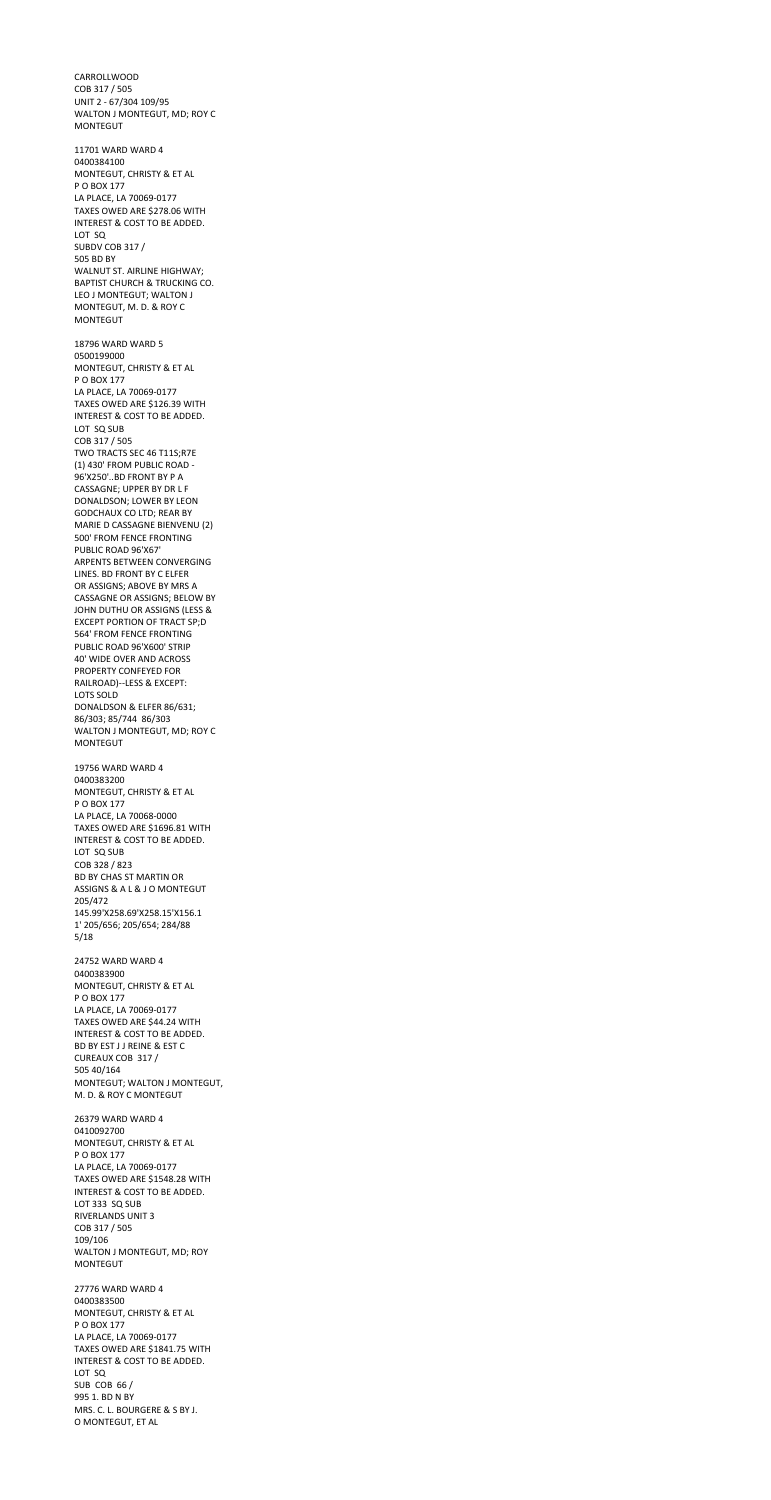2. BD NW BY C MONTEGUUT & E BY J D HWY; SW BY J O MONTEGUT & NE BY MISSISSIPPI RIVER LEVEE ET ALS = CHRISTY A MD, JOSEPH O, LEO J, WALTON J MD., & ROY C MONTEGUT 19108 WARD WARD 4 0420005900 MR BLOCKS ENTERPRISES, LLC 116 OAK MOSS DRIVE LA PLACE, LA 70068-0000 TAXES OWED ARE \$960.72 WITH INTEREST & COST TO BE ADDED. UNIT #28 SUB FAIRWAY VILLAGE CONDOMINIUM COB 200 / 449 184/819 33258 WARD WARD 4 0420000800 MR BLOCKS ENTERPRISES, LLC 116 OAK MOSS DRIVE LA PLACE, LA 70068-0000 TAXES OWED ARE \$1102.14 WITH INTEREST & COST TO BE ADDED. UNIT #2 SUB FAIRWAY VILLAGE CONDOMINIUM COB 325 / 547 192/4; 240/406; 243/280; 274/27 305/594 15086 WARD WARD 4 0400393700 MURRAY, BERNARD 2322 MILAN STREET NEW ORLEANS, LA 70115-0000 TAXES OWED ARE \$417.09 WITH INTEREST & COST TO BE ADDED. LOT 2 SQ SUB EST CHARLES MADERE COB 284 / 769 BD BY EST CHAS MADERE OR ASSIGNS & RIGHT OF WAY NOE MILLET 68/272; 60' X 100' 18317 WARD WARD 4 9643052399 N2I ONE , LLC ONE VALERO WAY BUILDING D, SUITE 200 SAN ANTONIO, TX 78249-0000 TAXES OWED ARE \$24804.04 WITH INTEREST & COST TO BE ADDED. LOT 791D SUB ST ANDREWS BLVD EXT 263.92' X 262.57 X 240.87 X 36.17 X 32.56 14102 WARD WARD 4 0410095295 NAQUIN, BRANDON D 533 ESPLANADE STREET

LA PLACE, LA 70068-0000 TAXES OWED ARE \$588.34 WITH INTEREST & COST TO BE ADDED.

LOT 754 SQ SUB RIVERLANDS UNIT 4 COB 371 / 496 EXT 2 (65'X110') 176/245

18329 WARD WARD 4 0490078200 NAQUIN, JOEY C 5112 HARING CT METAIRIE, LA 70006 TAXES OWED ARE \$12.64 WITH INTEREST & COST TO BE ADDED. LOT 23 SQ SUB LA PLACE PARK COB 189 / 398 PARCEL 99 SECT 16 UNIT V 82/406 (70'X110') 30870 WARD WARD 5 0500287200 NEW ORLEANS HOME OF CARE NOW: ANTHONY ERIC DEVARE JR TRUST 170 APRICOT STREET LA PLACE, LA 70068-0000 TAXES OWED ARE \$19372.65

WITH INTEREST & COST TO BE ADDED. LOT 11 SUBDV CUREAU & NORTHERN PORTION LOT 10 (25'X75') (11) 75'X75' \*\*\*APARTMENTS\*\*\*

33307 WARD WARD 4 0450002900 NINA, FREDDY M 709 PENN DRIVE LA PLACE, LA 70068-0000 TAXES OWED ARE \$364.63 WITH INTEREST & COST TO BE ADDED. LOT 13 SQ 1 SUB CAMBRIDGE PLACE COB 261 / 217 137/617 50'X100' 191/521 194/153 255/538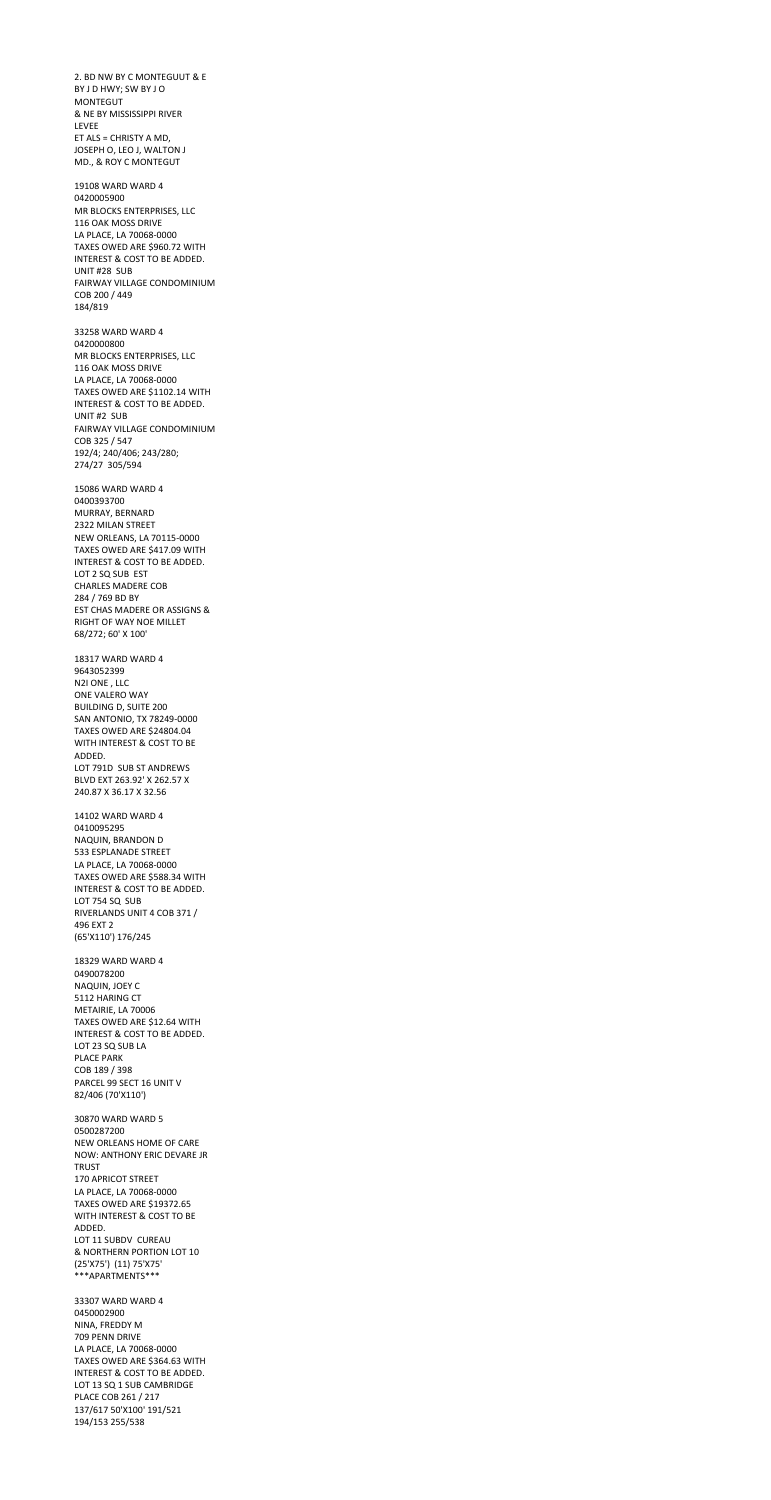27485 WARD WARD 4 96495042447 NOAH, LOUIS WALTER 2 MONTPLAISER PLACE NEW ORLEANS, LA 70114 TAXES OWED ARE \$934.03 WITH INTEREST & COST TO BE ADDED. LOT 37 SQ SUBDV PALMETTO LAKES COB / PHASE V SEC II (65' X120' X 65' X 120') 31688 WARD WARD 5 0500150400 NOYES, STEPHEN & LESLEY 538 CENTRAL AVENUE RESERVE, LA 70084-0000 TAXES OWED ARE \$982.69 WITH INTEREST & COST TO BE ADDED. LOT 34 SQ A SUB CORNLAND COB 343 / 520 ADDITION A 80'X130.74'X80'X130.97' 50/529 27680 WARD WARD 4 0450060200 NPJ HOLDINGS LLC 3142 SERACEDAR DRIVE BATON ROUGE, LA 70816 TAXES OWED ARE \$206.01 WITH INTEREST & COST TO BE ADDED. LOT 29 SQ 15 SUB CAMBRIDGE PLACE COB 306 / 853 50'X100' 171/153 184/479 13921 WARD WARD 4 0490046300 OFFNER, JASMINE J 139 DUCAYET DRIVE DESTREHAN, LA 70047-0000 TAXES OWED ARE \$1460.05 WITH INTEREST & COST TO BE ADDED. LOT 6 SQ 17 SUB LA PLACE PARK COB 52 / 125 UNIT II (60' X 110') 16905 WARD WARD 4 96430042305 ONEY, CHRISTOPHER J 67 MUIRFIELD DRIVE LA PLACE, LA 70068-0000 TAXES OWED ARE \$9984.84 WITH INTEREST & COST TO BE ADDED. LOT 89 SUBDV ST ANDREWS ESTATES COB 393 / 79 PHASE III 15959 WARD WARD 4 0400403299 ORAJIATO, LOVETH NOW: NEXT LEVEL EDUCATIONAL SERVICES, LLC 156 RIVER POINTE RD

LA PLACE, LA 70068-0000 TAXES OWED ARE \$12.64 WITH

INTEREST & COST TO BE ADDED. LOTS 251 SQ 123 SUB LAKEWOOD EST CONSISTS OF LOTS 252, 253, 254, (BOND FOR DEED) (TAX SALE)

18107 WARD WARD 6 0600113000 ORY, RODNEY 421 BELLE CHASSE DRIVE LA PLACE, LA 70068-0000 TAXES OWED ARE \$470.93 WITH INTEREST & COST TO BE ADDED. BD N BY DOLER SMITH & S BY MABEL ORY COB / TRACT A

11143 WARD WARD 4 0495028500 PERDEMO, HENRY G & MIRZA M GOMEZ 65 SHEARWATER DRIVE LA PLACE, LA 70068-0000 TAXES OWED ARE \$992.16 WITH INTEREST & COST TO BE ADDED. LOT 32 SUB THE GLADE COB 323/ 310 INDIGO ESTATES 62.74'X149.97'X57.20' 285/146

11100 WARD WARD 4 0410118300 PEREZ, MANAURY C & MIGDALIA C PENA 515 MELROSE DRIVE LA PLACE, LA 70068-0000 TAXES OWED ARE \$1224.72 WITH INTEREST & COST TO BE ADDED. LOT 101 SQ SUB RIVERLANDS COB 195 / 620 UNIT 1 - 83/757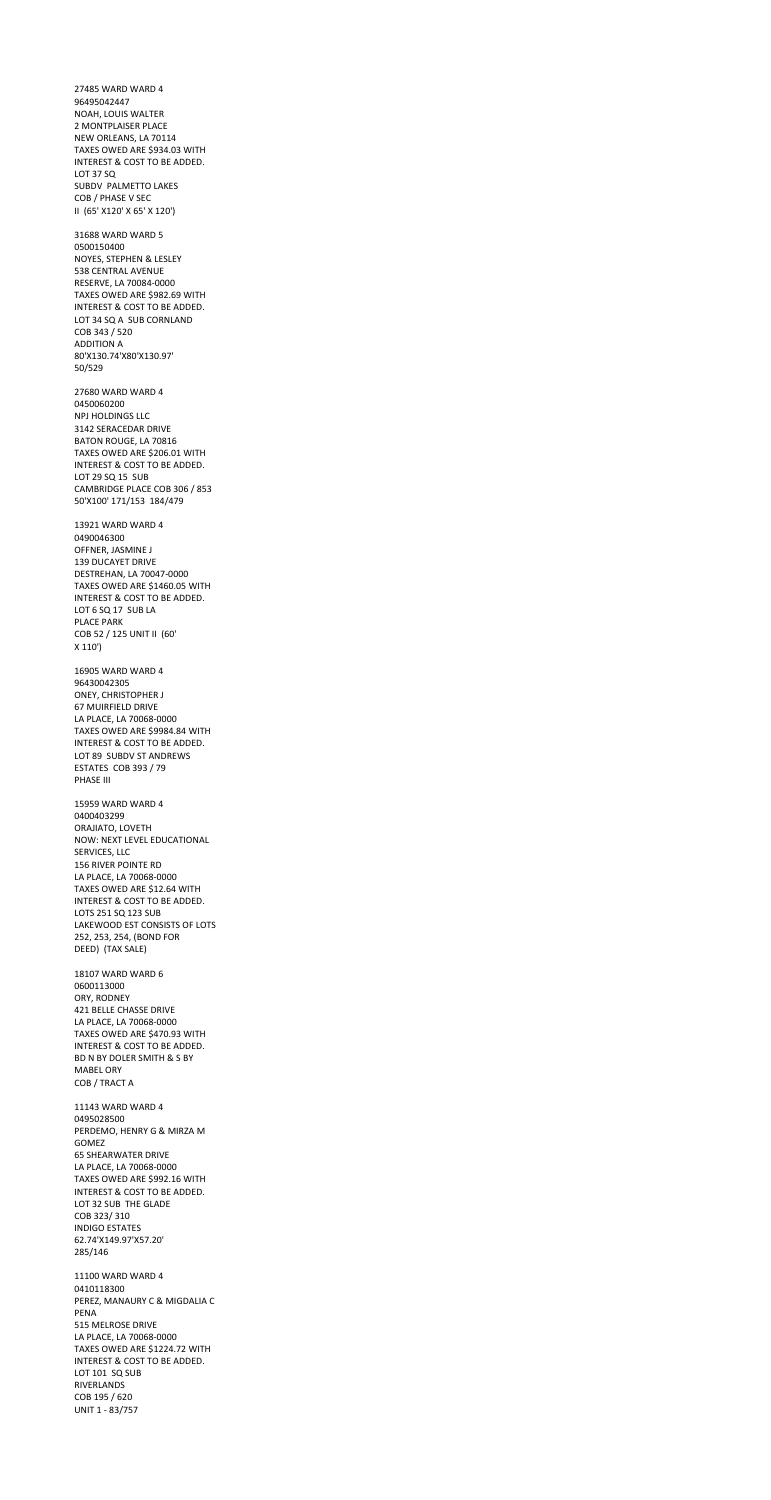13814 WARD WARD 1 0100042600 PIERRE, ROY 1145 HIGHWAY 18 EDGARD, LA 70049-0000 TAXES OWED ARE \$186.56 WITH INTEREST & COST TO BE ADDED. SITUATED LAND EST CELESTIN PIERRE COB / 27048 WARD WARD 2 0200039200 POCHE, PRESTON JR & DEBRA PO BOX 332 EDGARD, LA 70049-0000 TAXES OWED ARE \$483.76 WITH INTEREST & COST TO BE ADDED. LOT 5 SQ SUB CAIRE SUBDV COB 318 / 179 85'X105.50'; LOT 6(72'X100.51') & LOT 4 (72'X100.5') 165/40; 44/175 14948 WARD WARD 4 0400422990 POISSENOT, ALICE M & ET AL C/O NANETTE P BARNETT ADM 1308 FIELD AVENUE METAIRIE, LA 70001-0000 TAXES OWED ARE \$3.16 WITH INTEREST & COST TO BE ADDED. LOT 144 SQ SUB WALKER LAND COB 351 / 708 TIER I SEC 5 UNIT 76/799 10885 WARD WARD 3 0300044600 PONVELLE, CALEB J 139 RUE ST JOHN VACHERIE, LA 70090-0000 TAXES OWED ARE \$340.30 WITH INTEREST & COST TO BE ADDED. LOT 186 SQ SUB LAKESHORE ESTATES COB 189 / 868 SECT 35 & 27 T12S R18E CARVED FROM PROPERTY LAKESHORE EST INC 107/583 AND LOT 187 11990 WARD WARD 3 0300053800 POPULIS, MARIA & ET ALS 134 WEST 4TH STREET EDGARD, LA 70049-0000 TAXES OWED ARE \$8083.27 WITH INTEREST & COST TO BE ADDED. LOT SQ SUB NO SUB COB 13 / 360 BD BY ADOLPH HYMEL & C MAUCOINDUIT 44/162

14779 WARD WARD 5 0500009500

PRESTON, ANN MARIE 446 HOMEWOOD DRIVE RESERVE, LA 70084-0000 TAXES OWED ARE \$115.01 WITH INTEREST & COST TO BE ADDED. LOT 50 SQ SUB HOMEWOOD PLACE COB 332 / 591 60'X107.40' 226/592; 246/452; 265/237; 273/384 14776 WARD WARD 4 0460033300 PRINTING OUR OWN MONEY GROUP 8787 HOUMA DRIVE LA PLACE, LA 70068-0000 TAXES OWED ARE \$1285.39 WITH INTEREST & COST TO BE ADDED. LOT 308 SQ SUB BELLE POINTE COB 322 / 466 BELLE POINTE #2 - 150/854 (60'X100') 185/394 30528 WARD WARD 4 0450005900 QUINONES, NEDRA T 504 HERITAGE COVE LAPLACE, LA 70068 TAXES OWED ARE \$388.64 WITH INTEREST & COST TO BE ADDED. LOT 42A SQ 33 SUB CAMBRIDGE PLACE COB 313 / 863 EAST SECTION #2 -- 166/833 268/76 (28.76'X86.93'X142.49'X20.39' ) 273/438 22328 WARD WARD 3

0300067400 RAMBO, JERRY K SR 145 PRATT STREET EDGARD, LA 70049-0000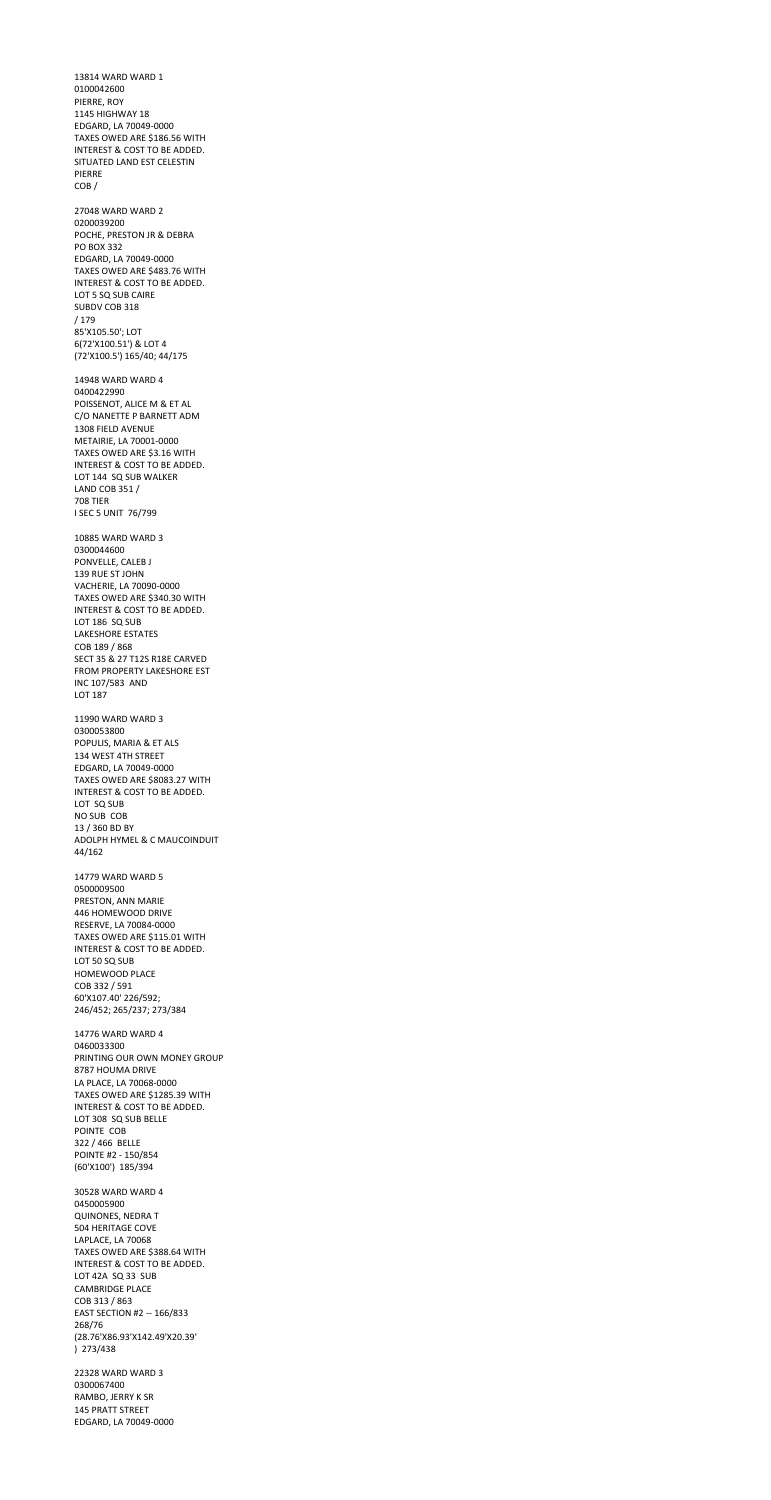TAXES OWED ARE \$1088.70 WITH INTEREST & COST TO BE ADDED. LOT 7 SQ SUB BROU COB 33 / 51 S HALF LOT 9 R 32672 WARD WARD 4 0430035442 RAMIREZ, WILLIAM & DELFINA 256 BREST COURT LA PLACE, LA 70068 TAXES OWED ARE \$1559.04 WITH INTEREST & COST TO BE ADDED. LOT 633 SQ SUB BELLE TERRE COB 351 / 30 32.03'X21'X21.56'X85.36'X92.9 0'X102.50' 159/98; 222/568; 226/34; 351/27 31695 WARD WARD 6 0600065600 REEVES, NATALIE S 3264 HIGHWAY 44 GARYVILLE, LA 70051-0000 TAXES OWED ARE \$505.56 WITH INTEREST & COST TO BE ADDED. LOT 3-A-2 SUB HOPE PLT COB 243 / 516 A RESUB OF LOT 3-A BD N BY A MONICA JR & C I JAMES S BY CARL J DAIGLE & JEFFERSON HWY W BY WILLIE DUHE AND E BY CARL J & CARROLL J DELERY 319/238 319/238 27268 WARD WARD 4 0400237200 REPPEL, JOSHUA H 102 SYLVAN GLEN CT NASHVILLE, TN 37209 TAXES OWED ARE \$379.17 WITH INTEREST & COST TO BE ADDED. LOT C-1 SQ SUBDV SCHLOESSER TRACT COB 340 / 502 356/132; 385/471; LOT C-1 (108.98' X 120' X 88.66' X 121.53') 20918 WARD WARD 4 9643042834 RILEY, VICTOR A 6081 MOUNES ST APT K115 HARAHAN, LA 70123 TAXES OWED ARE \$758.34 WITH INTEREST & COST TO BE ADDED. LOT 167 SQ SUBDV RIVER OAKS PHASE IV BELLE TERRE II (80' X 150')

19162 WARD WARD 4 0450123100 RISING, TERRY & ETALS 613 PENN DRIVE

LA PLACE, LA 70068-0000 TAXES OWED ARE \$244.57 WITH INTEREST & COST TO BE ADDED. LOT 57 A SQ B SUB THE COLONY COB 298 / 899 AND LOT 58 A 295/768

16715 WARD WARD 4 0410035000 RIVER CITY REALTY & INVESTMENTS LLC 3650 POST OAK AVENUE NEW ORLEANS, LA 70131-0000 TAXES OWED ARE \$1608.32 WITH INTEREST & COST TO BE ADDED. LOT 320 SQ 14 SUB RIVERLANDS UNIT 3 COB 86 / 339

15155 WARD WARD 6 0600086500 RIVER PARISHES PROPERTY MANAGEMENT LLC P O BOX 141 GARYVILLE, LA 70051-0000 TAXES OWED ARE \$725.48 WITH INTEREST & COST TO BE ADDED. LOT 10 SQ 9 SUB HOPEVILLE COB 86 / 502

20423 WARD WARD 5 0500227700 ROBERTSON, JIMMIE ETALS 175 NW 13TH STREET RESERVE, LA 70084 TAXES OWED ARE \$190.00 WITH INTEREST & COST TO BE ADDED. LOT 15 SQ C SUB BUSHTOWN COB / ETALS = ALDONIA R SMITH, LIZZIE R MCGUFFY, ALICE MAE ROBERTSON &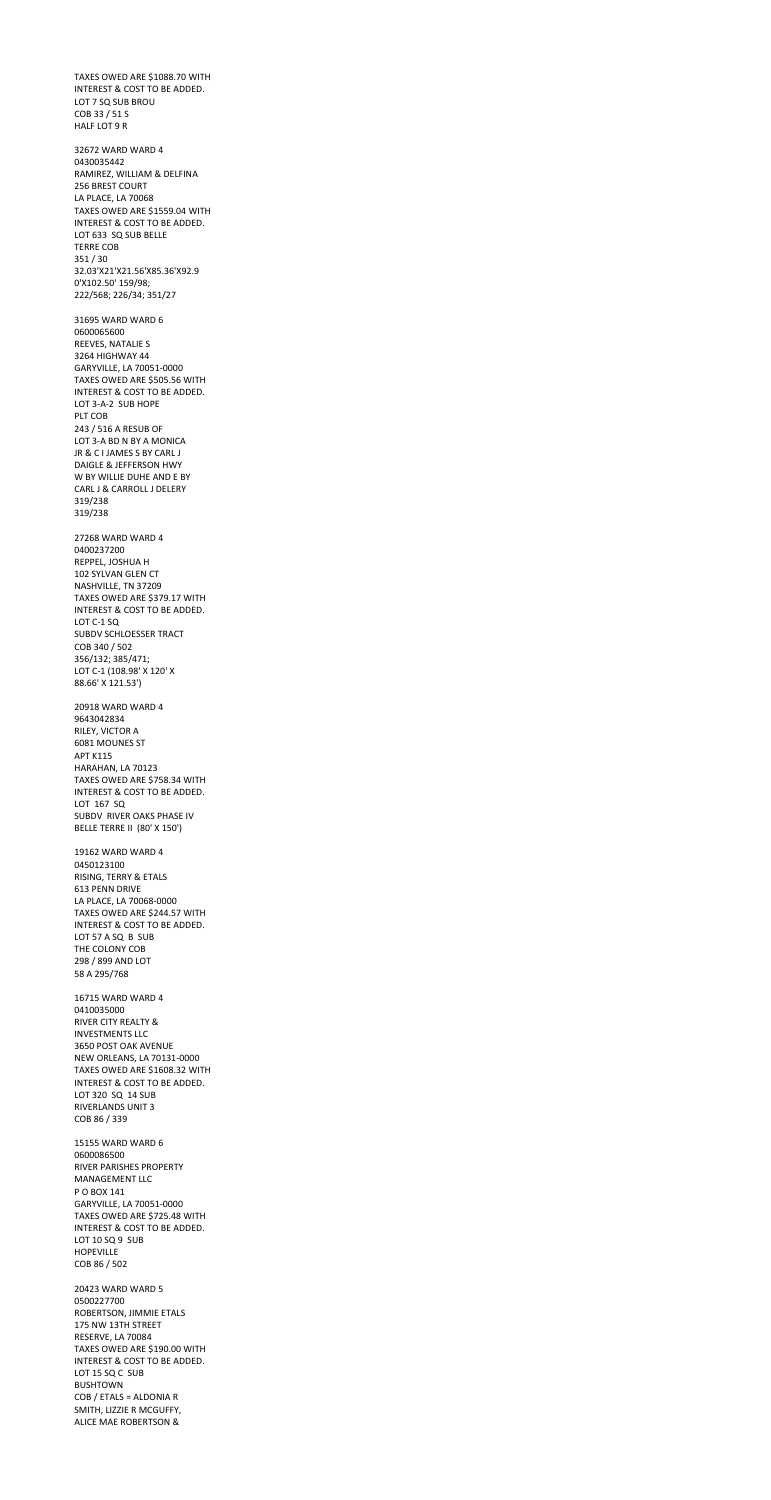## AUGUSTINE ROBERTSON

31101 WARD WARD 6 0600050900 ROBINSON, KENDALL DUNBAR 178 RIVER POINTE LA PLACE, LA 70068-0000 TAXES OWED ARE \$401.28 WITH INTEREST & COST TO BE ADDED. BD BY ANGELINA PLT & LANE COB 119 / 843 28039 WARD WARD 4 0480004190 ROBINSON, KIMBERLY ANN PO BOX 8588 NEW ORLEANS, LA 70182-0000 TAXES OWED ARE \$1492.68 WITH INTEREST & COST TO BE ADDED. LOT 34 SQ G SUB NEW ERA PLT COB 375 / 03 (60'X98') 211/127; 173/336 ;216/730; 217/213; 218/557; 222/548; 308/732 365/170; 367/848; 372/35 31964 WARD WARD 4 0470044200 ROBINSON, MARION N & JESSE III 1522 S SUGAR RIDGE ROAD LA PLACE, LA 70068-0000 TAXES OWED ARE \$276.30 WITH INTEREST & COST TO BE ADDED. LOT 112 SQ SUB SUGAR RIDGE COB 170 / 207 64.46'X100.16'X70.14'X100' 32400 WARD WARD 4 0400456200 RODRIGUEZ, HORACIO 1477 ASHFORD AVENUE APARTMENT 301 SAN JUAN, PR 70755-0000 TAXES OWED ARE \$3.16 WITH INTEREST & COST TO BE ADDED. LOT 13 SQ H SUB LAKEWOOD ESTATES COB 83 / 864 28029 WARD WARD 4 0490079400 RODRIGUEZ, TONY H 225 MAGNOLIA AVENUE LAPLACE, LA 70068 TAXES OWED ARE \$955.76 WITH INTEREST & COST TO BE ADDED. LOT 22 SQ 2 SUB LA PLACE PARK COB 148 / 632 60'X110' 22822 WARD WARD 6

0600100500 ROGERS, WILLIE NOW: ABIGAIL LAND HOLDINGS

LLC 13575 LYNAM DR OMAHA, NE 68138-0000 TAXES OWED ARE \$770.47 WITH INTEREST & COST TO BE ADDED. S HALF LOT 8 SUB TROSCLAIR COB 268 / 199 BD BY AUGUST TASSIN & JUNIUS ROUSSEL (125'X50') 215/541; 264/377; 295/677 32591 WARD WARD 4 0480010194 ROSEMOND, SARAH 102 ELLEN DRIVE RESERVE, LA 70084-0000 TAXES OWED ARE \$1386.26 WITH INTEREST & COST TO BE ADDED. LOT 33 SQ E SUB NEW ERA PLT COB 385 / 502 60'X98' - 158/236 25671 WARD WARD 4 0400463800 ROWELL, JOHN H, III & BRIAN 2011 IDHAO AVENUE KENNER, LA 70062-0000 TAXES OWED ARE \$3.16 WITH INTEREST & COST TO BE ADDED. LOT 387 SQ 134 SUB LAKEWOOD ESTATES COB 242 / 153 (50'X120') REDEEMED 9/30/88 26185 WARD WARD 5 96500042807 RYAN C MARCOMB LLC NOW JOHNSON CONSTRUCTION CO LLC 3900 N CAUSEWAY BLVD SUITE 1200

METAIRIE, LA 70003-0000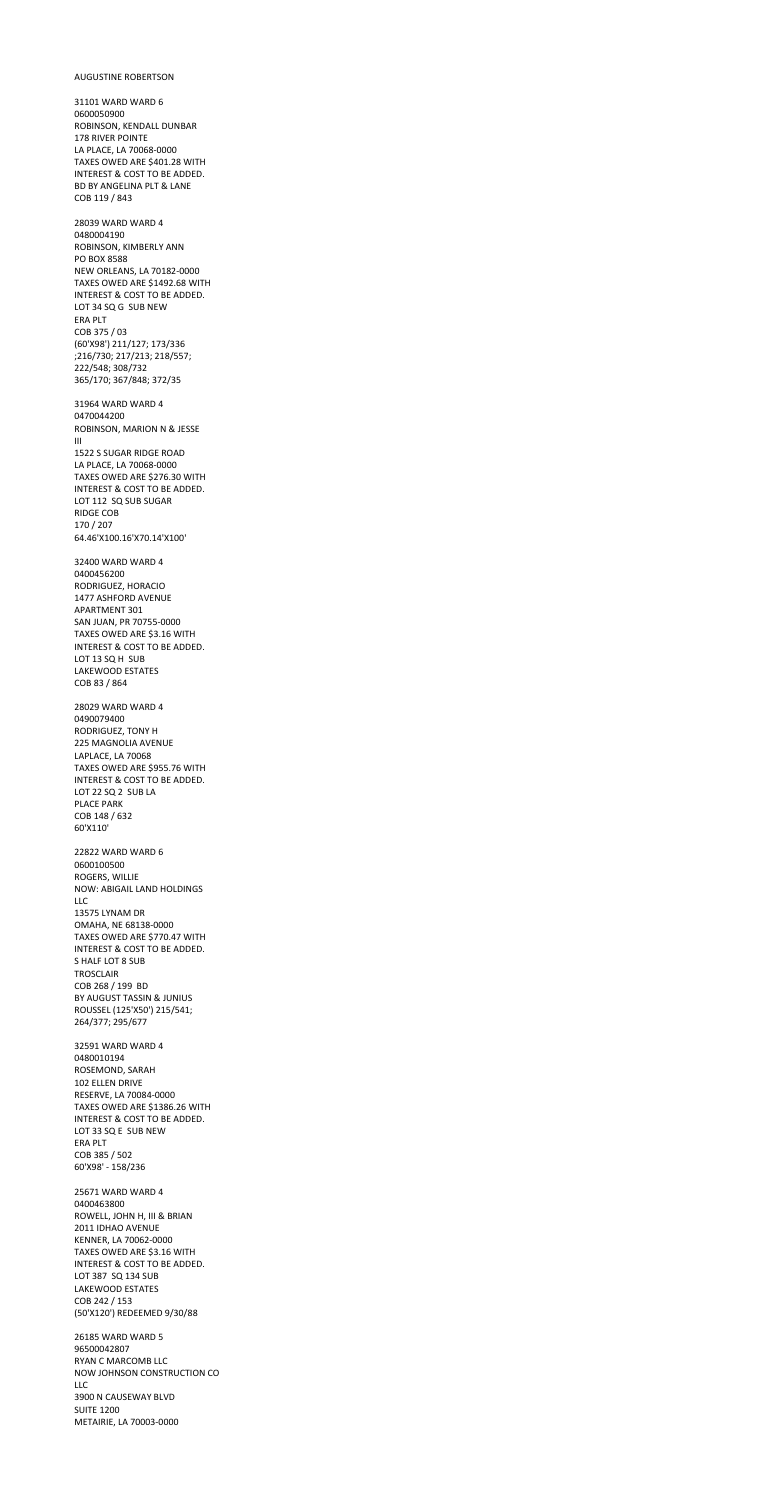TAXES OWED ARE \$126.39 WITH INTEREST & COST TO BE ADDED. LOT 4 SQ B SUB HOMEWOOD 26402 WARD WARD 5 96500042805 RYAN C MARCOMB LLC NOW JOHNSON CONSTRUCTION CO LLC 3900 N CAUSEWAY BLVD SUITE 1200 METAIRIE, LA 70003-0000 TAXES OWED ARE \$126.39 WITH INTEREST & COST TO BE ADDED. LOT 2 SQ B SUB HOMEWOOD 30321 WARD WARD 5 96500042806 RYAN C MARCOMB LLC NOW JOHNSON CONSTRUCTION CO LLC 3900 N CAUSEWAY BLVD SUITE 1200 METAIRIE, LA 70003-0000 TAXES OWED ARE \$126.39 WITH INTEREST & COST TO BE ADDED. LOT 3 SQ B SUB HOMEWOOD 18214 WARD WARD 4 0490089400 SCALCO, MARY 4801 CLEVELAND PLACE METAIRIE, LA 70003-0000 TAXES OWED ARE \$3.16 WITH INTEREST & COST TO BE ADDED. LOT SQ SUB LA PLACE PARK COB 216 / 788 UNIT V PARCEL 10 SEC 16 89/328 (150'X300') 19769 WARD WARD 4 0400472200 SCALCO, MARY 4801 CLEVELAND PLACE METAIRIE, LA 70003-0000 TAXES OWED ARE \$3.16 WITH INTEREST & COST TO BE ADDED. LOT 4 SQ H SUB LAKEWOOD ESTATES COB 216 / 788 360' X 240' - 89/328 10113 WARD WARD 5 0500296200 SCHUBERT, MICHELLE PO BOX 43 NORCO, LA 70079-0000 TAXES OWED ARE \$594.67 WITH INTEREST & COST TO BE ADDED. LOT SQ SUB COB 344 / 339 BD

BY LEON WAGUESPACK E BY

MADERE ROAD W BY GUSTAVE DUHE

EST & ODELL WEBER

(87.58'X100') 209/590 RENTAL - ROBERT COWARD 11631 WARD WARD 5 0500238900 SCHUSTZ, WILLIE MAE 177 WEST 1ST STREET RESERVE, LA 70084-0000 TAXES OWED ARE \$79.00 WITH INTEREST & COST TO BE ADDED. LOT 18 SQ 6 SUB OLD CORNLAND COB 81 / 897 18381 WARD WARD 5 0500240790 SCIONEAUX, L T JR 125 ZA ROAD RESERVE, LA 70084-0000 TAXES OWED ARE \$107.43 WITH INTEREST & COST TO BE ADDED. LOT 8A SQ SUB COB 362 / 665 PORTION SEC 48 T11S R6E 1355' ALONG 40' ACCESS RD (ST JOHN SEW DIST #1 X 76') ALONG ST JOHN SEW DIST #1 OXIDATION POND SITE X1055' ALONG F A BECNEL JR X 76' ALONG U S HWY 61 205/216; 314/560 LOT B LOCATED IN SEC 45...TIIS;R6E BD BY CYPRESS DRIVE, AIRLINE HWY, A MILLET OR ASSIGNS ALSO LOT8A FRONTING ON ZA ROAD A DISTANCE OF 3259.68', A DISTANCE ALONG THE NORTHERN BOUNDARY OF 173.17 FEET AND A WIDTH ACROSS THE REAR OF 3259.59 FEET DEED#339951 337/173; 331/1; 175' X 76'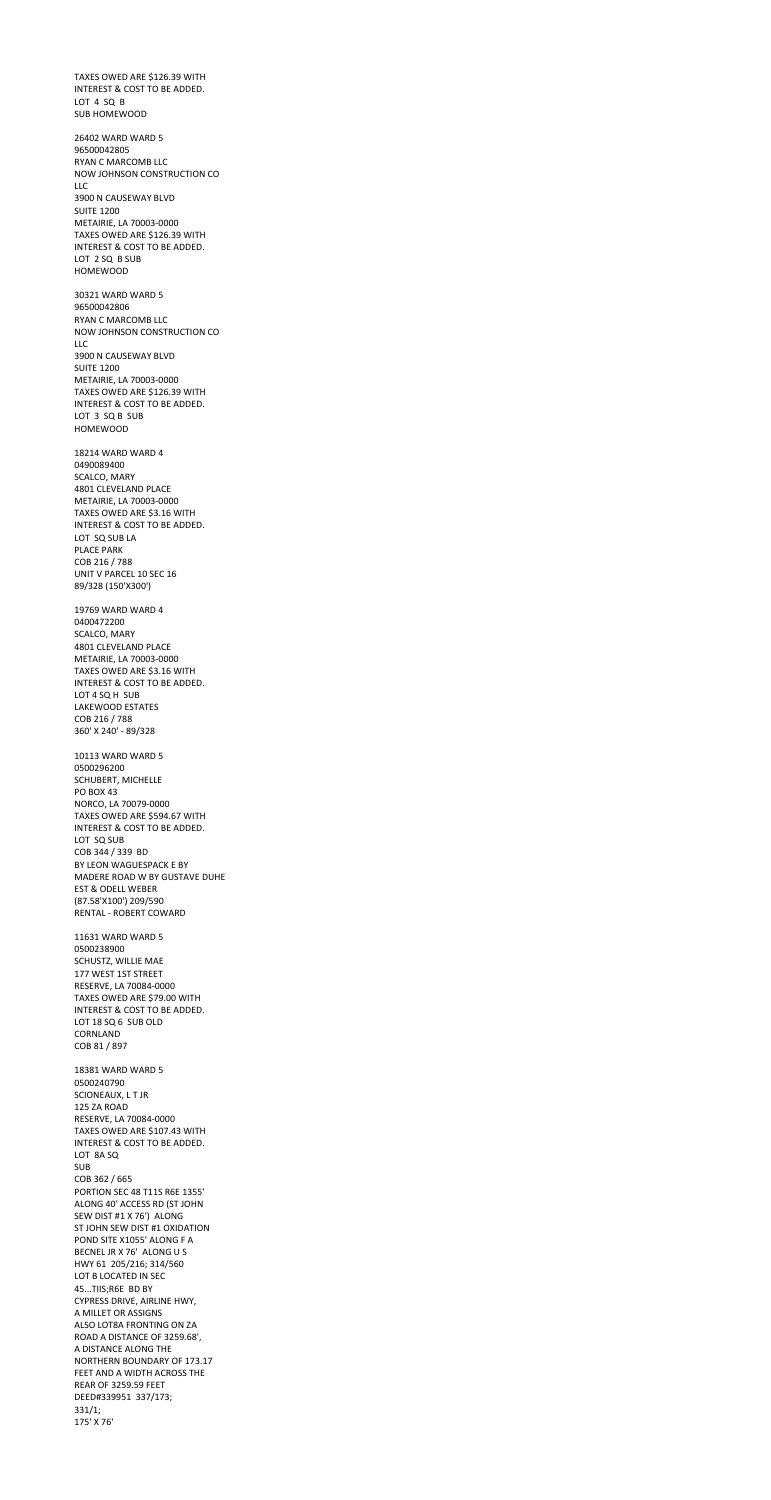30031 WARD WARD 6 0600104500 SCOTT, LILLIAN & ANGELA JENKINS BECKETT 2016 YORKTOWNE DRIVE LA PLACE, LA 70068-0000 TAXES OWED ARE \$245.19 WITH INTEREST & COST TO BE ADDED. LOT 17 SQ SUB LITTLE HOPE PLT COB 292 / 643 (75'X61.11'X75') 136/194 11439 WARD WARD 6 0600104900 SCOTT, VERONICA J ET AL C/O REGINALD JOSEPH 180 WEST LAKEVIEW DRIVE LA PLACE, LA 70068-0000 TAXES OWED ARE \$795.27 WITH INTEREST & COST TO BE ADDED. LOT 10 SQ SUB ANGELINA PLT COB 346 / 53 BD N BY ESTELLE P TROXCLAIR & S BY A TASSIN 125'X50' 96/724 20522 WARD WARD 4 0450132500 SHARP, MARILYN L BRAUD 1328 YORKTOWNE DRIVE LA PLACE, LA 70068 TAXES OWED ARE \$330.00 WITH INTEREST & COST TO BE ADDED. LOT 34 SQ 5 SUB CAMBRIDGE PLACE COB 194 / 447 (50'X100') 156/712 193/899 24465 WARD WARD 5 0500248100 SIMON, ANTOINE J & LEONA NOW: ABIGAIL LAND HOLDINGS LLC 13575 LYNAM DR OMAHA, NE 68138-0000 TAXES OWED ARE \$786.77 WITH INTEREST & COST TO BE ADDED. LOT 6 SQ 6 SUB CORNLAND COB 64 / 332 10363 WARD WARD 5 0500249000 SIMON, JOSEPH (EST) C/O MRS JOSEPH SIMON 146 RAILROAD AVENUE RESERVE, LA 70084 TAXES OWED ARE \$774.77 WITH INTEREST & COST TO BE ADDED. LOT SQ SUB CORNLAND COB / BD Y L H FALGOUST & OR

ASSIGNS & ROAD

15315 WARD WARD 4 0450096400 SINCLAIR, DAVIS 3008 YORKTOWNE DRIVE LA PLACE, LA 70068-0000 TAXES OWED ARE \$400.66 WITH INTEREST & COST TO BE ADDED. LOT 34 SQ 22 SUB CAMBRIDGE PLACE COB 301 / 42 50'X100' 174/312 246/34 296/8 14495 WARD WARD 5 0500249900 SINGLETON, JOYCE V 236 EAST 22ND STREET RESERVE, LA 70084-0000 TAXES OWED ARE \$545.00 WITH INTEREST & COST TO BE ADDED. LOT SQ SUB COB 270 / 101 BD BY MARY HUMPREY & P SCHNYDRE 82/491 100'X200' 14597 WARD WARD 5 0500250400 SLAYTON, WILLIAM D & TECKLA 40464 KATHY GONZALES, LA 70737-0000 TAXES OWED ARE \$604.27 WITH INTEREST & COST TO BE ADDED. LOT 5 SUB VOISIN COB 257/ 143 BD UPPER BY MARCELIN VICKNAIR, OR ASSIGNS, LOWER BY GRAVEL ROAD; 208/303 FRONT BY MAX MILLET OR ASSIGNS REAR BY MICHEL ROME OR ASSIGNS (125'X84')

29817 WARD WARD 4 0450087218 SMALL, TOMECKIA N 605 PLYMOUTH DRIVE LA PLACE, LA 70068-0000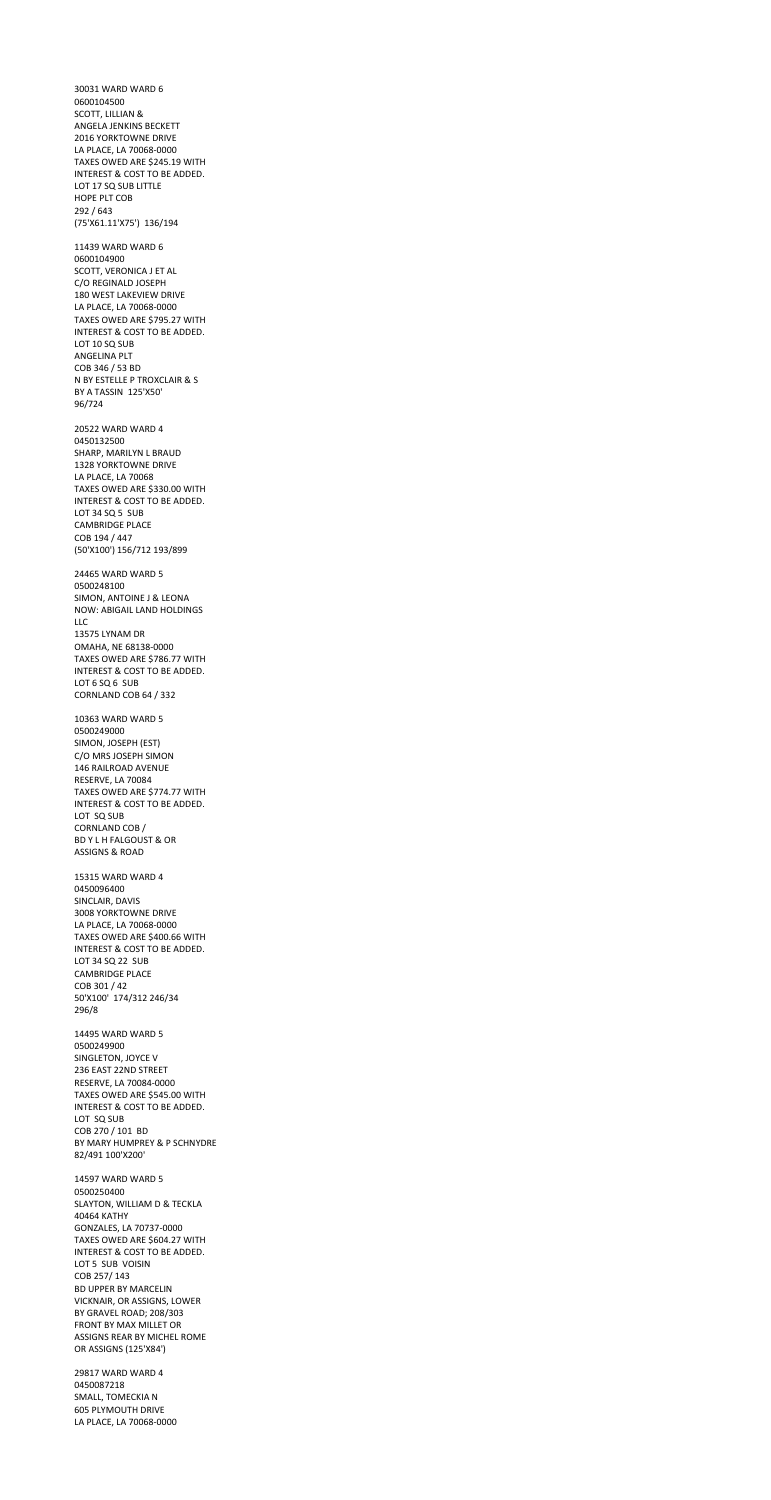TAXES OWED ARE \$472.69 WITH INTEREST & COST TO BE ADDED. LOT 24 SQ 31 SUB CAMBRIDGE PLACE COB 383 / 595 EAST SECTION #2 157/414; 229/110 (54.79'X40.59'X75.05'X55'X110 .75') 235/299 380/25 29968 WARD WARD 2 0200044600 SMITH, PETER & WIFE C/O WILFRED SMITH 310 E CLUB DRIVE APT B ST ROSE, LA 70087-0000 TAXES OWED ARE \$28.51 WITH INTEREST & COST TO BE ADDED. LOT SQ SUB BONSECOUR COB 52 / 421 A PORTION OF LOT 14 31510 WARD WARD 3 9630051865 SMITH, SHELITA 601 E WALNUT STREET GURDON, AR 71743-0000 TAXES OWED ARE \$76.04 WITH INTEREST & COST TO BE ADDED. LOT 21 RESUB OF LOTS Q-1 AND Q-2 17772 WARD WARD 5 0500253000 SONGY, OLIVER JR & SEDONIA P O BOX 2060 RESERVE, LA 70084-0000 TAXES OWED ARE \$990.00 WITH INTEREST & COST TO BE ADDED. LOT 11 SQ BLKG SUB BOOTSIE COB 74 / 829 24364 WARD WARD 4 0400497700 ST MARTIN, NELSON J C/O KIVA KENDRICK 37459 ULTIMA PLAZA #128 PRAIRIEVILLE, LA 70769-0000 TAXES OWED ARE \$849.98 WITH INTEREST & COST TO BE ADDED. LOT SQ SUB COB 91 / 811 PORTION LOT 3 - BD N BY LOT 2; E BY 10' DRAINAGE SERVITUDE; S S BY THE REMAINING 10' OF LOT 3; W BY BIRCH STREET 17709 WARD WARD 4 0450109410 STACEY, MIRIAM SONG 617 BETSY ROSS COURT LA PLACE, LA 70068

TAXES OWED ARE \$547.14 WITH INTEREST & COST TO BE ADDED.

LOT 199 SQ G SUBDV THE COLONY COB 363 / 223 356/640

.

10853 WARD WARD 4 0400503001 STEMLEY, FLORENCE 601 CARDINAL STREET LA PLACE, LA 70068-0000 TAXES OWED ARE \$189.60 WITH INTEREST & COST TO BE ADDED. LOT 22A SQ WOODLAND PLT 1/2 OF LOT 23 ( 30.77' X 88.29' X 30.78' X 87.57' ) AND 1/2 OF LOT 22 (30.27' X 89' X 30.28' X 88.29') RESUB 13775 WARD WARD 4 0400502900 STEMLEY, FLORENCE 601 CARDINAL LA PLACE, LA 70068-0000 TAXES OWED ARE \$189.60 WITH INTEREST & COST TO BE ADDED. LOTS B C & D SQ SUBDV WOODLAND PLT COB 292 / 528 EACH LOT 60' X 99.98 \*\*TAX SALE 2009\*\* 25707 WARD WARD 4 0400503000 STEMLEY, FLORENCE 601 CARDINAL STREET

LA PLACE, LA 70068 TAXES OWED ARE \$264.40 WITH INTEREST & COST TO BE ADDED. LOT 24 SQ SUB CALI #1 COB 222 / 777 (69.81'Z86.85'S46.91'X85.10'X 31.48') & 1/2 LOT 23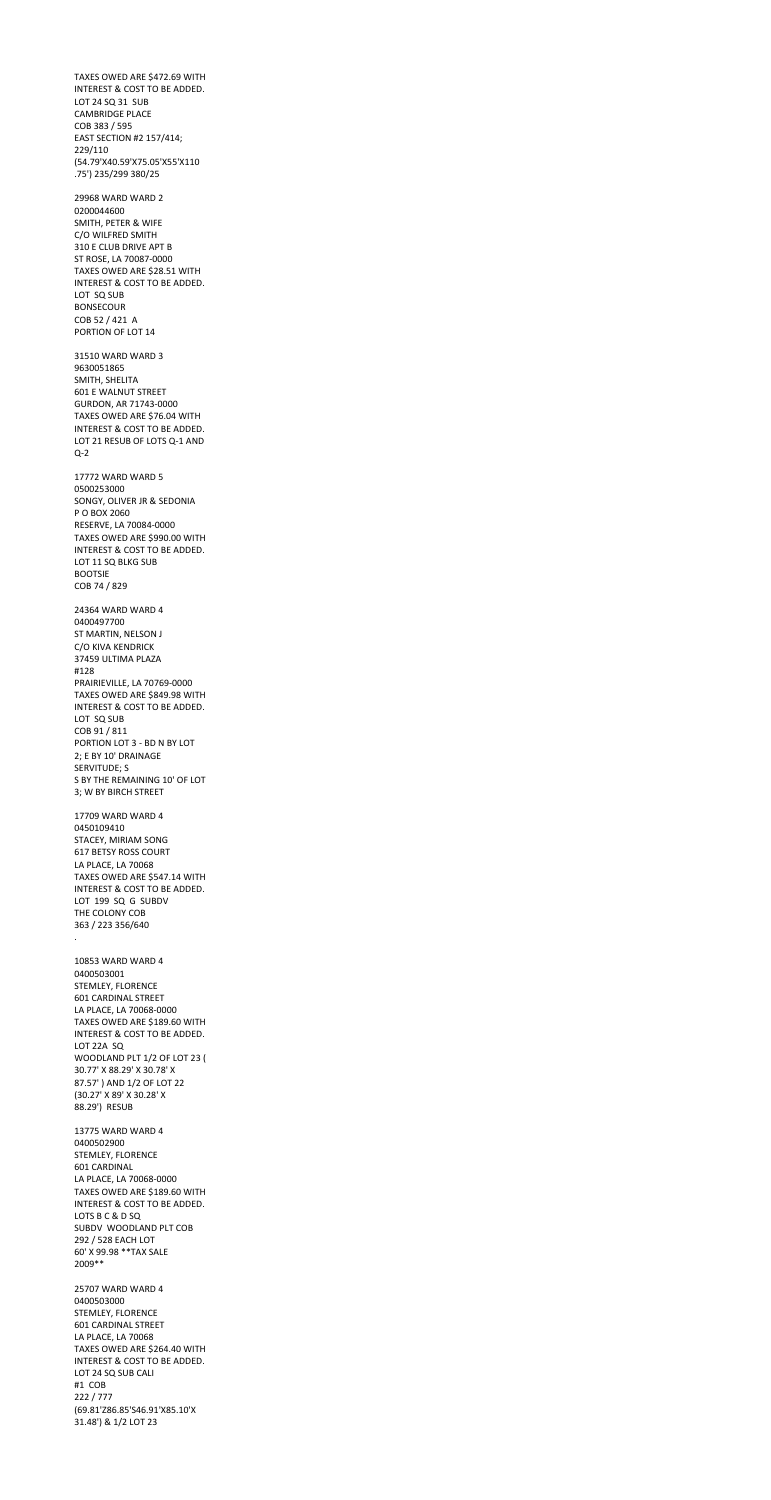(30.77'X87.57'X30.78'X86.85') 344/426; 327/152 33727 WARD WARD 4 0400502800 STEMLEY, FLORENCE 601 CARDINAL STREET LA PLACE, LA 70068-0000 TAXES OWED ARE \$588.23 WITH INTEREST & COST TO BE ADDED. LOT SQ SUB COB 328 / 222 WESTERLY PORTION (LOT 9) . 69/770; 197/699 327/890 10235 WARD WARD 6 0600114400 STERLING, RONALD L P.O BOX 605 GARYVILLE, LA 70051-0000 TAXES OWED ARE \$641.42 WITH INTEREST & COST TO BE ADDED. LOT 6 SQ SUB J C STOUT TRACT COB / 75'X79.54'X79.44'X75' 15290 WARD WARD 6 0600018600 SWAFFORD, JOHN JR 140 STAR TERRACE DRIVE RESERVE, LA 70084 TAXES OWED ARE \$202.22 WITH INTEREST & COST TO BE ADDED. LOT 25 SQ SUB ST ANDREWS VILLAGE COB 317 / 845 (70'X70.45'X95'X95.13' & LOT 26 (70'X95.46'X95.13'X70') 191/1 28331 WARD WARD 2 0200000100 SWAMP OAK PROPERTIES, LLC 3387 HIGHWAY 18 EDGARD, LA 70049-0000 TAXES OWED ARE \$76.04 WITH INTEREST & COST TO BE ADDED. LOT SQ SUB NO SUB COB 150 / 491 BD E BY IVY CHAUVIN S BY PHILIP CHAUVIN SR W BY NORMAN KROLL & HWY 18 32657 WARD WARD 4 0400507300 SYLVAN, KENNETH 1058 BALSAM STREET LA PLACE, LA 70068 TAXES OWED ARE \$357.70 WITH INTEREST & COST TO BE ADDED. LOT SQ SUB COB 345/233 BD N BY FOSTER CAMBRE; E BY DELA HAWKINS; W BY SIMILIEN MADERE 150' X 1/4 ARPENTS (T C ORDER #

72 - 2003)

10253 WARD WARD 5 0500263800 TAYLOR, ERNEST JR & WIFE 122 MERCURY LANE RESERVE, LA 70084-0000 TAXES OWED ARE \$846.81 WITH INTEREST & COST TO BE ADDED. LOT 1 SQ F SUB STAR TERRACE COB 75 / 343 16688 WARD WARD 4 0450058900 TAYLOR, ROMOND M 2432 CAMBRIDGE DRIVE LA PLACE, LA 70068-0000 TAXES OWED ARE \$472.69 WITH INTEREST & COST TO BE ADDED. LOT 17 SQ 17 SUB CAMBRIDGE PLACE COB 335 / 693 60'X100' 140/312; 197/610; 299/772 11954 WARD WARD 4 0400512800 TAYLOR, WADE (EST) & WIFE C/O JAMES GRAY SR 236 FIR STREET LA PLACE, LA 70068-0000 TAXES OWED ARE \$390.69 WITH INTEREST & COST TO BE ADDED. LOT 7 SQ 1 SUB LAPLACE PLT COB 221 / 562 28918 WARD WARD 4 0490000200 THE CARROLL M MARTIN & ADELINE MARTIN REVOCABLE LIVING TRUST NOW: KONRAD REYNAUD 149 ROBICHAUX DRIVE LA PLACE, LA 70068-0000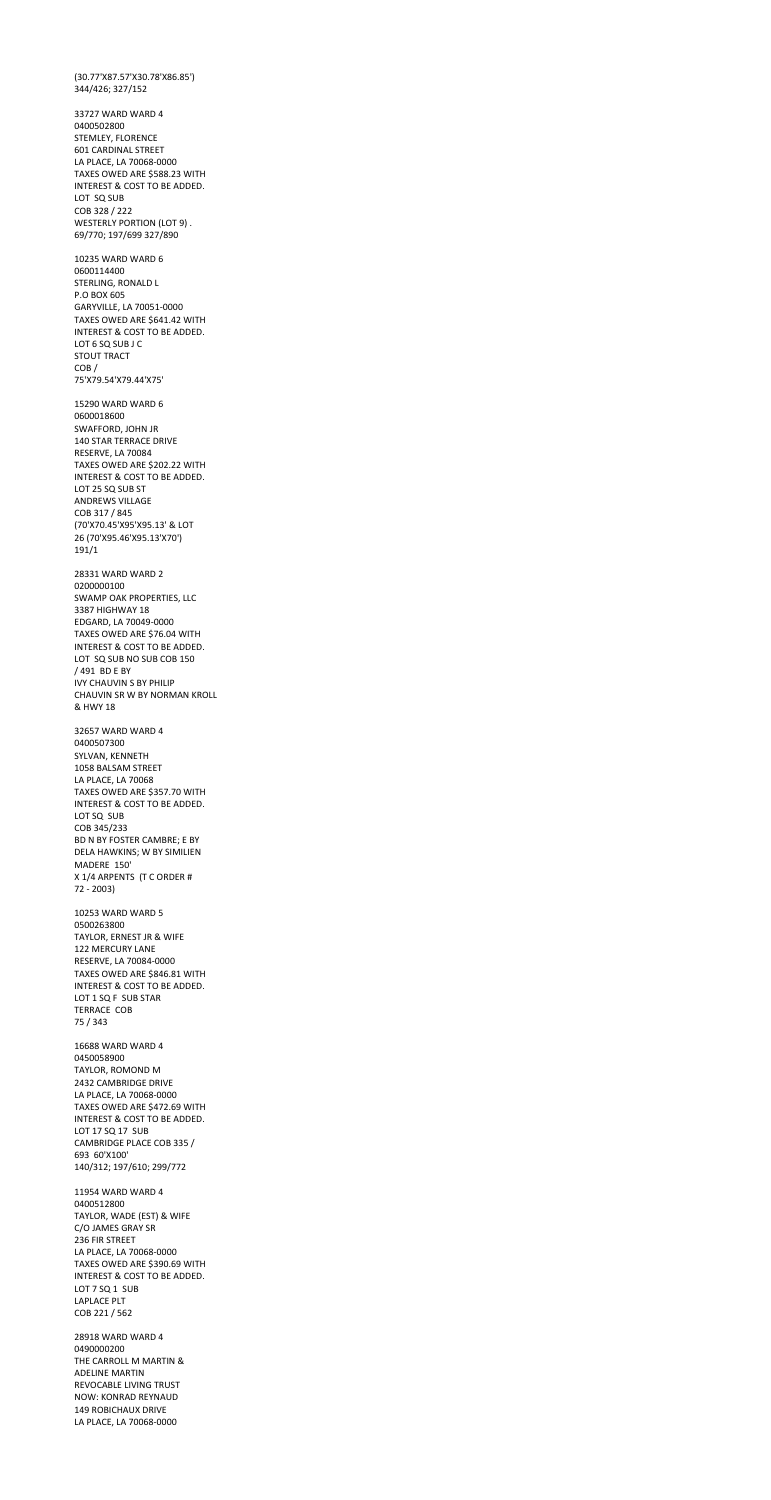TAXES OWED ARE \$37.92 WITH INTEREST & COST TO BE ADDED. LOT 5 SQ SUB LA PLACE PARK COB 326 / 764 UNIT V PARCEL 94 SEC 16 79/711 213/641 SHERIFF TAX SALE - MAY 28, 2003 29094 WARD WARD 1 0100053990 THOMAS, ARMAND & KRISCHEL P O BOX 282 EDGARD, LA 70049-0000 TAXES OWED ARE \$861.83 WITH INTEREST & COST TO BE ADDED. LOT SQ SUB COB 351 / 798 PARCEL OF GROUND DESIGNATED MAURICE LEGAUX BD N BY M LEGAUX; S BY LOT 5A; E BY ST. PIERRE; W BY LOT 6 345/469; 261.43' X 221.86' 18644 WARD WARD 1 0100054400 THOMAS, IRENE T (EST) C/O WILHEMINA BARTHOLOMEW & WILBERINE ANDERSON P O BOX 16 EDGARD, LA 70049 TAXES OWED ARE \$22.18 WITH INTEREST & COST TO BE ADDED. LOT SQ SUB NO SUB COB 152 / 66 BD FRONT BY MRS ALCIDE TASSIN; UPPER BY SUCC OF MRS PIERRE HYMEL; LOWER BY MRS ADAM O HAYDEL; REAR BY SYLVAIN JUNIOR 96X132' 323/391; 324/845 22423 WARD WARD 1 0100054500 THOMAS, JOSEPH T & CANEDIA R C/O MICHELLE THOMAS 5915 S ORLANDO AVENUE LOS ANGELES, CA 90056-0000 TAXES OWED ARE \$199.62 WITH INTEREST & COST TO BE ADDED. LOT B-2 SQ SUB ROUSSEVE TRACT COB / AND B-3 IN SEC 12 T12S;R19E (142' X 102' X 92' X 20' X 10' X 122') 389/840 12468 WARD WARD 4 0400506800 TILLERY REAL ESTATE LLC 1631 ELYSIAN FIELDS AVENUE NEW ORLEANS, LA 70117-0000 TAXES OWED ARE \$214.86 WITH INTEREST & COST TO BE ADDED. LOT SQ SUB

COB 336 / 905 BD N BY JEFF HWY; S BY JOHN

VICKNAIR E BY LA POWER & LIGHT CO; W BY SPRUCE ST. ON BATTURE PORTION WOODLAND PLT 80/110 20' X 50'

23259 WARD WARD 4 0400519900 TOEPFER, ALBERT B & ELOIS 39601 CHERRY LANE PEARL RIVER, LA 70452-0000 TAXES OWED ARE \$3.16 WITH INTEREST & COST TO BE ADDED. LOT 11-10 SQ H SUB LAKEWOOD ESTATES COB 129 / 485 62.41'X100'

26602 WARD WARD 4 0400519800 TOEPFER, ELOIS K. 1/2 INT 39601 CHERRY LANE PEARL RIVER, LA 70452 TAXES OWED ARE \$3.16 WITH INTEREST & COST TO BE ADDED. LOT 11-9 SQ H SUB LAKEWOOD ESTATES COB 129 / 485 (62.42'X100')

25849 WARD WARD 4 0400176090 TORRES, MIGUEL & CONSUELO 180 KATHY DRIVE LA PLACE, LA 70068-0000 TAXES OWED ARE \$273.65 WITH INTEREST & COST TO BE ADDED. LOT 9 SQ F SUB LAPLACE HEIGHTS COB 376 / 6 (60' X 110') 370/798;

30119 WARD WARD 5 0500272700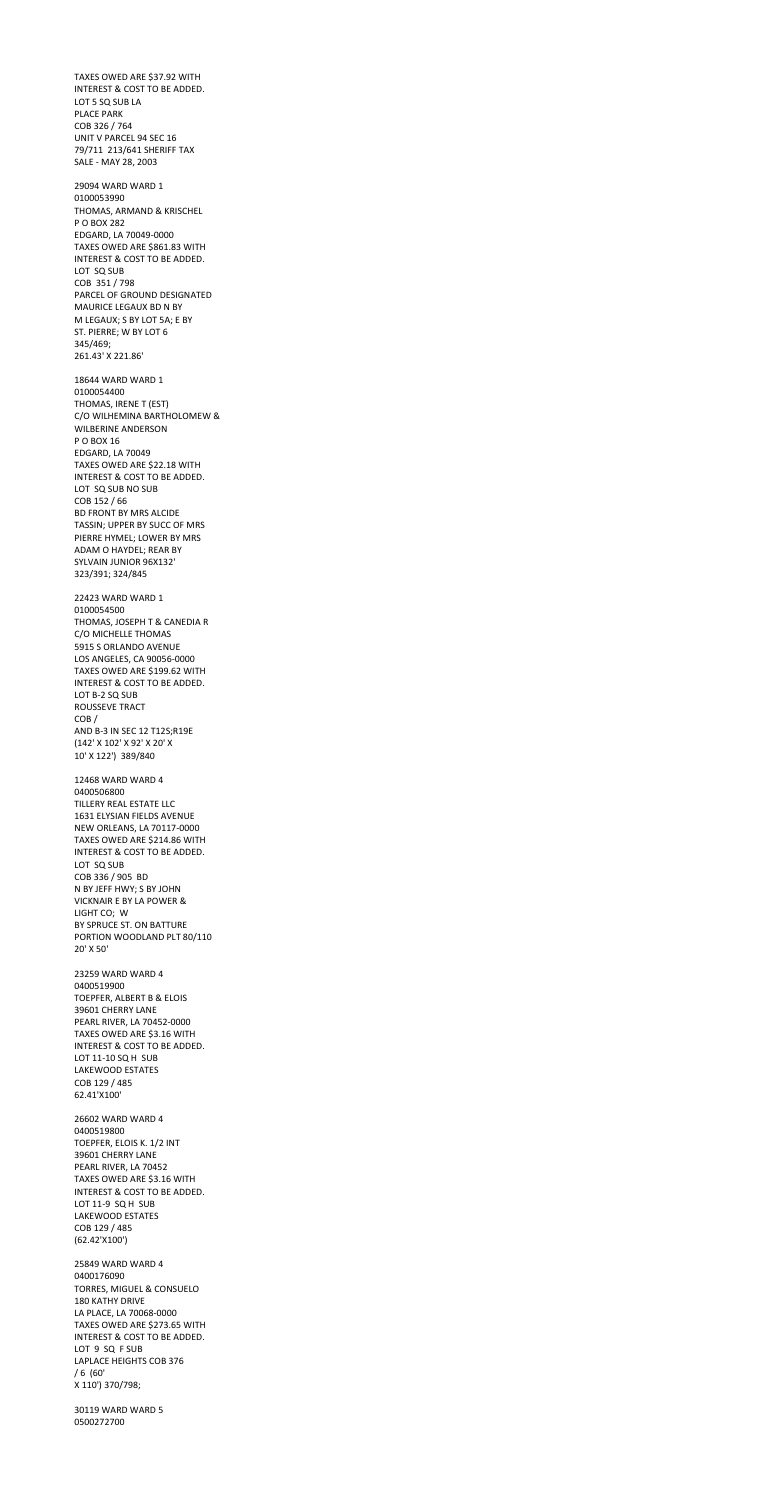TRI PARISH INDUSTRIES, INC P O BOX 189 KENNER, LA 70062 TAXES OWED ARE \$75.83 WITH INTEREST & COST TO BE ADDED. LOT SQ SUB COB 285 / 788 SECTS 39 & 40 T11S R6E 1. PORTION OF GROUND COMMENCES AT PROP LINE OF VICKNAIR OR R P MONTZ TRACT & SOUTHERLY R/W LINE OF JEFF HWY - 441.16'X317.02'X285.98'X 448' - WITH A TOTAL BATTURE AREA OF 3 ACRES (2) PORTION OF GROUND IN SEC 37 & 38 T11S;R6E COMMENCES AT EASTERLY LINE OF GODCHAUX HENDERSON SUGAR CO & SOUTHERLY R/W LINE OF JEFF HWY - 671.4'X251.61'X454.15'X646' WITH A TOTAL BATTURE AREA OF 4.95 ACRES - 137/385 211/39 199/385 10903 WARD WARD 4 0450145900 TUCKER, BETTY JEAN GREEN NOW: MIDWEST MGT/BMO HARRIS 450 N 115TH STREET, SUITE 100 OMAHA, NE 68154-0000 TAXES OWED ARE \$1271.25 WITH INTEREST & COST TO BE ADDED. LOT 34 SQ 16 SUB CAMBRIDGE PLACE COB 324 / 650 50'X100.25'X100'X50' 163/225 304/689 318/160 25560 WARD WARD 4 96495042744 UNIFIED PROPERTY & LATRICIA H MOLIERE 500 ORMOND BLVD DESTREHAN, LA 70047-0000 TAXES OWED ARE \$2226.87 WITH INTEREST & COST TO BE ADDED. LOT 149 SQ SUBDV SUMMERLIN LAKE PHASE II (51.33' X 12.95' X 129.07' X 74.66' X 33.13' X 104.74') LATRICIA H MOLIERE HAS UND 1/5 INTEREST 24412 WARD WARD 5 9650043210 URIBE, CARLO 2084 GOLFVIEW DRIVE LA PLACE, LA 70068-0000 TAXES OWED ARE \$126.39 WITH

INTEREST & COST TO BE ADDED. SITUATED IN SECT 46 T11S R7E FRONTS ON HWY 61 24.26' TO 80 ARPENT LINE

20000 WARD WARD 5 0500281400

VICKNAIR, HENRY (EST) C/O MELISSA GLORIOSO P O BOX 2468 RESERVE, LA 70084-0000 TAXES OWED ARE \$255.44 WITH INTEREST & COST TO BE ADDED. LOT SQ SUB COB 153 / 849 BD BY JOHN WEBRE & EST E MADERE (70'X84') 39/142 UND 1/2 INT OF MRS LOUISE G VICKNAIR TO GAIL V MANCUSO 17192 WARD WARD 4 0400539700 VITRANO, BERNARD B 2229 PECAN DRIVE CHALMETTE, LA 70043 TAXES OWED ARE \$3.16 WITH INTEREST & COST TO BE ADDED. LOT 10-13 SQ A SUB LAKEWOOD ESTATES COB 149 / 692 OF FORMER LOT 10-SQ A (65.40'X100') 27182 WARD WARD 4 0400540200 VIZCAINO, JOHN J, III 353 FAIRWAY DRIVE LA PLACE, LA 70068-0000 TAXES OWED ARE \$357.70 WITH INTEREST & COST TO BE ADDED. LOT 13 SQ C SUB LA PLACE HEIGHTS COB 135 / 383 100/533 (40.92'X120.53'X100'X108.20') INCLUDES 139 LOUISIANA DRIVE

12782 WARD WARD 4 0430052700 WALLACE, BARRY S & DANA 2119 OAK TREE DRIVE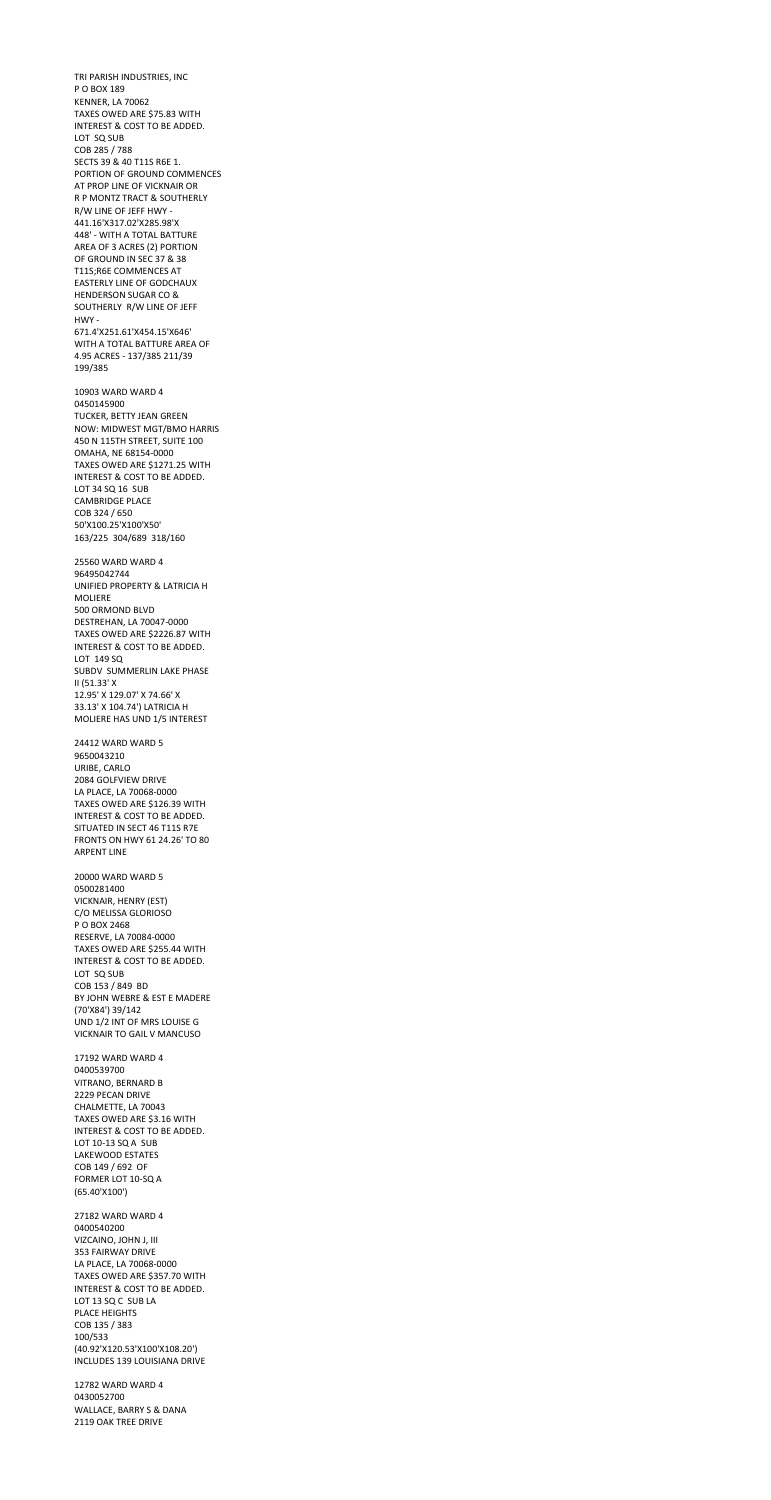LA PLACE, LA 70068-0000 TAXES OWED ARE \$923.28 WITH INTEREST & COST TO BE ADDED. LOT 90 SQ 9 SUB BELLE TERRE COB 331 / 319 UNIT II PHASE I 75'X125.13'X130.20'X75.17' 110/655; 210/299; 286/144 340/233 18483 WARD WARD 5 0500290100 WALLACE, LILLIE C C/O MARION STEIB P O BOX 25 RESERVE, LA 70084-0000 TAXES OWED ARE \$633.72 WITH INTEREST & COST TO BE ADDED. LOT 18 SQ SUB HOTARD EXT 1 COB 16 / 122 13329 WARD WARD 4 0400543400 WALSH, KEVIN M P O BOX 234 MOUNT HERMON, CA 95041-0000 TAXES OWED ARE \$3.16 WITH INTEREST & COST TO BE ADDED. LOT 109A SQ 142A SUB LAKEWOOD ESTATES COB 104 / 872 19093 WARD WARD 4 0400543500 WALSH, KEVIN M P O BOX 234 MOUNT HERMON, CA 95041-0000 TAXES OWED ARE \$3.16 WITH INTEREST & COST TO BE ADDED. LOT 110A SQ 142A SUB LAKEWOOD ESTATES COB 104 / 872 12363 WARD WARD 4 0400544900 WARREN, PERCY H & PEARL C/O MAURICE J HOWARD 1813 CAMBRIDGE DRIVE LA PLACE, LA 70068 TAXES OWED ARE \$273.65 WITH INTEREST & COST TO BE ADDED. LOT SQ SUB COB 161 / 252 LOT OF GROUND FORMING A PORTION OF THE BATTURE LYING BETWEEN THE ICRR RIGHT-OF-WAY & JEFF HWY-FRONTS ALONG BEECH STREET - BD REAR BY R J & S J ST MARTIN; OTHER SIDE BY FRANK DICKSON; OTHER SIDE BY SAM HOUSTON (96.14'X100') ALSO INCLUDES 1017 BEECH STREET 2/7/19 REMOVED 2 TRAILERS (1013 & 1015) UNINHABITABLE 30971 WARD WARD 4 0450118216 WASHINGTON, ANDRE 2329 VIRGINIAN COLONY DRIVE LA PLACE, LA 70068-0000 TAXES OWED ARE \$606.17 WITH INTEREST & COST TO BE ADDED. LOT 182 SQ F SUBDV THE COLONY COB 356 / 640 12507 WARD WARD 5 0500165100 WASHINGTON, DEWAYNE A P O BOX 2548 KENNER, LA 70063-0000 TAXES OWED ARE \$126.39 WITH INTEREST & COST TO BE ADDED. LOT 12 SQ 8 SUB MELIUS COB 134 / 755 EXTENSION III-90'X86.45'X90'X85.65' 18585 WARD WARD 1 0100057400 WASHINGTON, ROSE (EST) P O BOX 251 EDGARD, LA 70049-0000 TAXES OWED ARE \$50.70 WITH INTEREST & COST TO BE ADDED. LOT SQ SUB NO SUB COB / BD BY BAPTIST CHURCH & ALBERT WASHINGTON 27731 WARD WARD 4 0400548100 WEAVER, FRANK C JR & WIFE 40709 SAM SMITH ROAD COVINGON, LA 70438 TAXES OWED ARE \$3.16 WITH INTEREST & COST TO BE ADDED. LOT 51 SQ 14 SUB WALKER

LAND COB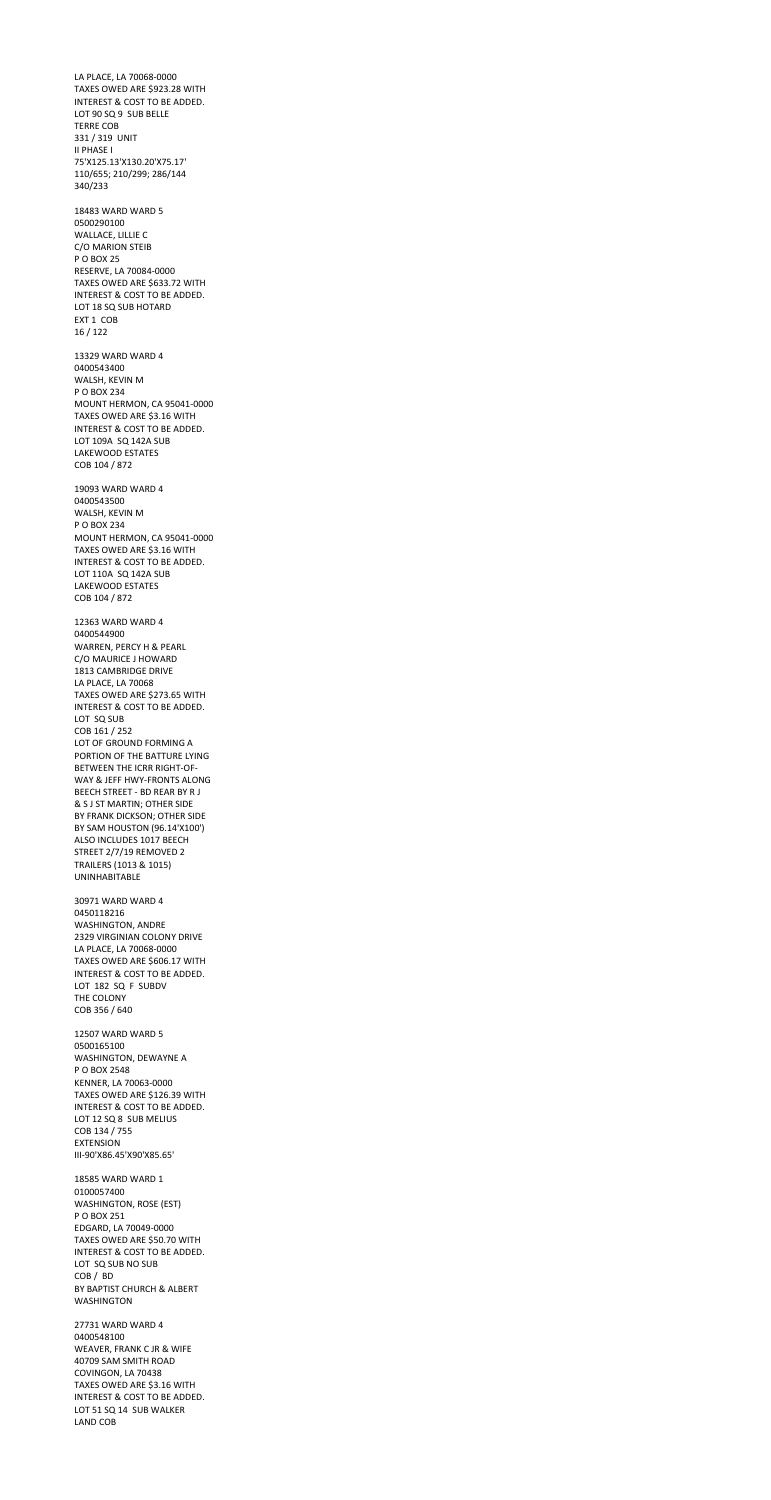299 / 723 UNIT II-TRACT IV (70'X120') 153/744 27012 WARD WARD 5 0500294900 WEBER, PHILIP J NOW: ABIGAIL LAND HOLDINGS LLC 13575 LYNAM DR OMAHA, NE 68138-0000 TAXES OWED ARE \$1393.45 WITH INTEREST & COST TO BE ADDED. LOT 13 SQ SUB SCIONEAUX COB 52 / 378 AND LOT 12 325/303 28992 WARD WARD 6 0600128300 WEIDERT, WAYNE JR & AMY L P O BOX 592 GARYVILLE, LA 70051 TAXES OWED ARE \$911.27 WITH INTEREST & COST TO BE ADDED. LOT E SUB GOOD HOPE COB 339 / 80 LOT E OF OLD GOOD HOPE PLT CUT OUT OF LOTS 16 & 17 OLD GOOD HOPE PLT (310.67'X111.88'X311.46'X111. 83') 248/337; 313/695 31049 WARD WARD 4 0400087800 WESTGATE PARTNERS LLC 2909 DIVISION STREET, STE A METAIRIE, LA 70002-0000 TAXES OWED ARE \$3064.96 WITH INTEREST & COST TO BE ADDED. LOT X-1 SQ 6 SUB WOODLAND ESTATES #1 COB 149 / 66 AND LOTS 5A, 6 , 7, 8A, 10A WOODLAND ESTATES #1 PORTION FARM LOTS 20 & 21 WOODLAND PLT - SEC 64 - T11S;R7E 148/149 11634 WARD WARD 5 0500297700 WILFRED, SKIPPY E & ETAL 119 MELIUS DRIVE RESERVE, LA 70084-0000 TAXES OWED ARE \$126.39 WITH INTEREST & COST TO BE ADDED. LOT 3 SQ 8 SUB MELIUS COB 197 / 696 EXTENSION III - 85'X92.61'X93.36'X85' - ET AL: LEROY WILFRED; GAIL W CREECY 33848 WARD WARD 5 0500297900 WILKENS, SARAH A & ETAL

404 EAST 26TH STREET RESERVE, LA 70084

TAXES OWED ARE \$411.53 WITH INTEREST & COST TO BE ADDED. LOT 22 SQ 5 SUB MELIUS EXT 2 COB 254 / 161 63/240 223/491 223/491 AND LOT 24 SQ 2 LASSEIGNE TRACT BELONGING JOSEPH GIBSON (60'X59.77'X60'X59.58') 201/512 178/89 SARAH HAS USUFRUCT 22089 WARD WARD 5 0500114300 WILLIAMS, BRENDA D 181 GOSHEN LANE RESERVE, LA 70084-0000 TAXES OWED ARE \$372.85 WITH INTEREST & COST TO BE ADDED. LOT 9 SQ SUBDV GENTILE TRACT COB 349 / 475 OF ACRE 3 (80'X126') 1982 SHERWOOD TRAILER 141/244; 321/798 20653 WARD WARD 4 0490106600 WILLIAMS, JERRY J P O BOX 205 RESERVE, LA 70084 TAXES OWED ARE \$12.64 WITH INTEREST & COST TO BE ADDED. LOT 24 SQ SUB LA PLACE PARK COB 129 / 754 UNIT V PARCEL 92 SEC 16 (86.66'X110'X87.62'X110') 30022 WARD WARD 4

0400558100 WILLIAMS, JERRY J P O BOX 205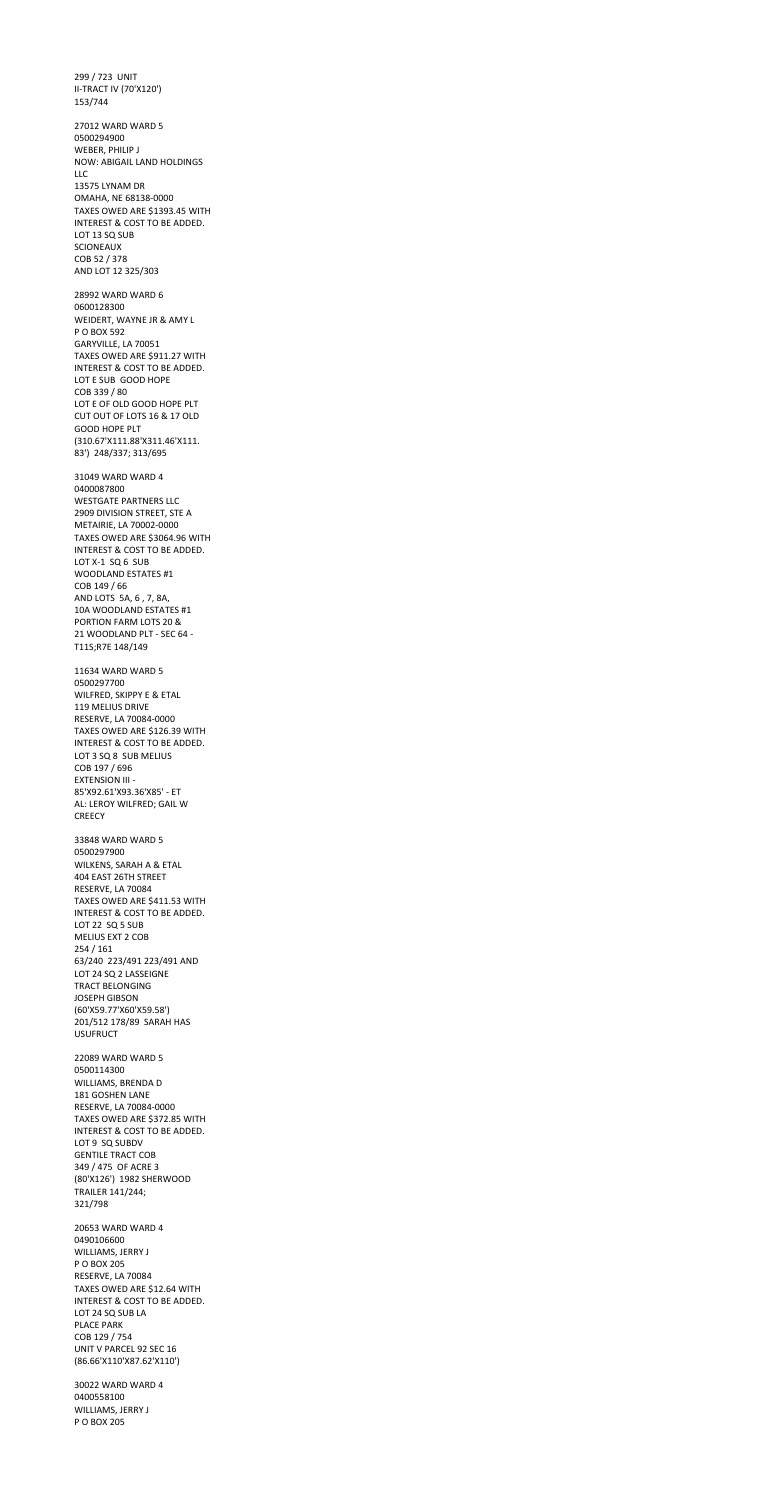RESERVE, LA 70084-0000 TAXES OWED ARE \$9.47 WITH INTEREST & COST TO BE ADDED. LOT 10 SQ A SUB LAKEWOOD ESTATES COB 211 / 31 CONSISTS OF LOTS: 10-14; 10-15; 10-16 (SHERIFF'S TAX SALE 7/16/80; JUDGEMENT 7/16/80; JUDGEMENT 6/19/86; 360'X363.90'X226.76'X279.90' 10023 WARD WARD 4 0400557700 WILLIAMS, LASHANDRA 3514 FLINT AVE ELLENWOOD, GA 30294-0000 TAXES OWED ARE \$3.16 WITH INTEREST & COST TO BE ADDED. LOT 27 SQ 7 SUB WALKER LAND COB 143 / 177 TRACT III 16856 WARD WARD 4 0400557600 WILLIAMS, LASHANDRA 3514 FLINT AVE ELLENWOOD, GA 30294-0000 TAXES OWED ARE \$3.16 WITH INTEREST & COST TO BE ADDED. LOT 25 SQ 7 SUB WALKER LAND COB 143 / 177 TRACT III 17134 WARD WARD 4 0470021100 WILLIAMS, WILLIE A, JR ETALS 1821 CINCLAIR LOOP LA PLACE, LA 70068-0000 TAXES OWED ARE \$1190.60 WITH INTEREST & COST TO BE ADDED. LOT 1 SQ SUB SUGAR RIDGE COB 317 / 28 166/289; 190/502; 215/101 - 56.61'X65'X100'X98.55' 222/137 T C Order # 75 - 2002 ETALS: SHARON SUMMERALL 1/4 INT, TERRY & GINA WILLIAMS 1/6 INT EACH, WILLIE, JR 5/12 INT 19625 WARD WARD 6 0600097890 WILSON, MICHAEL & TARNEISHA 3414 LA HIGHWAY 642 PAULINA, LA 70763-0000 TAXES OWED ARE \$905.58 WITH INTEREST & COST TO BE ADDED. LOT 11 SQ B SUB AMANN COB 368 / 452 & N/2 LOT 10 SQ B (25'X125') (11) 50'X125' 61/156; 293/370; 300/685; 329/615; 347/238; 357/701

347/246

18602 WARD WARD 4 9640004248 WOODLAND DRIVE LLC ONE GALLERIA BLVD SUITE 1650 METAIRIE, LA 70001-0000 TAXES OWED ARE \$2275.02 WITH INTEREST & COST TO BE ADDED. LOT A-1-2 SQ SUBDV WOODLAND PLT (271.18' X 617.38' X54.77' X 298.15' X 539.05') APPROX 1.4 ACRES ( T C ORDER #200 - 2003) 26006 WARD WARD 4 0490000655 WOODLAND DRIVE LLC ONE GALLERIA BLVD SUITE 1650 METAIRIE, LA 70001-0000 TAXES OWED ARE \$30940.27 WITH INTEREST & COST TO BE ADDED. LOT A-1-1 SUBDV WOODLAND PLT COB 374 / 51-A SEC 64...T11S;R7E 373/835 33146 WARD WARD 4 0450160500 WRIGHT, JAMES & HAZEL 2624 LEXINGTON DRIVE LA PLACE, LA 70068 TAXES OWED ARE \$160.51 WITH INTEREST & COST TO BE ADDED. LOT 18 SQ 32 SUB CAMBRIDGE PLACE COB 275 / 369 160/389 60'X120.23'X60.01'X121.40'

19121 WARD WARD 4 0400563300